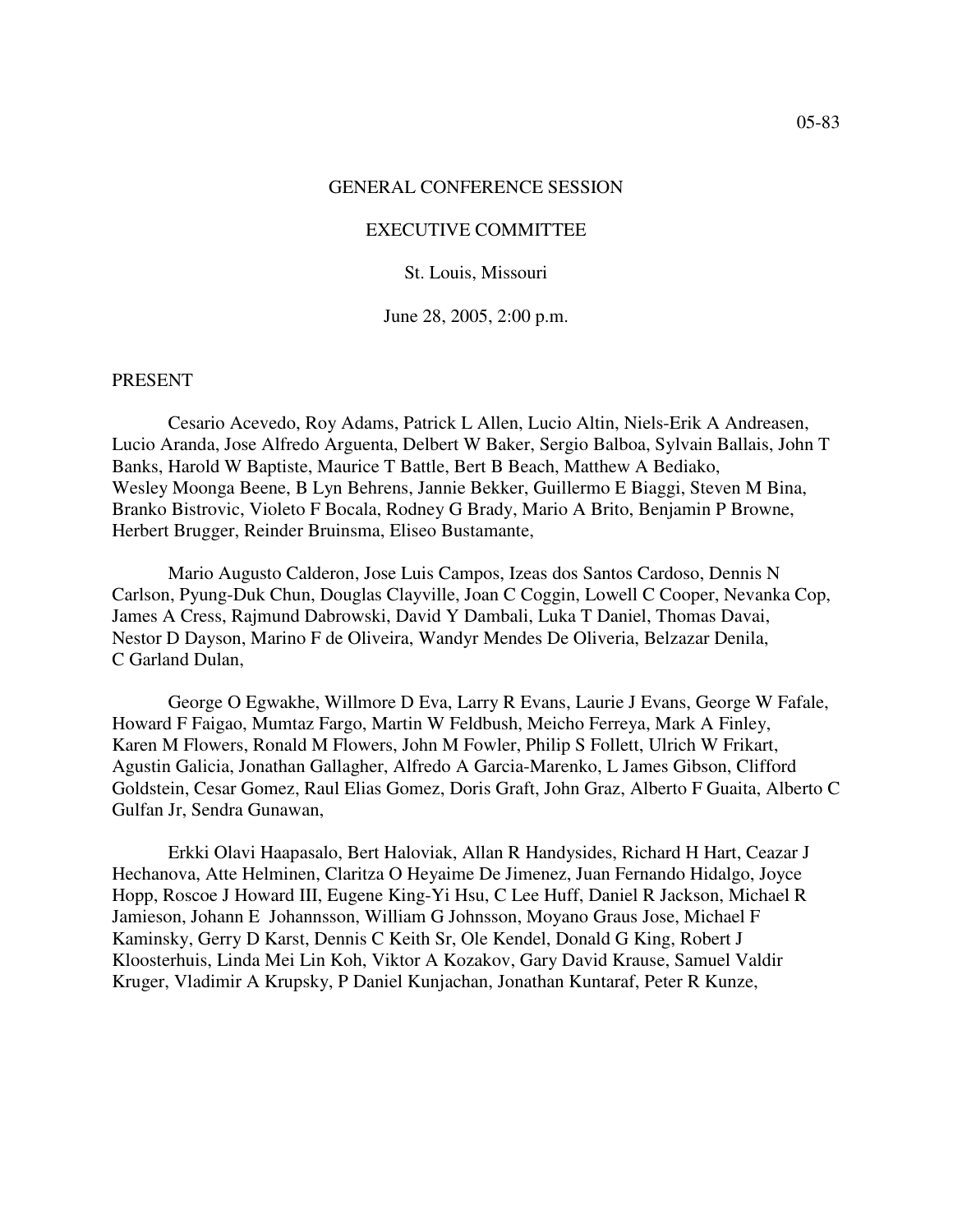05-84 June 28, 2005, p.m. GCC - General Conference Session

Peter N Landless, Kevin L Lang, Pawel Lazar, Harold L Lee, Jairyong Lee, Paulo Leitao, Israel Leito, Robert E Lemon, Max Laurent, Nikola T Levterov, Jean-Luc Lezeau, Pavel Ivanovich Liberansky, Jose R Lizardo, Leonel Lozano, Andres Luxton, Paminus Machamire, Guenther Machel, Solomon Maphosa, Wanford R Mapiko, Japheth S Maranga, Dalbir Masih, Cornelius Mulenga Matandiko, Gabriel Egon Maurer, Siegfried G Mayr, Geoffrey G Mbwana, Julian M Melgosa, Peter O Mensah, Lester P Merklin Jr, Saustin Kazgeba Mfune, Armando Miranda, Eric P Monnier, Rennie Elid Moreira, Kalapala J Moses, Baraka G Muganda, Pardon Mwansa, Nina K H Myrdal,

Ruy H Nagel, Sikhumbuzo Ndlovu, G T Ng, Stanley Wai-Chun Ng, Quintes P Nicola, James R Nix, Robert W Nixon, Don Noble, Yoounis Noor, Karel Nowak, Jethron Nsabiyaremye, Gideon C Nwaogwugwu, Etzer Obas, Sal Nwachi Okwubunka, Joseph A Ola, Barry D Oliver, Daisy J Flores Orion, Richard C Osborn, Elizabeth Ostring, Rubin R Ott, Daniel Padmaraj, Julio Palacios, Orville D Parchment, Vernon B Parmenter, Jere D Patzer, Jan Paulsen, Juan O Perla, Cecil R Perry, Larry J Pitcher, Timothy L Poirier, Alex Rajakumar Ponniah, Juan R Prestol,

Geovani Souto de Queiroz, Guido Rodolfo Quinteros, Ted L Ramirez, Bruno Raso, Paul S Ratsara, Nils Rechter, George W Reid, Gordon L Retzer, Samuel Lawrence Reuben, Donald E Robinson, Calvin Rock,Angel Manuel Rodriguez, Guy F Roger, Walter Romero, Steven G Rose, Lucas Nzungu Rugemalila, Blasious M Ruguri, Michael L Ryan, Roy E Ryan,

Claude A Sabot, Charles C Sandefur, Jr, Nikolaus Satelmajer, Byron Scheuneman, Don C Schneider, Elias Teodoro, Takashi Shiraishi, Benjamin D Schoun, Bobby Joutjc Sepang, Mozart Simon Serrant, Helder Roger C Silva, Pavel Simek, Ellas Simmsons, Charles B Simpson, Houtman Elysha Sinaga, Heather-Dawn Small, James Standish, Ken Stanton, Artur A Stele, Vassili D Stoliar, Wilfredo Sumagaysag, Andras Szilvasi,

Reelito Aguilar Tabingo, Mack Tennyson, G Ralph Thompson, Halvard B Thomsen, Tor Tjeransen, Jemuel M Toledanes, Athal H Tolhurst, Max A Trevino, Jansen E Trotman, Jacques Trujillo, Grigol G Tsamalashvili, Klaus-Juergen van Treeck, Filiberto M Verduzco, Javier E Villegas, Alan R Walshe, John Luga Wani, Gilbert Wari, D Ronald Watts, Bertil A Wiklander, Jeffery K Wilson, Neal C Wilson, Ted N C Wilson, Edward Wines, Harald Wollan, Kenneth H Wood, Walter L Wright, James S F Wu, Lori Yingling, Moses Da-yuan Yu, James W Zackrison, Valdis Zilgalvis, Miodrag Zivanovic, Joel Zukovski.

Prayer was offered by Harold L Lee, President of Columbia Union Conference.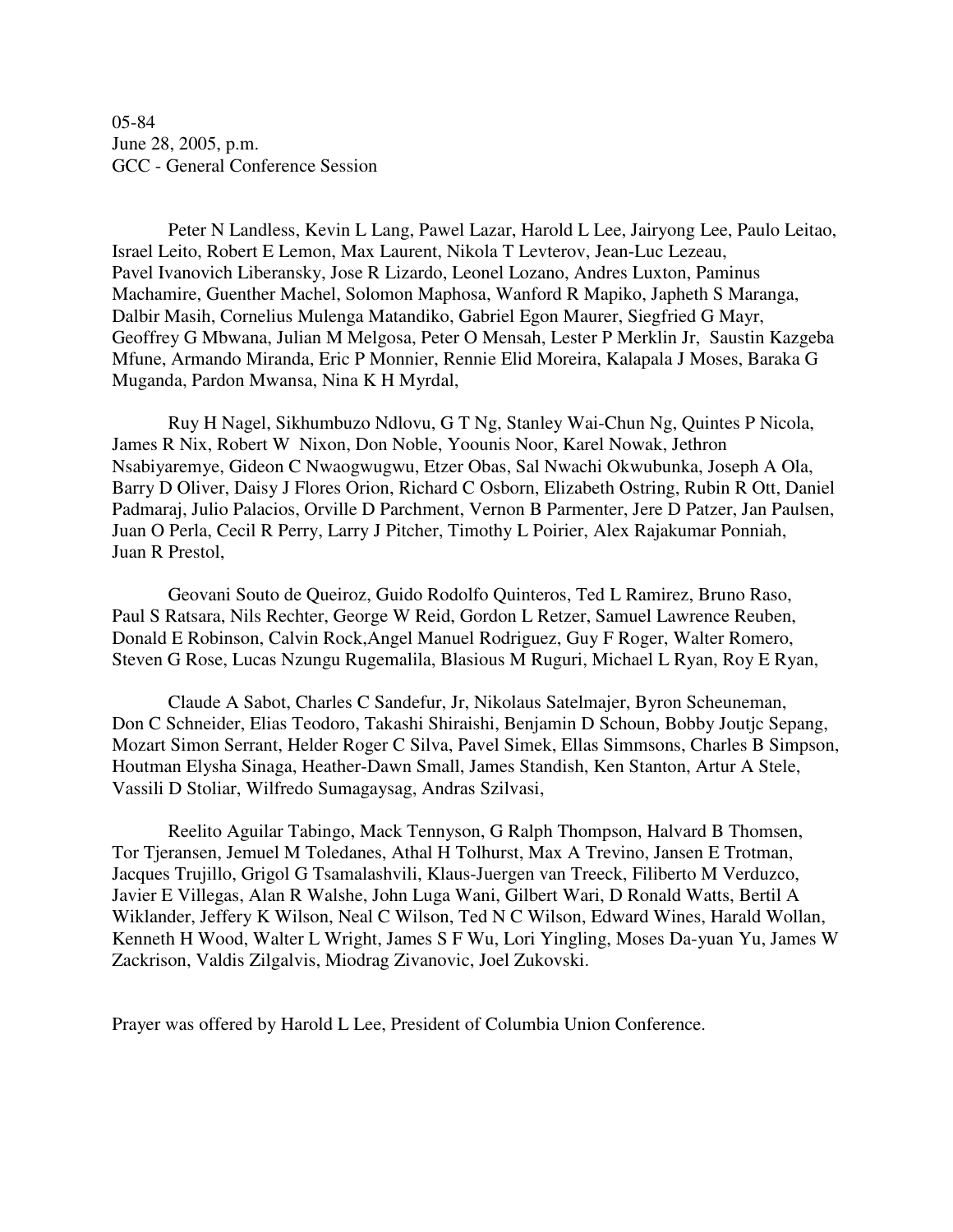05-85 June 28, 2005, p.m. GCC - General Conference Session

The devotional message entitled "Assurance" was presented by Dennis C Keith Sr, Associate Treasurer of the General Conference.

"Beloved, now are we the sons of God, and it doth not yet appear what we shall be: but we know that, when he shall appear, we shall be like him; for we shall see him as he is."—1 John 3:2 If I were to sum up this text in one word it would be ASSURANCE!

Assurance is the state of being assured—freedom from doubt and uncertainty. Assurance is security, safety, and self-reliance. As a theological concept, assurance is one of the richest doctrines of the Bible. It refers to our full confidence and conviction that the penalty of our sins has been paid and that heaven has been secured as our eternal destiny by Christ's death and resurrection.

Assurance means you and I not only possess salvation, but we are assured of this salvation. 1 John 5:12 speaks of security, "He who has the Son has life…", and the following verse 13 speaks of assurance, "…you may know that you have eternal life."

The basis of assurance must never be our own subjective experience, which can waver with fear, doubt, and uncertainty. True assurance is founded on the Word of God alone—the Holy Spirit bearing witness that the Word of God is true and reliable. When we, by faith, stand upon the Word of God, such passages as John 10:27-29 and Romans 8:35-39 speak clearly of the assurance of our faith. We gain a joyous freedom to live the Christ-like life. We have been forgiven by God in Christ and are now free to forgive others, to love as we have first been loved by God.

Assurance, then, is not just a theological concept but a practical matter. As long as people are uncertain about their own standing before God, they are defensive and self-centered. Fully assured of God's salvation, the believer can begin to walk in the footsteps of Christ (1 John 4:17-19).

In the First Epistle of John, I want to use the same appropriate word to address you as we begin this General Conference Executive Committee prior to the 58th Session of the General Conference of Seventh-day Adventist, Beloved! "Beloved, now you are the sons (and daughters) of God."

I love the word "Now." It is now while we are still imperfect, it is now while we are falling into sin, it is now while we will soon be discussing the agenda for this committee, it is now in spite of spiritual weakness, it is now when not fully molded into the likeness of our Father, that we are said to be "children of God." Without a doubt we are God's sons and daughters, NOW! What assurance! You and I cannot explain everything about God, but He can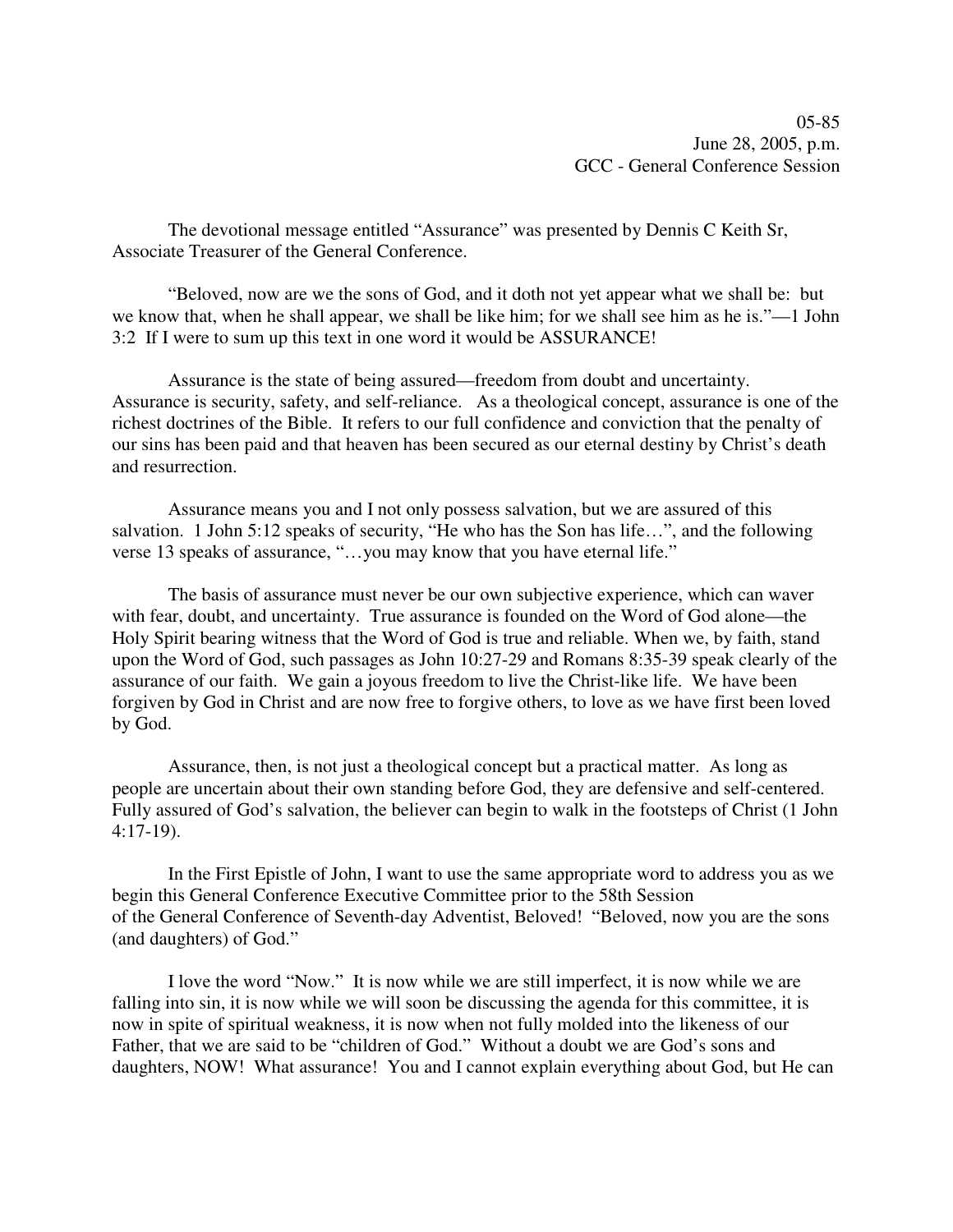05-86 June 28, 2005, p.m. GCC - General Conference Session

be experienced: "I know whom I have believed." God makes a promise! Faith believes it! Patience awaits it!

Assurance is possible and true now because we have been accepted in the Beloved and are regarded as being already in heaven through our Representative (See Eph. 1:5-7; 2:4-6). What assurance to know His righteousness has been accepted in place of our sinfulness.

"When we trust God fully, when we rely upon the merits of Jesus as a sin-pardoning Saviour, we shall receive all the help that we can desire. Let none look to self, as through they had power to save themselves. Jesus died for us because we were helpless to do this. In Him is our hope, our justification, our righteousness. When we see our sinfulness we should not despond and fear that we have no Saviour, or that He has no thoughts of mercy toward us. At this very time He is inviting us to come to Him in our helplessness and be saved."—Patriarchs and Prophets, p. 431. My beloved that is ASSURANCE.

Since we have briefly established the fact without a doubt we are NOW God's sons and daughters, we are being prepared for the next step as to our true identity. Thank the Lord for our earthly parents, when you and I were born we took on the features of either our mother or father. Sometimes it is hard to see which parent we favor; however, if you look long and hard enough you would see you have features of your father, mother, or both—an identity has been established.

The Word of God does not leave us confused as to our identity or likeness. 1 John 3:2 continues to assure us, "…and it doth not yet appear what we shall be: but we know that, when he shall appear, we shall be like him; for we shall see him as he is." In other words, we do not know exactly what we will look like when Christ comes. We know we will be changed into His likeness. Then with undimmed vision, we will see Him as He is, God in the flesh.

This does not mean that we will be physically like Jesus. Jesus will have His own definite appearance, and will bear the scars of Calvary throughout eternity. Each of us, we believe, will have our own distinct features and will be recognizable as such. The Bible does not teach that everyone will look alike in heaven. However, we will be morally like Christ. We will be free from defilement, sin, sickness, sorrow, and death.

How will this marvelous transformation be accomplished? The answer is that one look at Christ will bring it to pass. "For we shall see Him as He is." Here in life, the process of becoming like Christ is going on, as we behold Him by faith in the Word of God. But then the process will be absolutely complete when we see Him as He is: "for to see Him is to be like Him."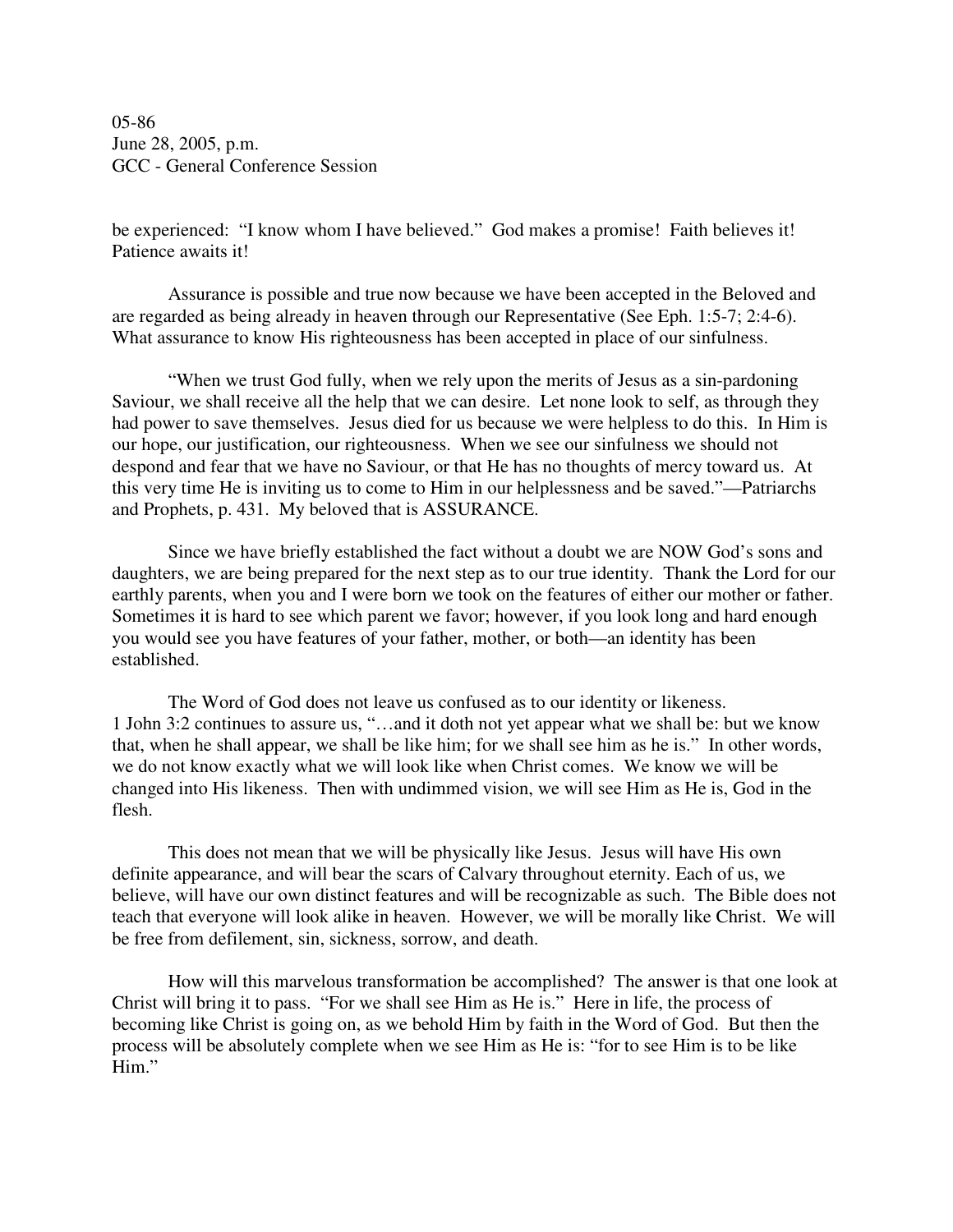The assurance is this, beloved, a change lies still in the future—it is yet to come: (See 1 Corinthians 15: 51, 52.) The assurance is "we shall all be changed." This "all" includes both those who are alive when Jesus comes and those who have died. Those who are alive when Jesus come instantaneously exchange their mortal bodies for immortal bodies; those who have died are raised with immortal bodies. At the last trump—the time when this glorious transformation will take place is next indicated. It will be at the second coming of Christ, for it is then that the "trump of God" will sound, and the faithful believers who have died will be raised in bodies that are entirely free from all effects of sin.

God's people who are alive and looking eagerly for the coming of their Lord will undergo a marvelous change, whereby all traces of corruption and imperfection will be removed from their bodies, which will be made like unto Christ's glorious body. beloved, to be like Him points to the fulfillment of God's plan for you and me—restoration to the divine image. We are made in the image of God, but sin ruined that likeness. God's plan is to restore that similitude by giving you and me the victory over sin and over every temptation. There is a transformation, a transition, and a restoration which will be complete at the Second Advent. "We shall be like Him, for we shall see him as he is."

Those who saw Jesus did not see the Son of God as He really is, for His divine glory was veiled by His humanity. (Desire of Ages, p. 43.) But when Christ comes the second time, He will appear in His glory and those who look upon Him then will behold His true splendor. Beloved, what assurance we have in Jesus. I am reminded of the song entitled "Blessed Assurance, Jesus is Mine!" Mrs. Joseph F. Knapp composed the tune of this beautiful hymn and Fanny J. Crosby wrote the words.

"Blessed Assurance, Jesus Is Mine!"

Blessed assurance, Jesus is mine! O, what a fore-taste of glory divine! Heir of salvation, purchased of God, Born of His Spirit washed in His blood.

Perfect submission, perfect delight, Vision of rapture now burst on my sight. Angels descending bring from above, Echoes of mercy, whispers of love.

Perfect submission all is at rest, I in my Savior am happy and blest, Watching and waiting, looking above, Filled with his goodness, lost in His love.

This is my story, this is my song, Praising my Savior All the day long; This is my story, this is my song, Praising my Savior all the day long.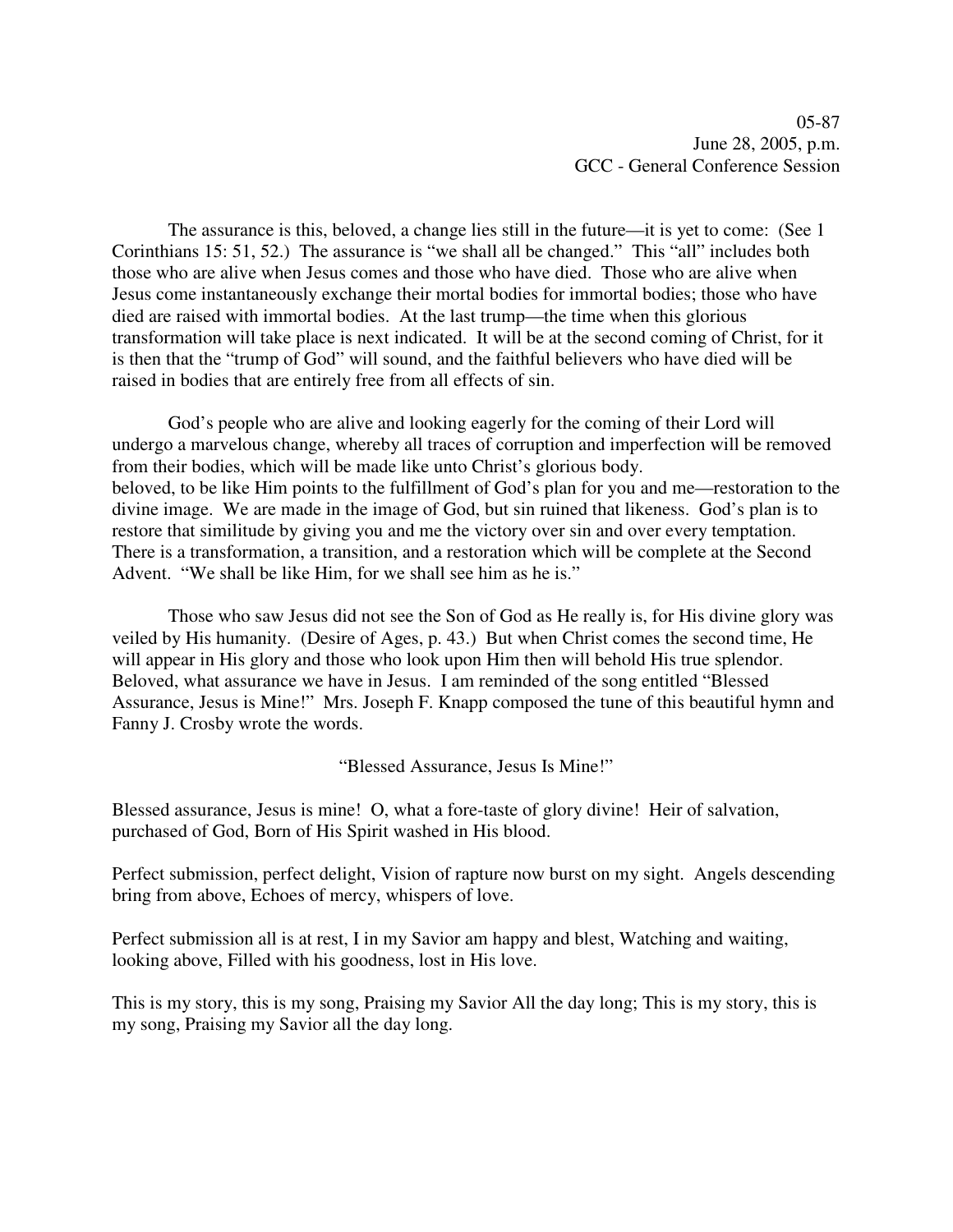05-88 June 28, 2005, p.m. GCC - General Conference Session

"Beloved, now are we the sons of God and it doth not yet appear what we shall be: but we know that, when he shall appear, we shall be like him; for we shall see him as he is."— 1 John 3:2. WHAT AN ASSURANCE! WHAT A BLESSED ASSURANCE!

#### SEC/GCC(St. Louis) to MAB

### KYTE, ROBERT E—GENERAL COUNCIL, OFFICE OF GENERAL COUNCIL - APPOINTMENT

VOTED, To appoint Robert E Kyte as General Council, Office of General Council, General Conference, Silver Spring, Maryland, upon the retirement of Robert W Nixon.

### 04SM/ADCOM/GCDO04AC/04AC/146-04GS/ADCOM/GCC(St. Louis) to JP-05GCS

## 106-05GS GROWING IN CHRIST-NEW FUNDAMENTAL BELIEF ADDITION TO THE STATEMENT OF FUNDAMENTAL BELIEFS

RECOMMENDED, To refer to the 2005 General Conference Session the following addition to the Statement of Fundamental Beliefs:

#### Growing in Christ

By His cross Jesus triumphed over the forces of evil. He who subjugated the demonic spirits during His earthly ministry has broken their power and made certain their ultimate doom. Jesus' victory gives us victory over the evil forces that still seek to control us, as we walk with Him in peace, joy, and assurance of His love. Instead of evil forces, Now the Holy Spirit now dwells within us and empowers us. Committed Continually committed to Jesus as our Saviour and Lord, we are set free from the burden of our past deeds. deeds and our former life with its No longer do we live in the darkness, in fear of evil powers, in ignorance, and meaninglessness. meaninglessness of our former way of life. In this new freedom in Jesus, we are called to grow into the likeness of His character, as we communing communing with Him daily in prayer, feeding on His Word, meditating on it and on His providence, singing His praises, gathering together for worship, and participating in the mission of the Church. As we give ourselves in loving service to those around us and in witnessing to His salvation, His constant presence with us through the Spirit sanctifies every moment and every task. (Ps 1:1, 2; 23:4; 77:11, 12; Col 1:13, 14; 2:6, 14, 15; Luke 10:17-20; Eph 5:19, 20; 6:12-18; 1 Thess 5:23; 2 Peter 2:9; 3:18; 2 Cor. 3:17, 18; Phil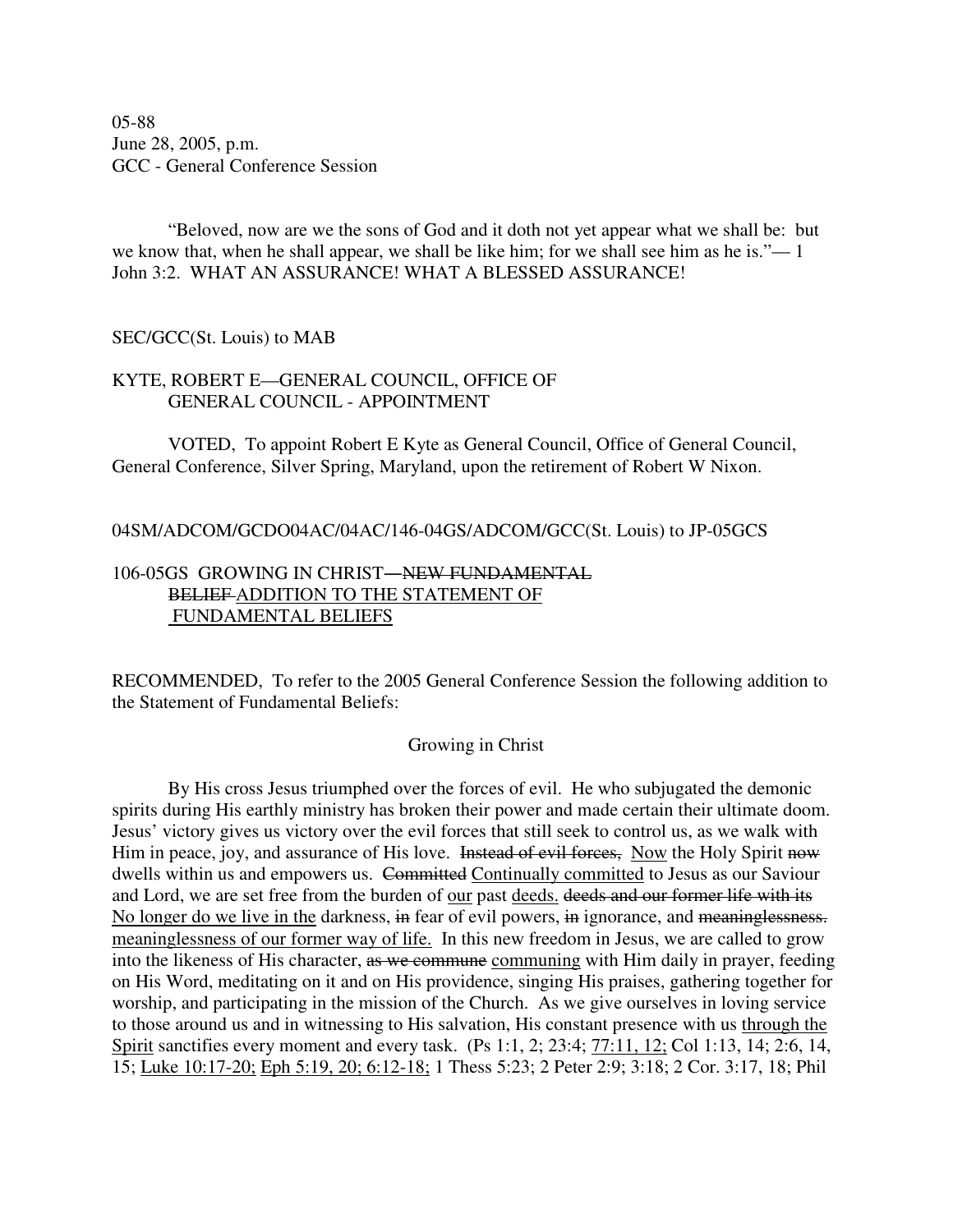05-89 June 28, 2005, p.m. GCC - General Conference Session

3:7-14; 1 Thess 5:16-18; Matt 20:25-28; John 20:21; Gal 5:22-25; Rom 8:38, 39; 1 John 4:4; Heb 10:25.)

(This fundamental belief should be numbered as #11 [after #10, The Experience of Salvation and before #11, The Church].)

## SEC/ADCOM/GCDO03SM/03SM/SEC/ADCOM/GCDO03AC/03AC/102-03Gc/SEC/ ADCOM/GCDO04SM/04SM/ADCOM/GCDO04AC/ADCOM/04AC/102-04Gb/SEC/ ADCOM/GCDO05SM/05SM/ADCOM/GCDO05GCS/GCC(St. Louis) to RJH-SEC+ GCDO05AC+05AC(DIV)

102-05Ga AUTHORIZED MEETINGS 2005

RECOMMENDED, To approve the updated list of Authorized Meetings 2005 with the understanding that attendance at these meetings must also be approved by the administration of each entity, as follows:

| <b>DATE</b>         | DAY        | <b>MEETING</b>                                       | LOCATION             |
|---------------------|------------|------------------------------------------------------|----------------------|
| June 2005           |            |                                                      |                      |
| $28(pm)$ , $29(am)$ | Tue        | <b>General Conference Executive Committee</b>        | St Louis MO          |
| $29$ -July 9        | Wed        | <b>General Conference Session</b>                    | St Louis MO          |
| <b>July 2005</b>    |            |                                                      |                      |
| $\mathfrak{H}$      | Tue        | Ellen G White Estate Board                           | St Louis MO          |
| $12 - 17$           | Tue        | Institute of World Mission Re-entry Program          | Berrien Springs MI   |
| $25$ -Aug 13        | Mon        | Institute of World Mission                           | Newbold ENGLAND      |
| $29$ -Aug $2$       | Fri        | <b>Biblical Research Institute Science Council</b>   | <b>NORTH AMERICA</b> |
| <b>August 2005</b>  |            |                                                      |                      |
| $10$ (eve)          | Wed        | <b>PPPA Finance Committee</b>                        | Nampa ID             |
| 11                  | Thu        | PPPA Board & Constituency Session                    | Nampa ID             |
| 15                  | Mon        | <b>Christian Record Services</b>                     | Lincoln NE           |
| 16,17               | Tue        | <b>Adventist Risk Management Board</b>               | <b>Woodstock VT</b>  |
| 22                  | Mon        | Loma Linda Boards-Board Committees                   | Loma Linda CA        |
| 23                  | Tue        | Loma Linda Boards                                    | Loma Linda CA        |
| $\underline{24}$    | <u>Wed</u> | <b>Adventist Health International</b>                | Loma Linda, CA       |
| 26                  | Fri        | <b>Adventist Heritage Ministry Finance Committee</b> | Port Gibson NY       |
| 28,29               | Sun        | <b>Adventist Heritage Ministry Board</b>             | Port Gibson NY       |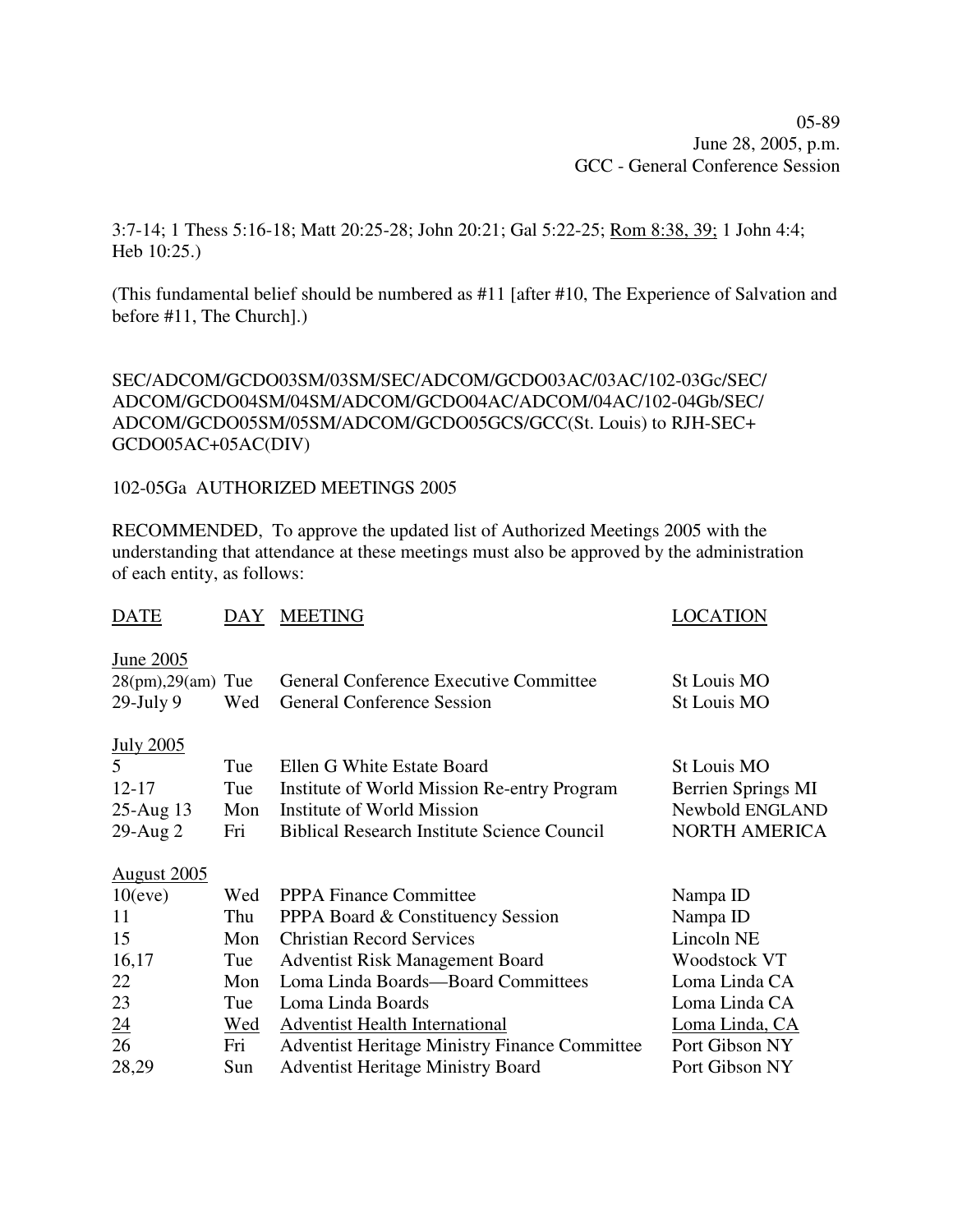05-90 June 28, 2005, p.m. GCC - General Conference Session

# DATE DAY MEETING LOCATION

## September 2005

| $6$ (eve)       | Tue            | <b>R&amp;H Board Finance Committee</b>                                    | Hagerstown MD                    |
|-----------------|----------------|---------------------------------------------------------------------------|----------------------------------|
| 7(am)           | Wed            | R&H Board                                                                 | Hagerstown MD                    |
| 8               | <del>Thu</del> | <b>PREXAD</b>                                                             |                                  |
|                 |                |                                                                           |                                  |
| $11 - 15$<br>15 | Sun<br>Thu     | <b>Adventist Risk Management Conference</b><br>Ellen G White Estate Board | Anchorage AK<br>Silver Spring MD |

## October 2005

| 19(pm)                | $\underline{\text{Mon}}$ | <b>PREXAD</b>                                     | <b>Silver Spring MD</b> |
|-----------------------|--------------------------|---------------------------------------------------|-------------------------|
| 19-23                 | Mon                      | <b>Staff Travel Moratorium</b>                    | <b>Silver Spring MD</b> |
| 27(pm)                | Tue                      | <b>GC</b> Corporation Board                       | <b>Silver Spring MD</b> |
| 28,29                 | Wed                      | Use of Tithe Study Commission                     | <b>Silver Spring MD</b> |
| 2                     | Sun                      | Council on Evangelism & Witness                   | <b>Silver Spring MD</b> |
| 3(am)                 | Mon                      | Africa HIV-AIDS Office Board                      | <b>Silver Spring MD</b> |
| 3(am)                 | Mon                      | International Board of Education                  | <b>Silver Spring MD</b> |
| 3                     | Mon                      | Division Officer Interviews                       | <b>Silver Spring MD</b> |
| 3(pm)                 | Mon                      | 10/40 Window Committee                            | <b>Silver Spring MD</b> |
| 4(am)                 | Tue                      | <b>PREXAD</b>                                     | <b>Silver Spring MD</b> |
| $\overline{4}$        | Tue                      | GC PARL World Affairs Com & IRLA Board            | <b>Silver Spring MD</b> |
| 4(pm)                 | Tue                      | <b>Presidents Council</b>                         | <b>Silver Spring MD</b> |
| 4(pm)                 | Tue                      | <b>Secretaries Council</b>                        | <b>Silver Spring MD</b> |
| 4(pm)                 | Tue                      | <b>Treasurers Council</b>                         | <b>Silver Spring MD</b> |
| 4(pm)                 | Tue                      | <b>Adventist Television Network Operating Com</b> | <b>Silver Spring MD</b> |
| 5                     | Wed                      | GC & Division Officers                            | <b>Silver Spring MD</b> |
| 5(eve)                | Wed                      | <b>Global Mission Operations Committee</b>        | <b>Silver Spring MD</b> |
| 6(am)                 | Thu                      | <b>ADRA</b> Board                                 | <b>Silver Spring MD</b> |
| 6                     | Thu                      | Division Officer Interviews                       | <b>Silver Spring MD</b> |
| 6(pm)                 | Thu                      | Accred Assoc of SDA Sch, Col, & Univ              | <b>Silver Spring MD</b> |
| 6(pm)                 | Thu                      | International Board of Min & Theo Educ            | <b>Silver Spring MD</b> |
| 7(am)                 | Fri                      | Financial Planning & Budgeting Committee          | <b>Silver Spring MD</b> |
| 7(pm)                 | Fri                      | <b>AIIAS Board</b>                                | <b>Silver Spring MD</b> |
| 7(pm)                 | Fri                      | International HIV/AIDS Study Commission           | <b>Silver Spring MD</b> |
| $7(eve) - 13(am)$ Fri |                          | <b>Annual Council</b>                             | <b>Silver Spring MD</b> |
| 9(pm)                 | <b>Sun</b>               | <b>GC Financial Audit Review Committee</b>        | <b>Silver Spring MD</b> |
| 9(eve)                | <b>Sun</b>               | <b>Financial Statement Audit Review Committee</b> | <b>Silver Spring MD</b> |
| 10(pm)                | Mon                      | <b>GCAS</b> Board                                 | <b>Silver Spring MD</b> |
| 10(eve)               | Mon                      | Adventist Health Intl Corp Membership Mtg         | <b>Silver Spring MD</b> |
| 10(eve)               | Mon                      | HSI/Griggs University Board                       | <b>Silver Spring MD</b> |
| 11                    | Tue                      | <b>AIIAS Management Committee &amp; Board</b>     | <b>Silver Spring MD</b> |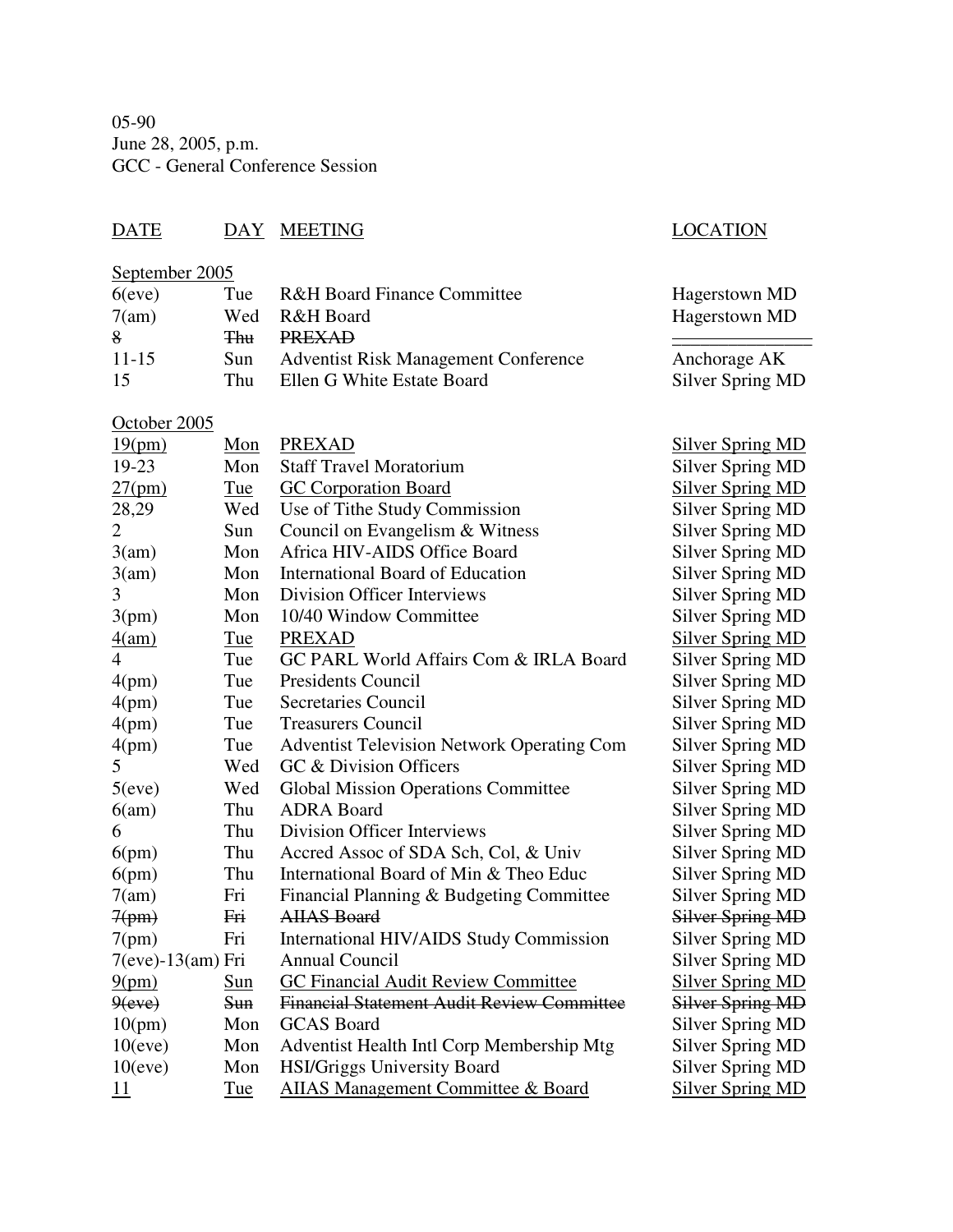05-91 June 28, 2005, p.m. GCC - General Conference Session

## DATE DAY MEETING DATE LOCATION

October 2005 contd

| 11(eve)          | Tue        | Adventist World Radio Board                       | Silver Spring MD          |
|------------------|------------|---------------------------------------------------|---------------------------|
| 12(eve)          | <u>Wed</u> | <b>ADRA Board</b>                                 | <b>Silver Spring MD</b>   |
| 14(am)           | Fri        | <b>Andrews University Board Finance Committee</b> | Berrien Springs MI        |
| 16(am)           | $Sum$      | <b>Andrews University Constituency Meeting</b>    | <b>Berrien Springs MI</b> |
| 16               | Sun        | <b>Andrews University Subcommittees</b>           | <b>Berrien Springs MI</b> |
| 16(pm)           | Sun        | Andrews University Seminary Executive Com         | <b>Berrien Springs MI</b> |
| 17               | Mon        | <b>Andrews University Board</b>                   | Berrien Springs MI        |
| 17,18            | Mon        | <b>Biblical Research Institute Committee</b>      | Loma Linda CA             |
| $17$ -Nov 5      | Mon        | Institute of World Mission                        | <b>Berrien Springs MI</b> |
| 18               | Tue        | Loma Linda Boards—Executive Committees            | Loma Linda CA             |
| 19(eve)          | Wed        | Institute of World Mission Council                | <b>Berrien Springs MI</b> |
| 23,24            | Sun        | Oakwood College Board of Trustees                 | Huntsville AL             |
| $28(eve)$ -Nov 1 | Fri        | NAD Yearend Meeting                               | Silver Spring MD          |
| November 2005    |            |                                                   |                           |
| 17               | Thu        | Ellen G White Estate Board                        | Silver Spring MD          |
| December 2005    |            |                                                   |                           |
| $\mathbf{1}$     | Thu        | <b>Adventist Risk Management Board</b>            | Silver Spring MD          |
| 5                | Mon        | Inst for Prevention of Addictions Board           | Berrien Springs MI        |
| 6                | Tue        | Loma Linda Boards-Board Committees                | Loma Linda CA             |
| 7                | Wed        | Loma Linda Boards                                 | Loma Linda CA             |
| 8(am)            | Thu        | <b>Adventist Health International</b>             | Loma Linda CA             |
| 12               | Mon        | <b>ADRA Executive Committee</b>                   | Silver Spring MD          |
| 15               | Thu        | R&H Executive & Finance Committees                | Silver Spring MD          |

SEC/ADCOM/GCDO04SM/04SM/GCDO04AC/ADCOM/04AC/102-04Gc/SEC/ADCOM/ GCDO05SM/05SM/ADCOM/GCDO05GCS/GCC(St. Louis) to RJH-SEC+GCDO05AC+ 05AC(DIV)

#### 102-05Gb AUTHORIZED MEETINGS 2006

RECOMMENDED, To approve the updated list of Authorized Meetings 2006 with the understanding that attendance at these meetings must also be approved by the administration of each entity, as follows: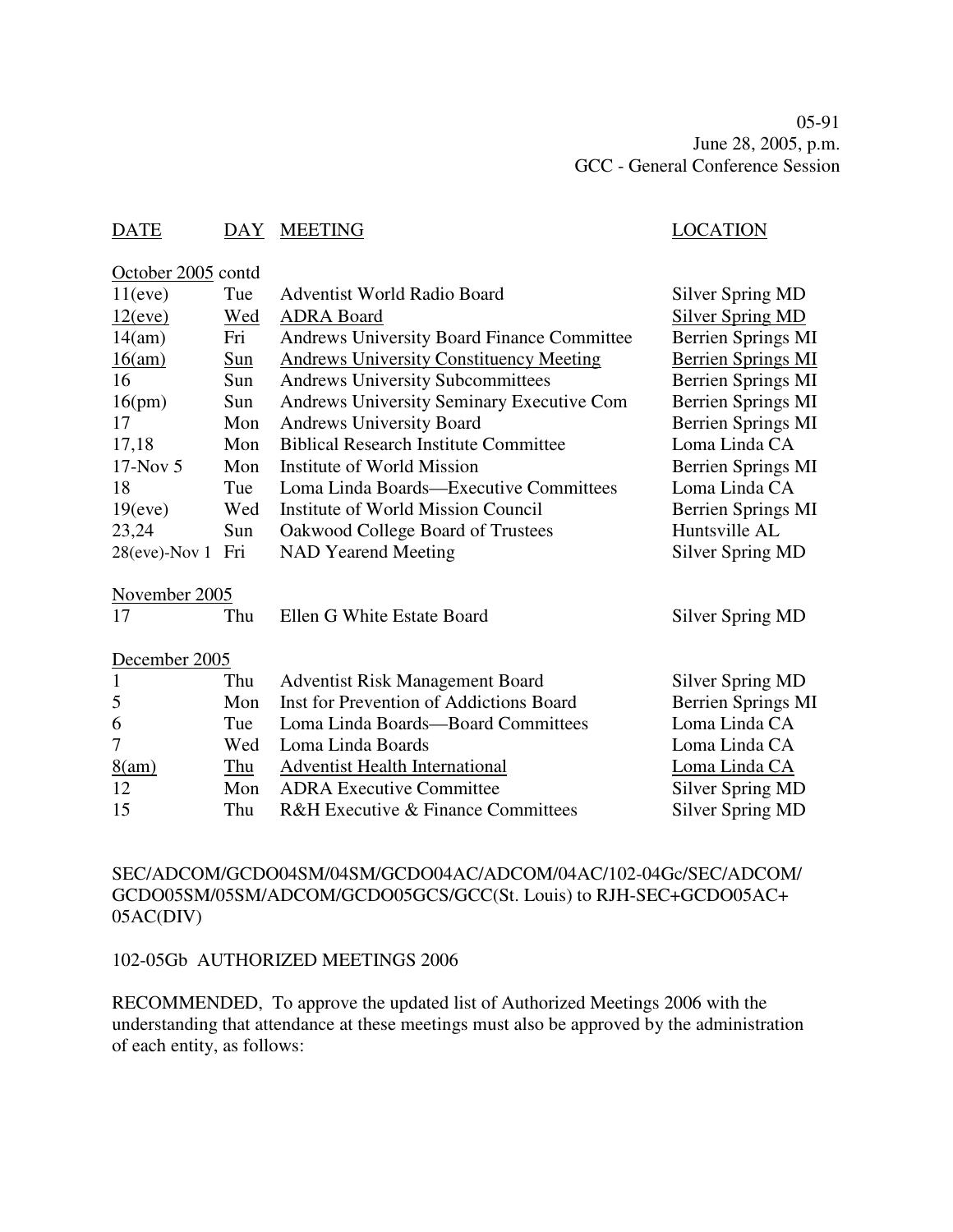05-92 June 28, 2005, p.m. GCC - General Conference Session

## DATE DAY MEETING LOCATION

## January 2006

| $4 - 7$     |     | Wed Institute of World Mission Re-entry Program | <b>Avondale AUSTRALIA</b> |
|-------------|-----|-------------------------------------------------|---------------------------|
| $6 - 8$     | Fri | Ellen G White Estate Consultation               | Williamsburg VA           |
| $10-14$     | Tue | PREXAD                                          | Sarasota FL               |
| 13-28       | Fri | Institute of World Mission                      | <b>Avondale AUSTRALIA</b> |
| 25          |     | Wed IRLA Board                                  | Silver Spring MD          |
| <b>DATE</b> |     | DAY MEETING                                     | <b>LOCATION</b>           |
|             |     |                                                 |                           |

## February 2006

| -16       | Thu | Institute for the Prevention of Addictions Board | Loma Linda CA |
|-----------|-----|--------------------------------------------------|---------------|
| $17 - 21$ | Fri | PPPA, R&H, ABC Marketing Seminar                 | East Coast    |
| 20        |     | Mon Christian Record Services Board              | Lincoln NE    |
| 27        |     | Mon Loma Linda Boards—Board Committees           | Loma Linda CA |
| -28       |     | Tue Loma Linda Boards                            | Loma Linda CA |

## **March 2006**

| 1(am)          | Wed        | Geoscience Research Institute Board                   | Loma Linda CA             |
|----------------|------------|-------------------------------------------------------|---------------------------|
| 1(pm)          | Wed        | <b>Adventist Health International</b>                 | Loma Linda CA             |
| $\overline{2}$ | Thu        | AIIAS Management Committee & Board                    | <b>Silang PHILIPPINES</b> |
| 2(pm)          | Thu        | <b>IWM Administrative Council</b>                     | <b>Berrien Springs MI</b> |
| 3(am)          | Fri        | Andrews University Board Finance Committee            | <b>Berrien Springs MI</b> |
| 5              | Sun        | <b>Andrews University Board Subcommittees</b>         | <b>Berrien Springs MI</b> |
| 5(pm)          | Sun        | Andrews University Seminary Executive Com             | Berrien Springs MI        |
| 6              | Mon        | <b>Andrews University Board</b>                       | <b>Berrien Springs MI</b> |
| $6 - 10$       | <b>Sun</b> | <b>World Health Advisory</b>                          |                           |
| $6 - 11$       | Mon        | GC Spiritual Emphasis Wk & Travel Moratorium          | <b>Silver Spring MD</b>   |
| 9              | Thu        | <b>Adventist Risk Management Board</b>                | <b>Silver Spring MD</b>   |
| $12 - 15$      | Sun        | <b>Publishing Department World Advisory</b>           | Silver Spring MD          |
| $12-16$        | <b>Sun</b> | <b>EG White Estate World Advisory</b>                 | Silver Spring MD          |
| $13-16$        | Mon        | GC PARL Department World Advisory                     | Silver Spring MD          |
| $13-17$        | Mon        | Children's Ministries Department World Advisory       | <b>Silver Spring MD</b>   |
| $13 - 17$      | Mon        | <b>Health Ministries Department World Advisory</b>    | Silver Spring MD          |
| $13 - 17$      | Mon        | Stewardship Department World Advisory                 | Silver Spring MD          |
| 13-19          | Mon        | Ministerial Association World Advisory                | Silver Spring MD          |
| $13$ -Apr $1$  | Mon        | Institute of World Mission                            |                           |
| 16             | Thu        | Ellen G White Estate Board                            | <b>Silver Spring MD</b>   |
| 17-21          | Fri        | World Health Advisory                                 |                           |
| 19-23          | Sun        | <b>Adventist Chaplaincy Ministries World Advisory</b> | <b>Silver Spring MD</b>   |
| 19-23          | Sun        | <b>Family Ministries World Advisory</b>               | <b>Silver Spring MD</b>   |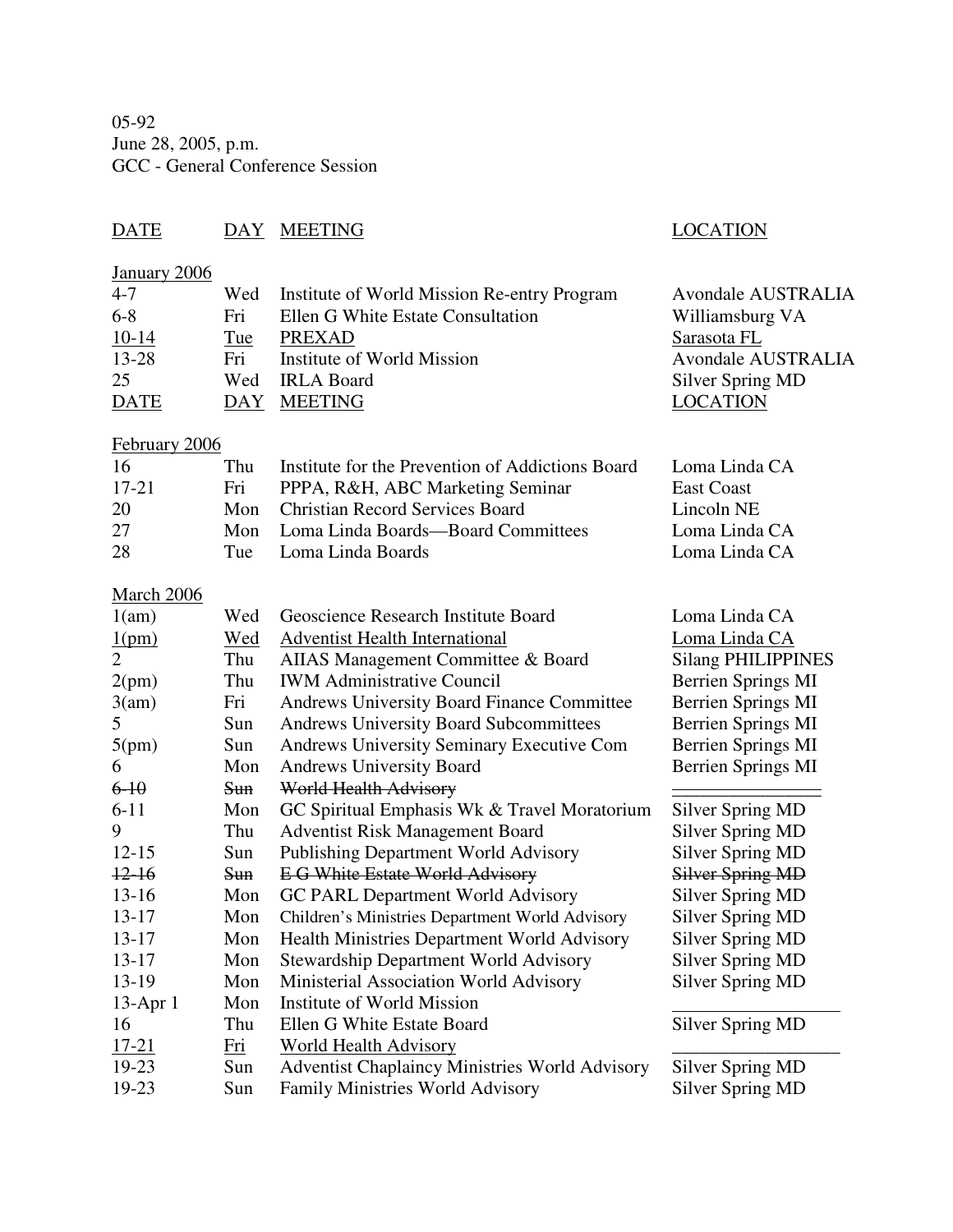## DATE DAY MEETING LOCATION

| March 2006 contd |     |                                                   |                         |
|------------------|-----|---------------------------------------------------|-------------------------|
| 19-24            | Sun | <b>Communication Department World Advisory</b>    | Silver Spring MD        |
| $20 - 24$        | Mon | Global Mission World Advisory                     | <b>Silver Spring MD</b> |
| 20-24            | Mon | <b>Trust Services World Advisory</b>              | <b>Silver Spring MD</b> |
| 20-24            | Mon | Sabbath School/Personal Ministries World Advisory | <b>Silver Spring MD</b> |
| 27-31            | Mon | <b>AVS World Advisory/HisHands Training</b>       | <b>Silver Spring MD</b> |
| $27 - 31$        | Mon | <b>Education Department World Advisory</b>        | <b>Silver Spring MD</b> |
| <u>27-Apr 1</u>  | Mon | Youth Ministries World Advisory                   | <b>Silver Spring MD</b> |
| 27-31            | Mon | World Sabbath School Curriculum Advisory          | <b>Silver Spring MD</b> |
| 27-Apr 1         | Mon | Women's Ministries World Advisory                 | <b>Silver Spring MD</b> |
| 29(eve)          | Wed | <b>PPPA Board Finance Committee</b>               | Nampa ID                |
| 30               | Thu | PPPA Board                                        | Nampa ID                |
| $31$ -Apr 2      | Fri | Use of Tithe Study Commission                     | Loma Linda CA           |
| April 2006       |     |                                                   |                         |
| 3,4              | Mon | <b>Global Mission Issues Committee</b>            | Loma Linda CA           |
| 4(am)            | Tue | <b>International Board of Education</b>           | Loma Linda CA           |
| 4(eve)           | Tue | 10/40 Window Committee                            | Loma Linda CA           |
| 4(pm)            | Tue | <b>Global Mission Operations Committee</b>        | Loma Linda CA           |
| 5,6              | Wed | Division Officer Interviews                       | Loma Linda CA           |
| 5(pm)            | Wed | <b>HIV/AIDS Office Board</b>                      | Loma Linda CA           |
| 6(am)            | Thu | Accrediting Assoc of SDA Sch, Coll, & Univ        | Loma Linda CA           |
| 6(pm)            | Thu | <b>Adventist Television Network Operating Com</b> | Loma Linda CA           |
| 7                | Fri | <b>Presidents Council</b>                         | Loma Linda CA           |
| 7                | Fri | Secretaries Council                               | Loma Linda CA           |
| 7                | Fri | <b>Treasurers Council</b>                         | Loma Linda CA           |
| $7(eve)$ ,8      | Fri | Loma Linda Centennial & Worship Events            | Loma Linda CA           |
| 9(am)            | Sun | Financial Planning & Budgeting Committee          | Loma Linda CA           |
| 9                | Sun | LLUAHSC Constituency & Loma Linda Bds             | Loma Linda CA           |
| 9(eve)           | Sun | Loma Linda Centennial Event                       | Loma Linda CA           |
| 10(am)           | Mon | GC & Division Officers                            | Loma Linda CA           |
| 10(pm)           | Mon | <b>Adventist World Radio Board</b>                | Loma Linda CA           |
| 11               | Tue | Council on Evangelism & Witness                   | Loma Linda CA           |
| 11(am)           | Tue | <b>ADRA Executive Committee</b>                   | Loma Linda CA           |
| 11(pm)           | Tue | <b>GC Financial Audit Review Committee</b>        | Loma Linda CA           |
| 11(pm)           | Tue | <b>ICPA Board</b>                                 | Loma Linda CA           |
| 12,13(am)        | Wed | <b>Spring Meeting</b>                             | Loma Linda CA           |
| 12(eve)          | Wed | HSI/Griggs University Board                       | Loma Linda CA           |
| 12(eve)          | Wed | International HIV/AIDS Study Commission           | Loma Linda CA           |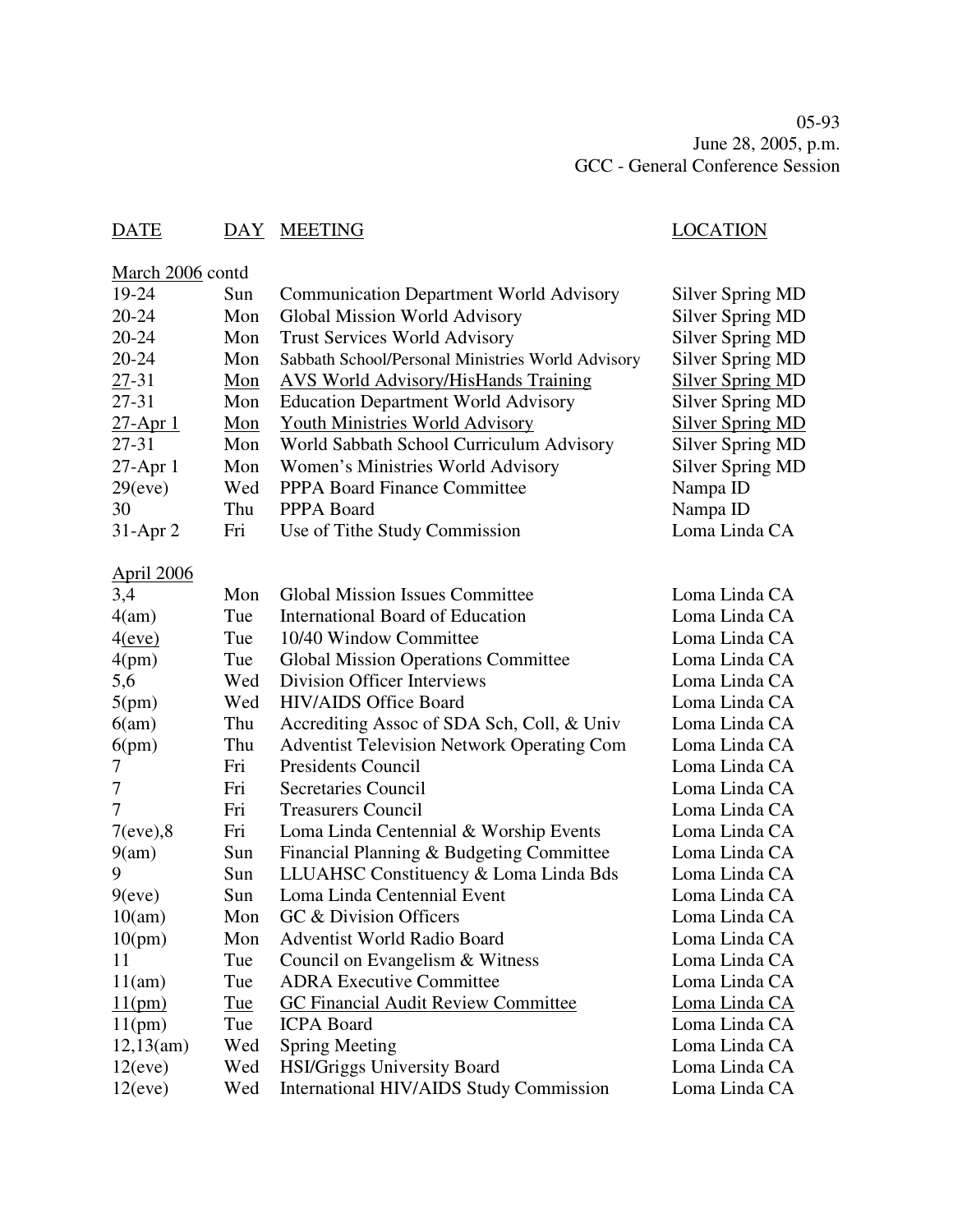05-94 June 28, 2005, p.m. GCC - General Conference Session

## DATE DAY MEETING LOCATION

## April 2006 contd

| 13<br>17,18        | Thu<br>Mon | GC PARL World Affairs Com & IRLA Board<br><b>Biblical Research Institute Committee</b> | Loma Linda CA             |
|--------------------|------------|----------------------------------------------------------------------------------------|---------------------------|
| 18-20              | Tue        | <b>World Council of Editors</b>                                                        | <b>Berrien Springs MI</b> |
| 21                 | Fri        |                                                                                        | <b>Silver Spring MD</b>   |
| 21,22              |            | <b>Adventist Heritage Ministry Finance Committee</b>                                   |                           |
|                    | Fri        | <b>Adventist Heritage Ministry Board</b>                                               |                           |
| 23,24              | Sun        | Oakwood College Board of Trustees                                                      | Huntsville AL             |
| 26(pm)             | Wed        | <b>R&amp;H Finance Committee</b>                                                       | Hagerstown MD             |
| 27                 | Thu        | <b>R&amp;H</b> Constituency Meeting                                                    | Hagerstown MD             |
| <b>May 2006</b>    |            |                                                                                        |                           |
| 11(pm)             | Thu        | <b>Andrews University Executive Committee</b>                                          | <b>Berrien Springs MI</b> |
| 18                 | Thu        | Ellen G White Estate Board                                                             | <b>Silver Spring MD</b>   |
| 23                 | Tue        | Loma Linda Boards-Board Committees                                                     | Loma Linda CA             |
| 24                 | Wed        | Loma Linda Boards                                                                      | Loma Linda CA             |
| 24,25              | Wed        | <b>IRLA</b> International Congress                                                     |                           |
| 25(am)             | $T$ hu     | <b>Adventist Health International</b>                                                  | Loma Linda CA             |
| 27                 | Sat        | <b>Religious Liberty Festival</b>                                                      |                           |
| 28                 | Sun        | <b>Oakwood College Constituency Meeting</b>                                            | Huntsville AL             |
| $31$ -June 1       | Wed        | <b>Adventist Risk Management Board</b>                                                 | <b>Burlington VT</b>      |
|                    |            |                                                                                        |                           |
| <b>June 2006</b>   |            |                                                                                        |                           |
| $12 - 15$          | Mon        | <b>PREXAD</b>                                                                          |                           |
| $12$ -July $1$     | Mon        | Institute of World Mission                                                             | <b>Berrien Springs MI</b> |
| 14                 | Wed        | <b>GC</b> Staff Day                                                                    | Gaithersburg MD           |
| 20                 | Tue        | <b>R&amp;H Board Exec/Finance Committee</b>                                            | <b>Silver Spring MD</b>   |
|                    |            |                                                                                        |                           |
| <b>July 2006</b>   |            |                                                                                        |                           |
| $7 - 17$           | Fri        | <b>International Bible Conference</b>                                                  | <b>Izmir TURKEY</b>       |
| $11 - 16$          | Tue        | Institute of World Mission Re-entry Program                                            | <b>Berrien Springs MI</b> |
| 20                 | Thu        | Ellen G White Estate Board                                                             | <b>Silver Spring MD</b>   |
| 24-Aug 12          | Mon        | Institute of World Mission                                                             |                           |
| 28-Aug 1           | Fri        | <b>Biblical Research Institute Science Council</b>                                     |                           |
|                    |            |                                                                                        |                           |
| <b>August 2006</b> |            |                                                                                        |                           |
| 9(eve)             | Wed        | PPPA Board Finance Committee                                                           | Nampa ID                  |
| 10                 | Thu        | PPPA Board                                                                             | Nampa ID                  |
| 17                 | Thu        | Adventist Risk Management Board                                                        | <b>Silver Spring MD</b>   |
| 21                 | Mon        | <b>Christian Record Services Board</b>                                                 | Lincoln NE                |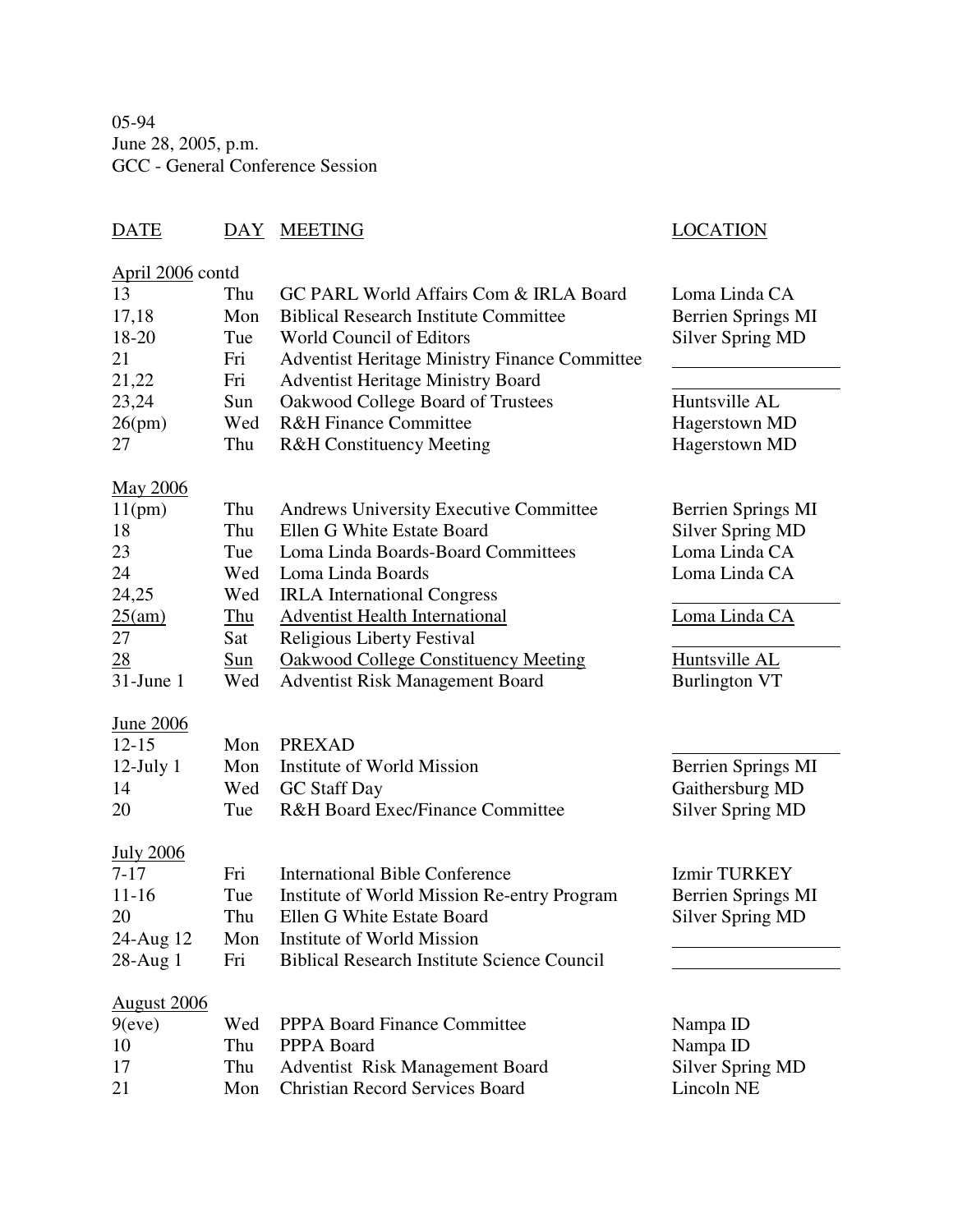05-95 June 28, 2005, p.m. GCC - General Conference Session

## DATE DAY MEETING SERVICES AND LOCATION

## August 2006 contd

| $21 - 31$ |     | Mon Geoscience Research Institute Field Conf | Denver CO        |
|-----------|-----|----------------------------------------------|------------------|
| 28        |     | Mon Loma Linda Boards-Board Committees       | Loma Linda CA    |
| 29        | Tue | Loma Linda Boards                            | Loma Linda CA    |
| 30(am)    | Wed | <b>Adventist Health International</b>        | Loma Linda CA    |
| $10-14$   | Sun | <b>Adventist Risk Management Conference</b>  |                  |
| $12 - 22$ | Tue | <b>GC Staff Travel Moratorium</b>            | Silver Spring MD |
| 14        | Thu | Ellen G White Estate Board                   | Silver Spring MD |
|           |     |                                              |                  |

## September 2006

| 15         | Fri  | <b>Adventist Heritage Ministry Finance Committee</b> | <b>Battle Creek MI</b> |
|------------|------|------------------------------------------------------|------------------------|
| 17,18      | Sun. | <b>Adventist Heritage Ministry Committee</b>         | <b>Battle Creek MI</b> |
| $26$ (eve) | Tue  | <b>R&amp;H Board Finance Committee</b>               | Hagerstown MD          |
| 27(am)     |      | Wed R&H Board                                        | Hagerstown MD          |
| 27,28      |      | Wed Use of Tithe Study Commission                    | Silver Spring MD       |

## October 2006

| 1      | Sun | Council on Evangelism & Witness                   | Silver Spring MD        |
|--------|-----|---------------------------------------------------|-------------------------|
| 2      | Mon | Division Officer Interviews                       | <b>Silver Spring MD</b> |
| 2(pm)  | Mon | <b>Adventist Television Network Oper Com</b>      | <b>Silver Spring MD</b> |
| 2(pm)  | Mon | <b>Global Mission Operations Committee</b>        | <b>Silver Spring MD</b> |
| 2(pm)  | Mon | 10/40 Window Committee                            | Silver Spring MD        |
| 3(am)  | Tue | International Board of Education                  | <b>Silver Spring MD</b> |
| 3      | Tue | <b>Presidents Council</b>                         | <b>Silver Spring MD</b> |
| 3      | Tue | <b>Secretaries Council</b>                        | <b>Silver Spring MD</b> |
| 3      | Tue | <b>Treasurers Council</b>                         | <b>Silver Spring MD</b> |
| 3(pm)  | Tue | <b>Adventist Television Network Operating Com</b> | <b>Silver Spring MD</b> |
| 3(pm)  | Tue | GC PARL World Affairs Com & IRLA Board            | <b>Silver Spring MD</b> |
| 4      | Wed | GC & Division Officers                            | <b>Silver Spring MD</b> |
| 4(pm)  | Wed | 10/40 Window Committee                            | <b>Silver Spring MD</b> |
| 4(eve) | Wed | <b>Global Mission Operations Committee</b>        | <b>Silver Spring MD</b> |
| 5(am)  | Thu | Accrediting Assoc of SDA Sch, Coll, & Univ        | Silver Spring MD        |
| 5(am)  | Thu | <b>ADRA Board</b>                                 | <b>Silver Spring MD</b> |
| 5(am)  | Thu | <b>Church Manual Committee</b>                    | <b>Silver Spring MD</b> |
| 5.     | Thu | Division Officer Interviews                       | Silver Spring MD        |
| 5(pm)  | Thu | <b>Adventist World Radio Board</b>                | Silver Spring MD        |
| 6(am)  | Fri | Financial Planning & Budgeting Committee          | Silver Spring MD        |
| 6(pm)  | Fri | Africa HIV/AIDS Office Board                      | <b>Silver Spring MD</b> |
| 6(pm)  | Fri | AIIAS Management Committee & Board                | <b>Silver Spring MD</b> |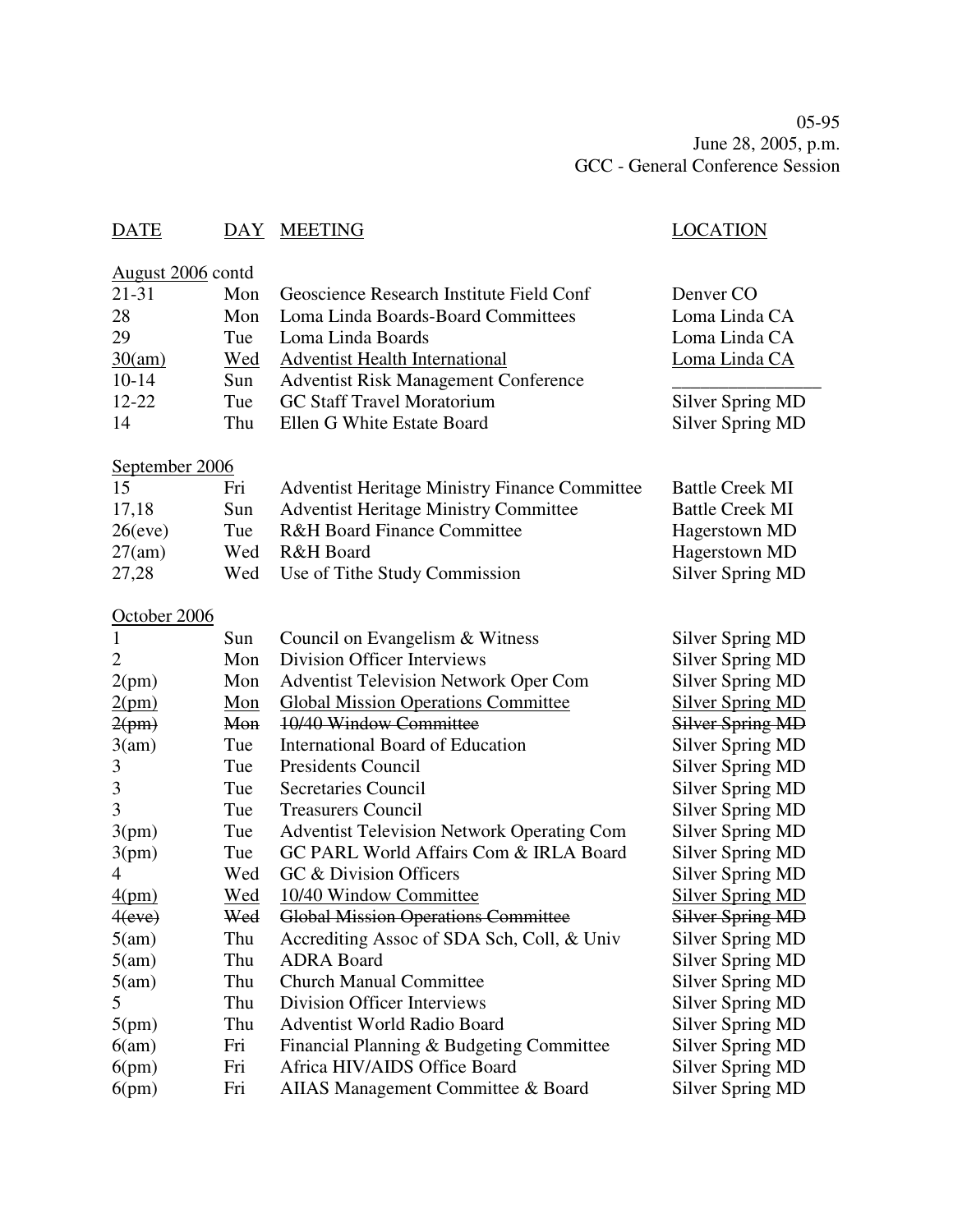05-96 June 28, 2005, p.m. GCC - General Conference Session

## DATE DAY MEETING DATE LOCATION

October 2006 contd

| 6(pm)           | Fri        | International Board of Min & Theo Educ            | <b>Silver Spring MD</b>   |
|-----------------|------------|---------------------------------------------------|---------------------------|
| $6$ (eve)- $12$ | Fri        | <b>Annual Council</b>                             | Silver Spring MD          |
| 8(eve)          | <b>Sun</b> | <b>Financial Statement Audit Review Committee</b> | Silver Spring MD          |
| 9(pm)           | Mon        | <b>GC Financial Audit Review Committee</b>        | <b>Silver Spring MD</b>   |
| 9(pm)           | Mon        | <b>GCAS</b> Board                                 | <b>Silver Spring MD</b>   |
| 9(eve)          | Mon        | HSI/Griggs University Board                       | <b>Silver Spring MD</b>   |
| 9(eve)          | Mon        | International HIV/AIDS Study Commission           | Silver Spring MD          |
| 13(am)          | Fri        | <b>Andrews University Board Finance Committee</b> | <b>Berrien Springs MI</b> |
| 15              | Sun        | <b>Andrews University Subcommittees</b>           | <b>Berrien Springs MI</b> |
| 15(pm)          | Sun        | Andrews University Seminary Executive Com         | <b>Berrien Springs MI</b> |
| 16              | Mon        | <b>Andrews University Board</b>                   | Berrien Springs MI        |
| 16,17           | Mon        | <b>Biblical Research Institute Committee</b>      | Loma Linda CA             |
| 16-Nov 4        | Mon        | Institute of World Mission                        | <b>Berrien Springs MI</b> |
| 17              | Tue        | Loma Linda Boards—Executive Committees            | Loma Linda CA             |
| 22,23           | Sun        | Oakwood College Board of Trustees                 | Huntsville AL             |
| $27 - 31$       | Fri        | <b>NAD Yearend Meeting</b>                        | Silver Spring MD          |
| November 2006   |            |                                                   |                           |
| 16              | Thu        | Ellen G White Estate Board                        | <b>Silver Spring MD</b>   |
| December 2006   |            |                                                   |                           |
| 7               | Thu        | <b>Adventist Risk Management Board</b>            | Silver Spring MD          |
| 11              | Mon        | <b>ADRA Executive Committee</b>                   | Silver Spring MD          |
| 12              | Tue        | Loma Linda Boards-Board Committees                | Loma Linda CA             |
| 13              | Wed        | Loma Linda Boards                                 | Loma Linda CA             |
|                 |            |                                                   |                           |

14(am) Thu Adventist Health International Loma Linda CA<br>19 Tue R&H Executive & Finance Committees Silver Spring MD 19 Tue R&H Executive & Finance Committees

## SEC/ADCOM/GCDO05SM/05SM/ADCOM/GCDO05GCS/GCC(St. Louis) to RJH-SEC+ GCDO05AC+05AC(DIV)

## 102-05Gc AUTHORIZED MEETINGS 2007

RECOMMENDED, To approve the updated list of Authorized Meetings 2007 with the understanding that attendance at these meetings must also be approved by the administration of each entity, as follows: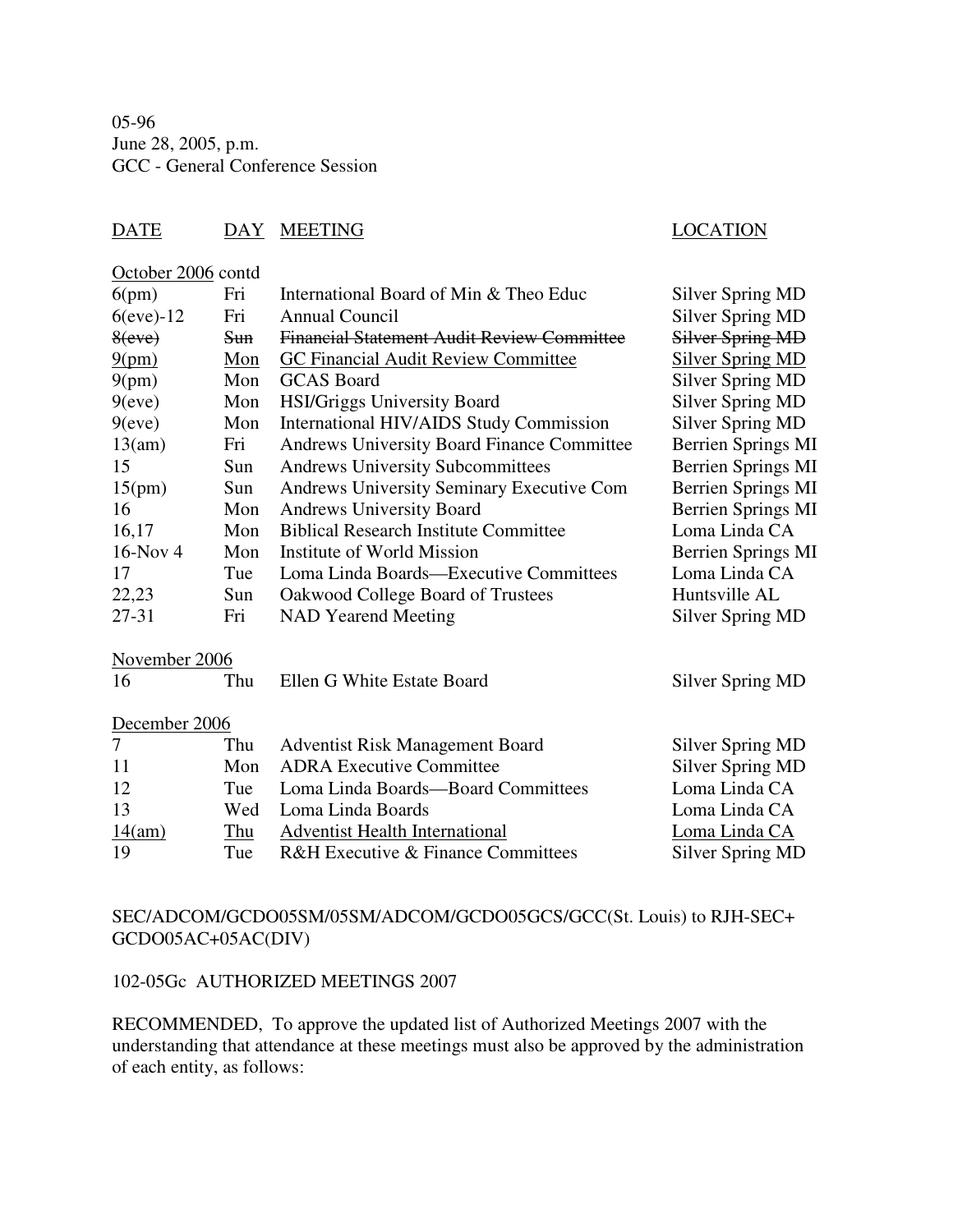05-97 June 28, 2005, p.m. GCC - General Conference Session

## DATE DAY MEETING LOCATION

| January 2007       |     |                                                    |                           |
|--------------------|-----|----------------------------------------------------|---------------------------|
| $3-6$              | Wed | <b>Institute of World Mission Re-entry Program</b> | <b>Avondale AUSTRALIA</b> |
| $12 - 27$          | Tue | <b>Institute of World Mission</b>                  | <b>Avondale AUSTRALIA</b> |
| $9-13$             | Tue | <b>PREXAD</b>                                      | Sarasota FL               |
| February 2007      |     |                                                    |                           |
| 23(eve)-26(am) Fri |     | <b>LLUAHSC Board Retreat</b>                       | <b>CALIFORNIA</b>         |
| 26(pm)             | Mon | Loma Linda Boards-Board Committees                 | Loma Linda CA             |
| 27                 | Tue | Loma Linda Boards                                  | Loma Linda CA             |
| 27-March 1         | Tue | <b>IRLA World Congress</b>                         | Cape Town S Africa        |
| 28(am)             | Wed | Geoscience Institute Board                         | Loma Linda CA             |
| 28(pm)             | Wed | <b>Adventist Health International</b>              | Loma Linda CA             |
| March 2007         |     |                                                    |                           |
| 8                  | Thu | <b>Adventist Risk Management Board</b>             | <b>Silver Spring MD</b>   |
| $8\overline{6}$    | Thu | AIIAS Management Committee & Board                 | <b>Silang PHILIPPINES</b> |
| 20                 | Tue | Loma Linda Executive Committees                    | Loma Linda CA             |
| 28(eve)            | Wed | PPPA Board Finance Committee                       | Nampa ID                  |
| 29                 | Thu | PPPA Board                                         | Nampa ID                  |
| <b>April 2007</b>  |     |                                                    |                           |
| 8(am)              | Sun | Council on Evangelism & Witness                    | <b>Silver Spring MD</b>   |
| 8(pm)              | Sun | Africa HIV-AIDS Office Board                       | <b>Silver Spring MD</b>   |
| 9,10               | Mon | <b>Global Mission Issues Committee</b>             | <b>Silver Spring MD</b>   |
| 10(am)             | Tue | <b>ADRA Executive Committee</b>                    | <b>Silver Spring MD</b>   |
| 10(pm)             | Tue | GC Financial Audit Review Committee                | Silver Spring MD          |
| 11,12              | Wed | <b>Spring Meeting</b>                              | <b>Silver Spring MD</b>   |
| 24(pm)             | Tue | <b>R&amp;H HHES Board</b>                          | Hagerstown MD             |
| 24(eve)            | Tue | <b>R&amp;H Finance Board</b>                       | Hagerstown MD             |
| 25(am)             | Wed | R&H Board                                          | Hagerstown MD             |
| May 2007           |     |                                                    |                           |
| 22                 | Tue | Loma Linda Boards-Board Committees                 | Loma Linda CA             |
| 23                 | Wed | Loma Linda Boards                                  | Loma Linda CA             |
|                    | Thu | <b>Adventist Health International</b>              | Loma Linda CA             |
| $\frac{24}{5,6}$   | Tue | <b>Adventist Risk Management Board</b>             | <b>VERMONT</b>            |
| 13                 | Wed | <b>GC</b> Staff Day                                | Gaithersburg MD           |
| 14                 | Thu | R&H Executive/Finance Board Committee              | <b>Silver Spring MD</b>   |
|                    |     |                                                    |                           |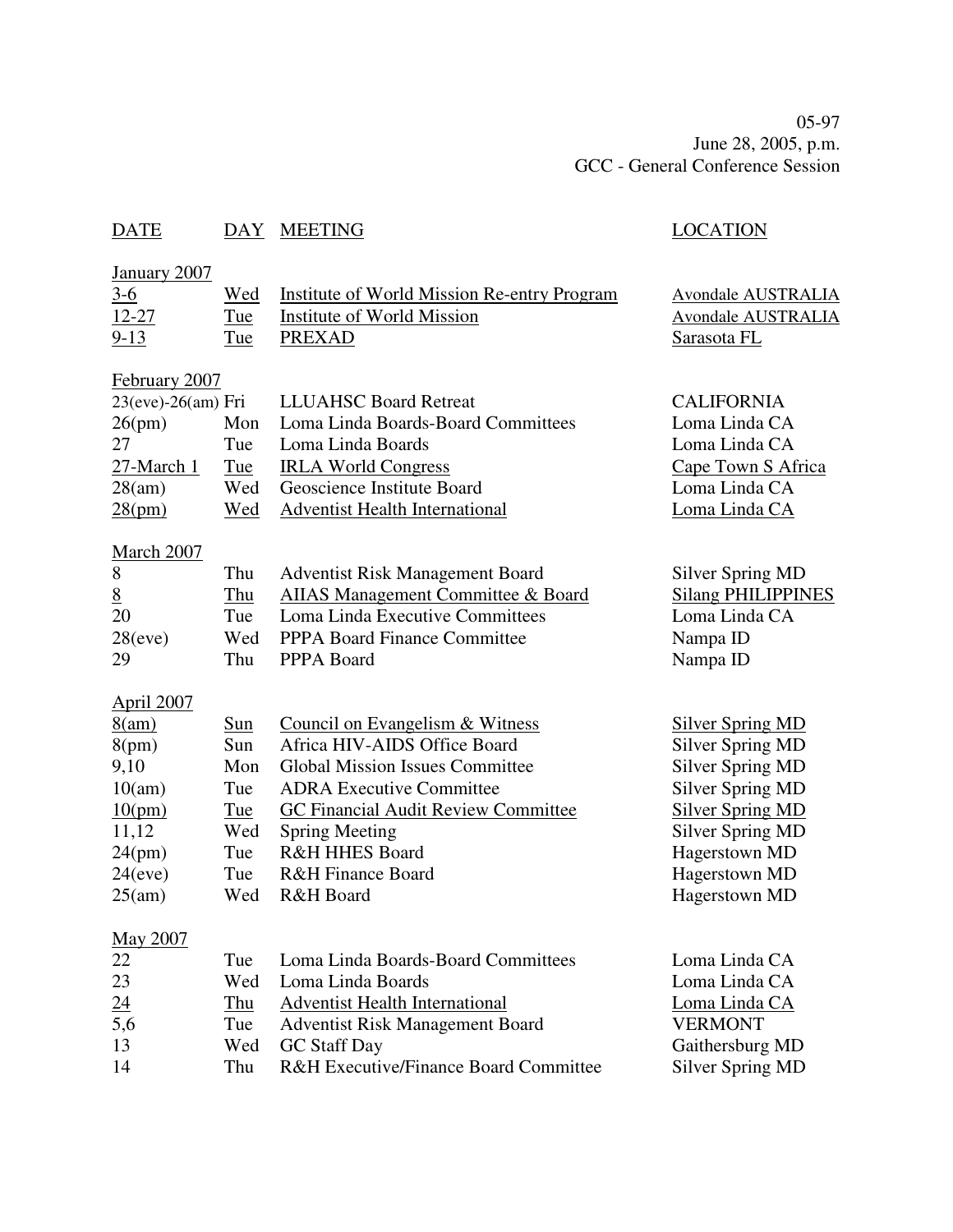05-98 June 28, 2005, p.m. GCC - General Conference Session

## DATE DAY MEETING LOCATION

Silver Spring MD Loma Linda CA Loma Linda CA Loma Linda CA

## June 2007

| -16    | Thu Adventist Risk Management Board    |
|--------|----------------------------------------|
| 27     | Mon Loma Linda Boards-Board Committees |
| 28     | Tue Loma Linda boards                  |
| 29(am) | Wed Adventist Health International     |
|        |                                        |

### July 2007

### August 2007

| 8(eve) | Wed PPPA Board Finance Committee | Nampa ID |
|--------|----------------------------------|----------|
|        | Thu PPPA Board                   | Nampa ID |

## September 2007

| 4(eve)   | Tue  | <b>R&amp;H Finance Board Committee</b>      | Hagerstown MD       |
|----------|------|---------------------------------------------|---------------------|
| 5(am)    |      | Wed R&H Board                               | Hagerstown MD       |
| $9 - 13$ | Sun. | <b>Adventist Risk Management Conference</b> |                     |
| 30       | Sun. | Council on Evangelism & Witness             | <b>Kiev UKRAINE</b> |

## October 2007

| $\frac{1}{\text{pm}}$ | Mon        | 10/40 Window Committee                        | <b>Kiev UKRAINE</b> |
|-----------------------|------------|-----------------------------------------------|---------------------|
| 1(pm)                 | Mon        | <b>Global Mission Operations</b>              | Kiev Ukraine        |
| 2(am)                 | Tue        | International Board of Education              | <b>Kiev UKRAINE</b> |
| 2(pm)                 | Tue        | <b>Adventist Television Network Oper Com</b>  | <b>Kiev UKRAINE</b> |
| 2(pm)                 | Tue        | <b>GC PARL World Affairs &amp; IRLA Board</b> | <b>Kiev UKRAINE</b> |
| 3(pm)                 | Wed        | 10/40 Window Committee                        | <b>Kiev UKRAINE</b> |
| 3(eve)                | Wed        | <b>Global Mission Operations Committee</b>    | <b>Kiev UKRAINE</b> |
| 4(am)                 | Thu        | Accred Assoc of SDA Sch, Coll & Univ          | <b>Kiev UKRAINE</b> |
| 4(am)                 | Thu        | <b>ADRA</b> Board                             | <b>Kiev UKRAINE</b> |
| $4(a_m)$              | <b>Thu</b> | <b>Church Manual Committee</b>                | <b>Kiev UKRAINE</b> |
| 4(pm)                 | Thu        | <b>Adventist World Radio Board</b>            | <b>Kiev UKRAINE</b> |
| 5(am)                 | Fri        | <b>Church Manual Committee</b>                | <b>Kiev UKRAINE</b> |
| 5(pm)                 | Fri        | Africa HIV-AIDS Office Board                  | <b>Kiev UKRAINE</b> |
| 7(am)                 | <u>Sun</u> | Council on Evangelism & Witness               | <b>Kiev UKRAINE</b> |
| $7 - 8$               | <b>Sun</b> | <b>Division Officers Interviews</b>           | <b>Kiev UKRAINE</b> |
| 8&11                  | Mon        | Division Officers Interviews                  | <b>Kiev UKRAINE</b> |
| 9                     | Tue        | <b>Presidents Council</b>                     | <b>Kiev UKRAINE</b> |
| 9                     | Tue        | <b>Secretaries Council</b>                    | <b>Kiev UKRAINE</b> |
| 9                     | Tue        | <b>Treasurers Council</b>                     | <b>Kiev UKRAINE</b> |
| 10                    | Wed        | <b>GC</b> Division Officers                   | <b>Kiev UKRAINE</b> |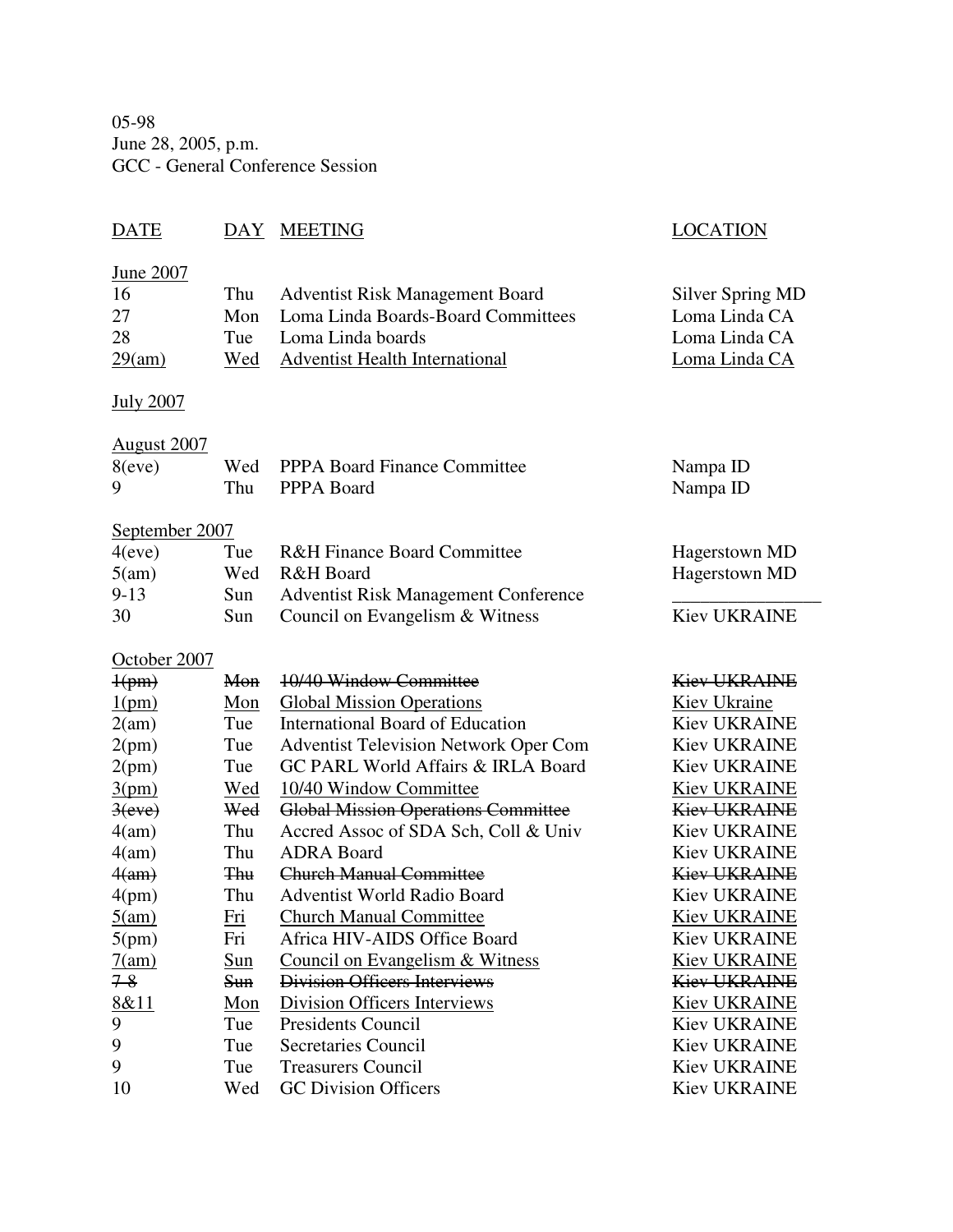05-99 June 28, 2005, p.m. GCC - General Conference Session

## DATE DAY MEETING SERVICES AND LOCATION

October 2007 contd

| 11                  | <b>Thu</b> | Financial Planning & Budgeting Com            | <b>Kiev UKRAINE</b>     |
|---------------------|------------|-----------------------------------------------|-------------------------|
| 11(pm)              | <u>Thu</u> | <b>AIIAS Management Committee &amp; Board</b> | <b>Kiev UKRAINE</b>     |
| 12(am)              | <b>Fri</b> | <b>Financial Planning &amp; Budgeting Com</b> | <b>Kiev UKRAINE</b>     |
| $\frac{12(am)}{}$   | Fri        | <b>Church Manual Committee</b>                | <b>Kiev UKRAINE</b>     |
| $12(eve) - 17$      | Fri        | <b>Annual Council</b>                         | <b>Kiev UKRAINE</b>     |
| 14(eve)             | Sun        | GC Financial Audit Review Committee           | <b>Kiev UKRAINE</b>     |
| 19-22               | Fri        | Andrews University Board & Committees         | Berrien Springs MI      |
| $21 - 22$           | Sun        | Oakwood College Board                         | Huntsville AL           |
| 23                  | Tue        | Loma Linda Executive Committees               | Loma Linda CA           |
| November 2007<br>15 | Thu        | Ellen G White Estate Board                    | Silver Spring MD        |
| December 2007       |            |                                               |                         |
| 6                   | Thu        | <b>ARM Board</b>                              | Silver Spring MD        |
| 10                  | Mon        | <b>ADRA Executive Committee</b>               | <b>Silver Spring MD</b> |
| 11                  | Tue        | Loma Linda Board Committees                   | Loma Linda CA           |
| 13(am)              | Thu        | <b>Adventist Health International</b>         | Loma Linda CA           |
| 12                  | Wed        | Loma Linda Boards                             | Loma Linda CA           |
| 18                  | Tue        | R&H Board Executive/Finance Com               | Silver Spring MD        |

## 05SM/GCDO05GCS/GCC(St. Louis) to HWB-GCDO05AC+05AC

## 134-05Gd MINISTRIES, SERVICES, AND STRUCTURE COMMITTEE (GCC-S)-APPOINTMENT

RECOMMENDED, To refer the appointment of a Ministries, Services, and Structure Committee (MinServ&StructureC) (GCC-S), and the terms of reference and membership to the General Conference Executive Committee (Annual Council).

PRE/ADCOM/GCC(St. Louis) to AM-05GCS

## 146-05GS YOUTH DEPARTMENT-NAME CHANGE

RECOMMENDED, To change the name of the Youth Department to Youth Ministries Department with adjustments to be made in all appropriate documents.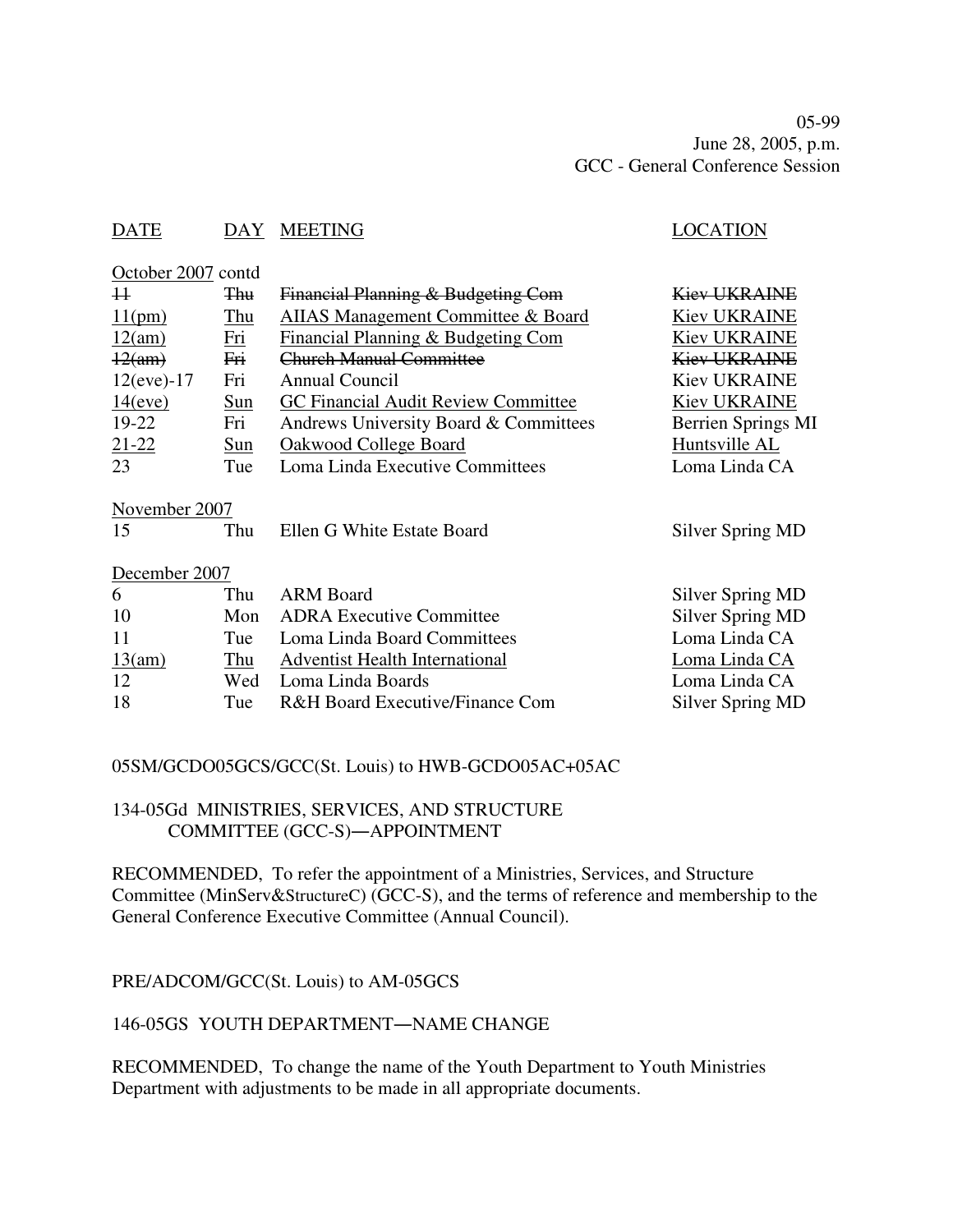05-100 June 28, 2005, p.m. GCC - General Conference Session

## PREXAD03/PreC03/GCDO03AC/PREXAD04/Con&By/ADCOM/PreC04AC/GCDO04AC/ 04AC/533-04GS/Con&By/ADCOM/05SM/Con&By/ADCOM/GCDO05GCS/GCC(St. Louis) to LRE-05GCS

### 201-05GS GENERAL CONFERENCE SESSIONS - CONSTITUTION AND BYLAWS AMENDMENT

Rationale for Amending Constitutional Provisions for General Conference Session Delegations

Current constitutional provisions limit the size of a General Conference Session delegation to 2,000 persons. Delegate quotas are determined by a variety of factors such as an entity's membership as a proportion of world membership, the number of organizational structures (union conferences/missions, local conferences/missions, division institutions, etc.). Some delegate quotas are specified in the constitution (e.g. each division receives ten delegates in the delegates at large classification). A portion of the delegate seats are allocated at the discretion of the General Conference Executive Committee.

Under the current constitution an increase in the number of organizational units requires a decrease in the number of delegate seats that can be allocated on the basis of membership. Consequently there have been requests to amend the constitution in such a way as to allow these parameters, membership and organizational structure, to be addressed separately in the composition of a General Conference Session delegation.

A General Conference Session is convened for a specific agenda of Church business. The larger the delegation the more cumbersome the process of conducting the business of a Session. At the same time, there is a unifying value for delegates and a large number of guests to experience the worldwide fellowship that a Session provides. The growth in membership and the high value given to unity in the Church is presented as sufficient reason to consider a gradual growth in a Session delegation.

The following proposal was developed at the request of General Conference and division leadership. If approved at the 2005 General Conference Session, these amendments to the General Conference Constitution would affect the 2010 General Conference Session. The following changes are proposed:

1. Remove the numerical limit, currently 2,000, to the overall size of a General Conference Session delegation.

2. Place a numerical limit on certain segments of the delegation.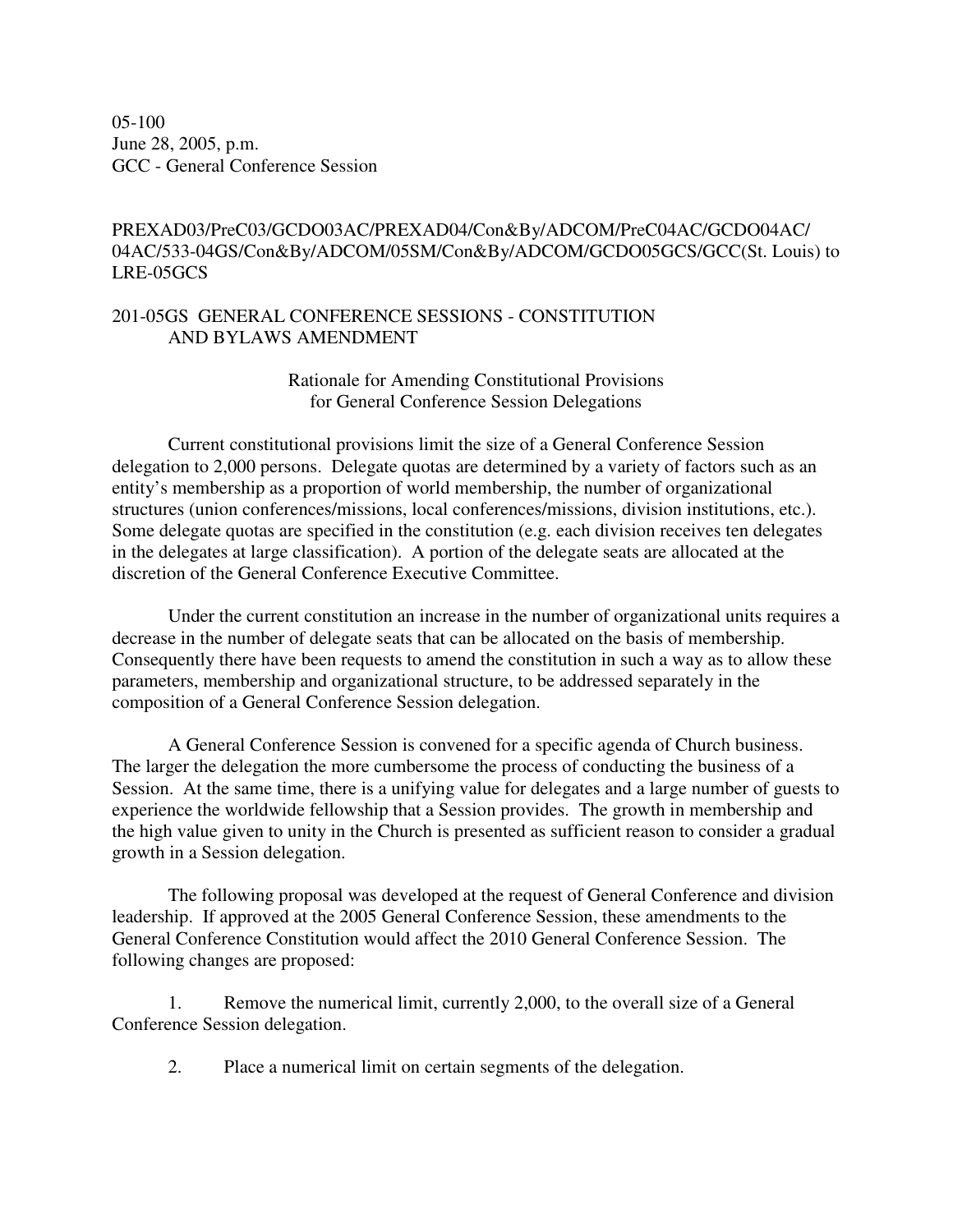3. Limit, to less than 15 percent, the increase in numbers of delegates from those categories unaffected by growth in the number of organizational units.

4. Introduce a differentiation between organizational units having conference status and those with mission or equivalent status.

5. Continue the requirement that significant representation in the delegation shall be chosen from laypersons, pastors, teachers, and nonadministrative employees, of both genders, and representing a range of age groups and nationalities.

6. Increase, from the current level of ten, the number of delegate selections available to a division.

7. Reclassify division institution delegates as at large rather than regular delegates.

RECOMMENDED, To amend the General Conference Constitution and Bylaws, Constitution, Article V—General Conference Sessions, to read as follows:

## ARTICLE V—GENERAL CONFERENCE SESSIONS

Sec. 1. The General Conference shall hold quinquennial sessions - No change

Sec. 2. The Executive Committee may call special sessions - No change

Sec. 3. At least one-third of the total delegates authorized hereinafter under Section 5. of Article V, must be present at the opening meeting of any regular or specially called General Conference Session to constitute a quorum for the transaction of business. Once the Session is declared open, the delegates remaining present shall constitute a quorum.

Sec. 3. Sec. 4. The election of officers and the voting on all matters of business shall be by viva-voce vote, or as designated by the chairman, unless otherwise requested by a majority of the delegates present.

Sec. 4. Sec. 5. The delegates to a General Conference Session shall be designated as follows:

- a. Regular delegates delegates, not to exceed 1,240.
- b. Delegates at large large, not to exceed 760.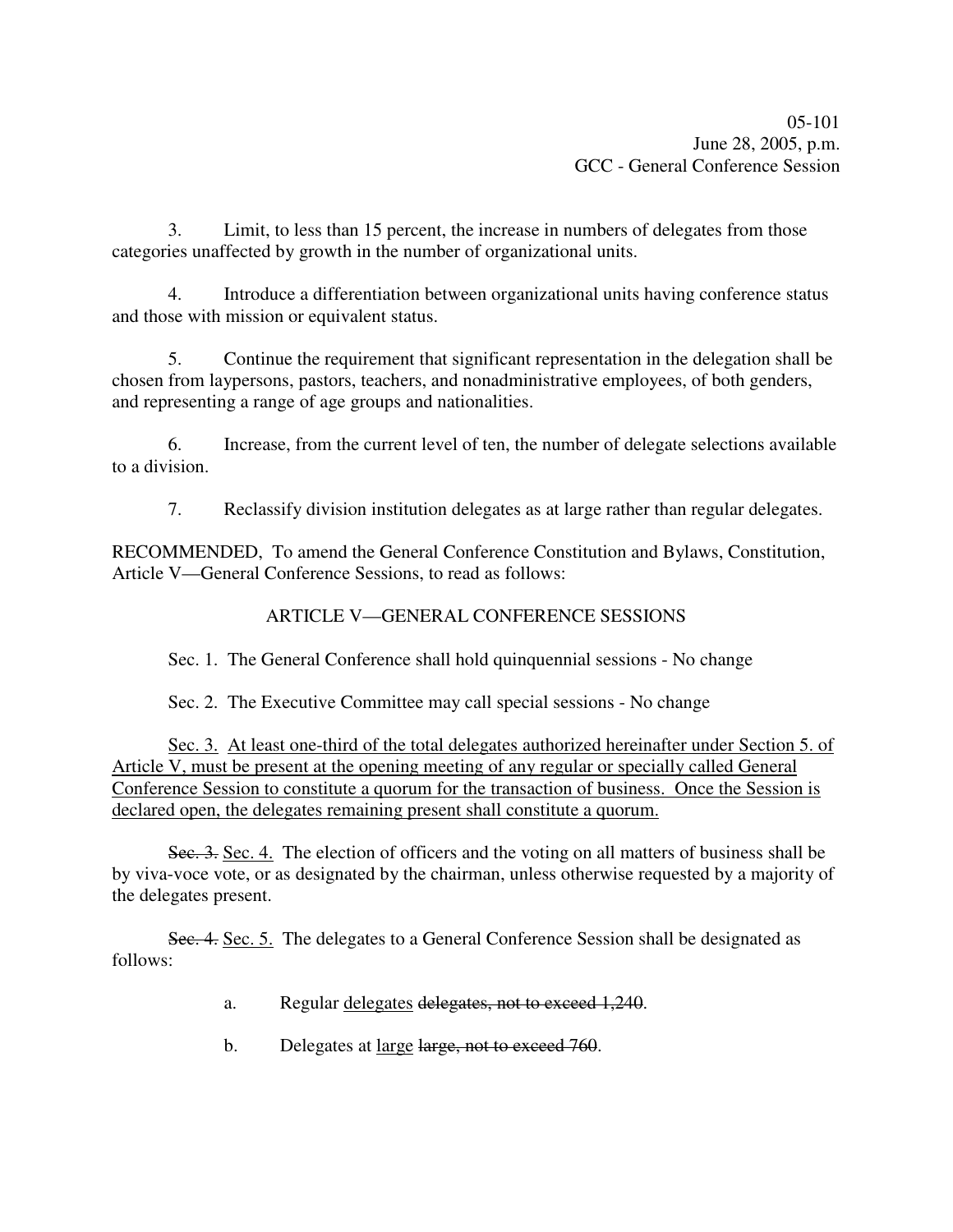05-102 June 28, 2005, p.m. GCC - General Conference Session

c. In case of financial exigency or other major crisis within the Church or in the international arena, the Executive Committee may take an action to reduce the maximum number of delegates to a particular General Conference Session. Such reduction shall then be applied, in the proportions indicated above, applied to both regular delegates and delegates at large.

Sec. 5. Sec. 6. Regular delegates shall represent the General Conference's member union conferences, union missions, member conferences, missions, and unions of churches as defined in Article IV, as follows:

a. Delegates representing union conferences having division affiliation shall be appointed by the respective union conference executive committee.

b. Delegates representing union missions and unions of churches having division affiliation shall be appointed by the respective division executive committees in consultation with the organizations concerned.

c. Delegates representing conferences and missions having union conference affiliation shall be appointed by the respective union conference executive committees in consultation with the organizations concerned.

d. Delegates representing conferences and missions having union mission affiliation shall be appointed by the respective division executive committees in consultation with the organizations concerned.

e. Delegates representing conferences and missions directly attached to divisions, shall be appointed by the respective division executive committees in consultation with the organizations concerned.

f. Delegates representing division institutions, the number of whom shall correspond to the number of division institutions within each division, shall be appointed by the respective division executive committees in consultation with the organizations concerned.

g. Delegates representing union conferences directly attached to the General Conference shall be appointed by the executive committees of the respective attached union conferences.

h. Delegates representing union missions, conferences, missions, and unions of churches directly attached to the General Conference shall be appointed by the Executive Committee in consultation with the organizations concerned.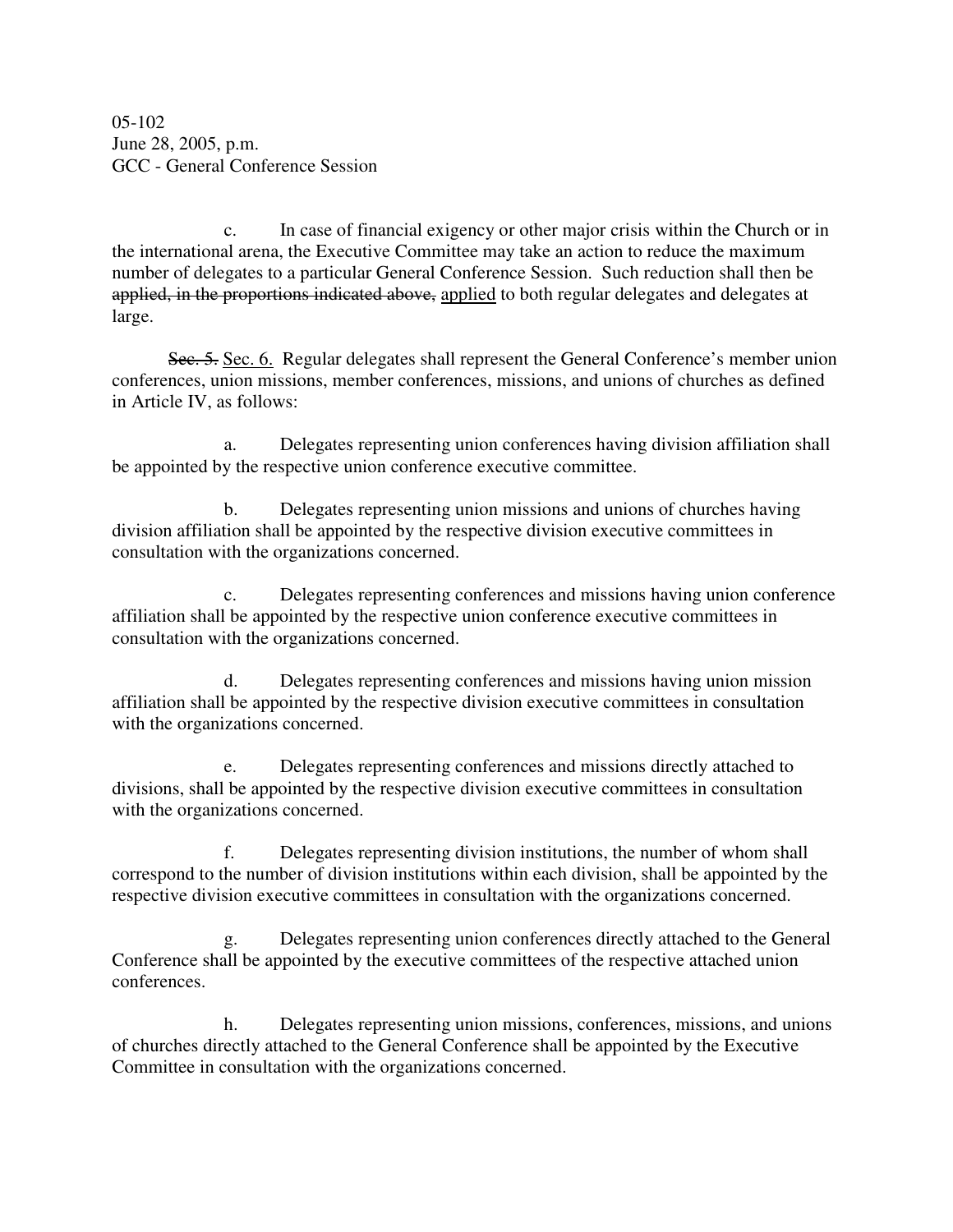Sec. 6. Sec. 7. Regular delegates shall be allotted on the following basis:

a. Twelve initial delegates for each division without regard to membership.

b. Each division shall be entitled to additional delegates corresponding to the number of division institutions within its territory.

e. a. Each union conference and union mission having division affiliation, shall be entitled to one delegate two delegates other than its president (who is a delegate at large) without regard to membership size.

b. Each union mission shall be entitled to one delegate other than its president (who is a delegate at large) without regard to membership size.

d. Each union conference and union mission directly attached to the General Conference shall be entitled to one delegate two delegates other than its president (who is a delegate at large) without regard to membership.

 $e$ . Each local conference and mission\* having union affiliation shall be entitled to one delegate two delegates without regard to membership size.

d. Each local mission<sup>\*</sup> shall be entitled to one delegate without regard to membership size.

f. Each union of churches, conference, and mission\* directly attached to the division shall be entitled to one delegate without regard to membership.

g. Each union of churches, conference, and mission\* directly attached to the General Conference shall be entitled to one delegate without regard to membership.

e. Each union of churches shall be entitled to two delegates without regard to membership size.

h. f. Each division shall be entitled to additional delegates based upon its membership as a proportion of the world Church membership. The total number of delegates

<sup>\*</sup>In several areas of the world, local field units not holding conference status may be classified with terminology other than "mission." For the purposes of Article V, Sec. 7., such field units may be considered equivalent to a mission provided they have two or more officers and an executive committee and observe a schedule of regular constituency meetings.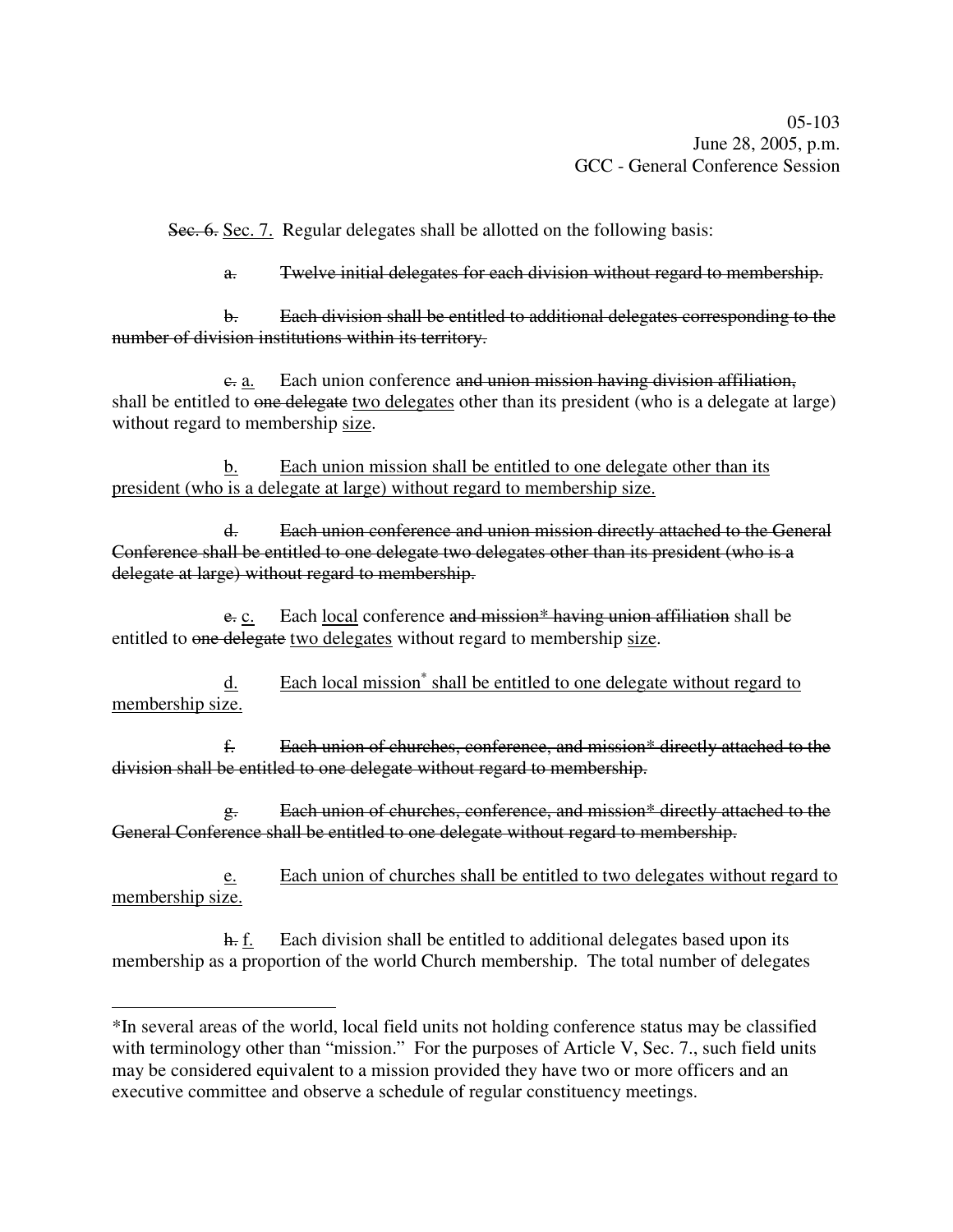05-104 June 28, 2005, p.m. GCC - General Conference Session

from all divisions under this provision shall not exceed 400. the difference between 1,240 and the total number of delegates provided for under Sec. 6.-a. to Sec. 6.-g.

 $\frac{1}{2}$  e. Delegates from each division, provided for under Sec. 6. a. and Sec. 6. h. Sec. 7. f., shall be allotted to the union conferences and union missions that are affiliated with that division, based on each union's proportion of the division membership. Any unallocated delegate entitlements under this process shall be allocated at the discretion of the division executive committee.

 $\frac{1}{k}$  h. Unused quotas of regular delegates allocated to unions may be reallocated by the divisions.

Sec. 7. Sec. 8. Delegates at large shall represent the General Conference, General Conference institutions, its divisions, divisions of the General Conference, and its organizations division institutions and shall be appointed on the following basis:

- a. All members of the Executive Committee.
- b. Associate directors/secretaries of General Conference departments and associations.
	- c. Twenty delegates from General Conference appointed staff No change
	- d. Ten-Twenty delegates for each division.

e. Each division shall be entitled to additional delegates corresponding to the number of division institutions within its territory.

e. f. Those representatives of the General Conference and division institutions and other entities, and those employees, field secretaries, laypersons, and pastors who are selected by the Executive Committees of the General Conference and its divisions. The number of these delegates shall be 300. determined as the difference between the sum of all the other categories of delegates at large, and 760.

Sec. 8. Sec. 9. Division administrations shall consult with unions to ensure that the entire division delegation shall be comprised of Seventh-day Adventists in regular standing, at least 50 percent of whom shall be laypersons, pastors, teachers, and nonadministrative employees, of both genders, and representing a range of age groups and nationalities. The majority of the above 50 percent shall be laypersons. Delegate selections from General Conference and division institutions institutions, and those selected under Sec. 8.d. above, shall not be required to satisfy the quota for laity.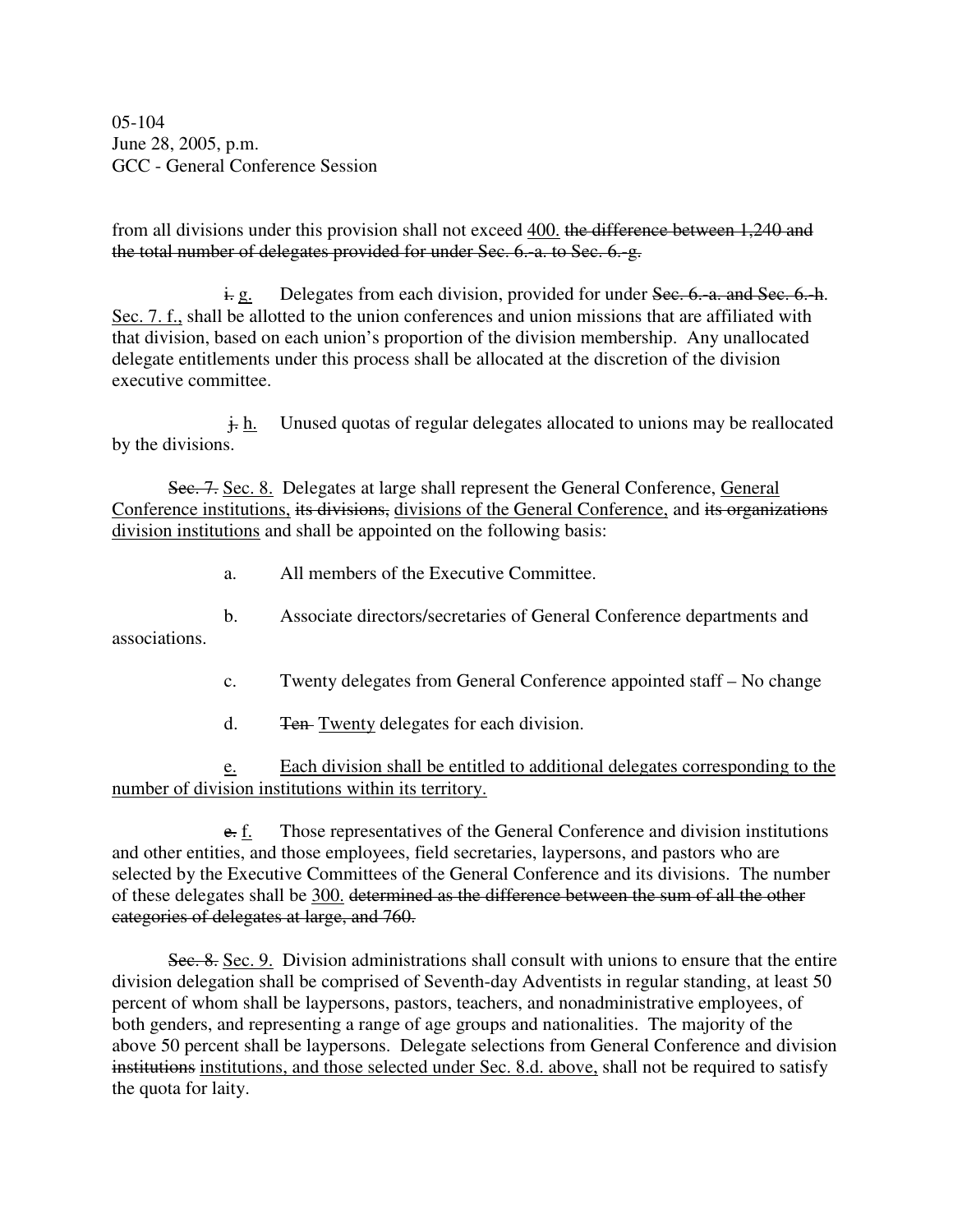05-105 June 28, 2005, p.m. GCC - General Conference Session

Sec. 9. Sec. 10. Credentials to sessions shall be issued by the General Conference to those appointed in harmony with the provisions of this article.

Sec. 10. Sec. 11. Calculations for all delegate allotments, as provided for in this article, shall be based upon:

a. The membership as of December 31 of the second year preceding the General Conference Session.

b. The number of denominational entities eligible for inclusion in determining quotas and which are in existence as of December 31 of the second year preceding the General Conference Session.

Con&By/ADCOM/GCDO05GCS/GCC(St. Louis) to LRE-05GCS

## 222-05GS STANDING COMMITTEES - CONSTITUTION AND BYLAWS AMENDMENT

RECOMMENDED, To amend General Conference Constitution and Bylaws, Bylaws, Article II—Standing Committees, Sec 1, to read as follows:

## ARTICLE II—STANDING COMMITTEES ARTICLE II—SESSION COMMITTEES

Sec. 1. At each regular session of the General Conference, such standing committees as may be found necessary, including the following, shall be elected for the duration of the session to consider items of business that may be referred to them and to bring their reports and recommendations to the session:

- a. Session Church Manual Committee
- b. Session Constitution and Bylaws Committee
- c. Session Nominating Committee
- d. Session Plans Committee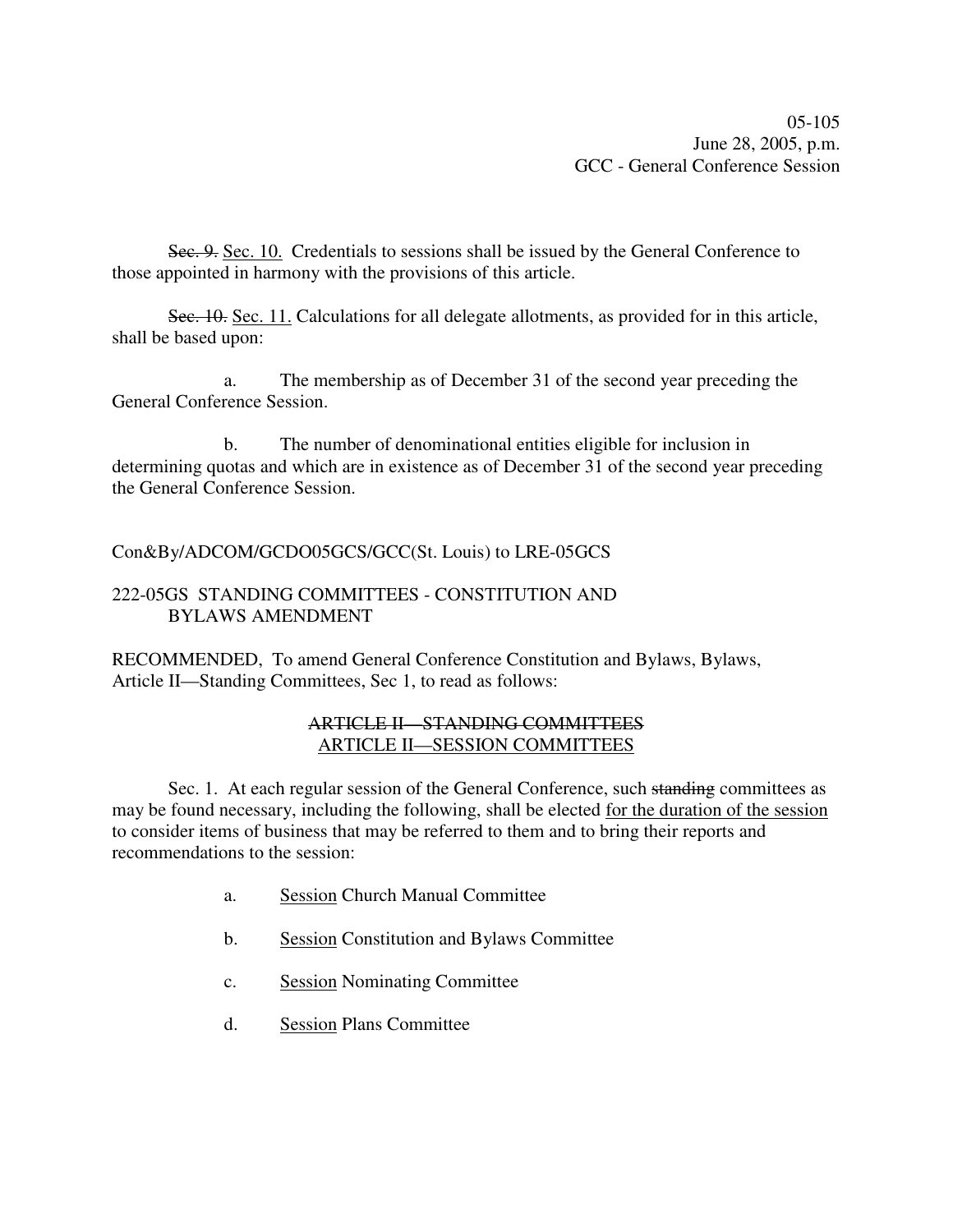05-106 June 28, 2005, p.m. GCC - General Conference Session

#### SPD/PRE/GCDO05GC/GCC(St. Louis) to LCC

## 150-05G SOUTH PACIFIC DIVISION ROLE IN ESTABLISHING VARIOUS AFFILIATED ENTITIES

From time to time the question arises whether the Divisions of the General Conference are empowered to establish legal entities, such as corporations, to facilitate the Gospel work in the various countries in which the Divisions work.

The historical answer is that the General Conference Constitution Article III, Divisions of the General Conference, states: "Each division is an administrative unit of the General Conference with commensurate authority to carry out responsibilities in the territory assigned to it. It shall act in full harmony with the General Conference Constitution and Bylaws, the General Conference Working Policy, and actions of the Executive Committee." This Constitutional provision, with the concurrence of the General Conference and its Executive Committee, through the years has been recognized by the General Conference and the Divisions as sufficient authorization for the establishment of legal entities by the Divisions for the efficient, lawful, and prudent operation of church work in their respective territories. On that constitutional basis, many of the Divisions during the last century established a variety of legal entities, such as those for holding title to property and those created in healthcare, publishing, food production and other outreach ministries where the spiritual work of the Church and the legal realities of this world intersect.

Since its formation in 1922 the South Pacific Division (SPD) has functioned under the terms of a constitution even though such an arrangement is not required by General Conference *Working Policy*. Throughout the period of its existence SPD has operated in harmony with its constitution and in compliance with the General Conference Constitution and Bylaws and with General Conference *Working Policy*. In the course of its operations SPD caused various affiliated entities to be incorporated to carry on various aspects of the work of the Church for the use, benefit and purpose of the Church in each nation or nations of the SPD.

The SPD Executive Committee, by action dated May 26, 2005, recommends that the next constituency session of the division vote to dispense with the constitution and operate as a division of the General Conference solely under the terms of General Conference Constitution and Bylaws as well as General Conference *Working Policy*. Therefore it was

VOTED, To record support for the South Pacific Division Executive Committee's recommendation to discontinue the South Pacific Division constitution and to continue division operations under the terms of the General Conference Constitution and Bylaws and General Conference *Working Policy*, and further;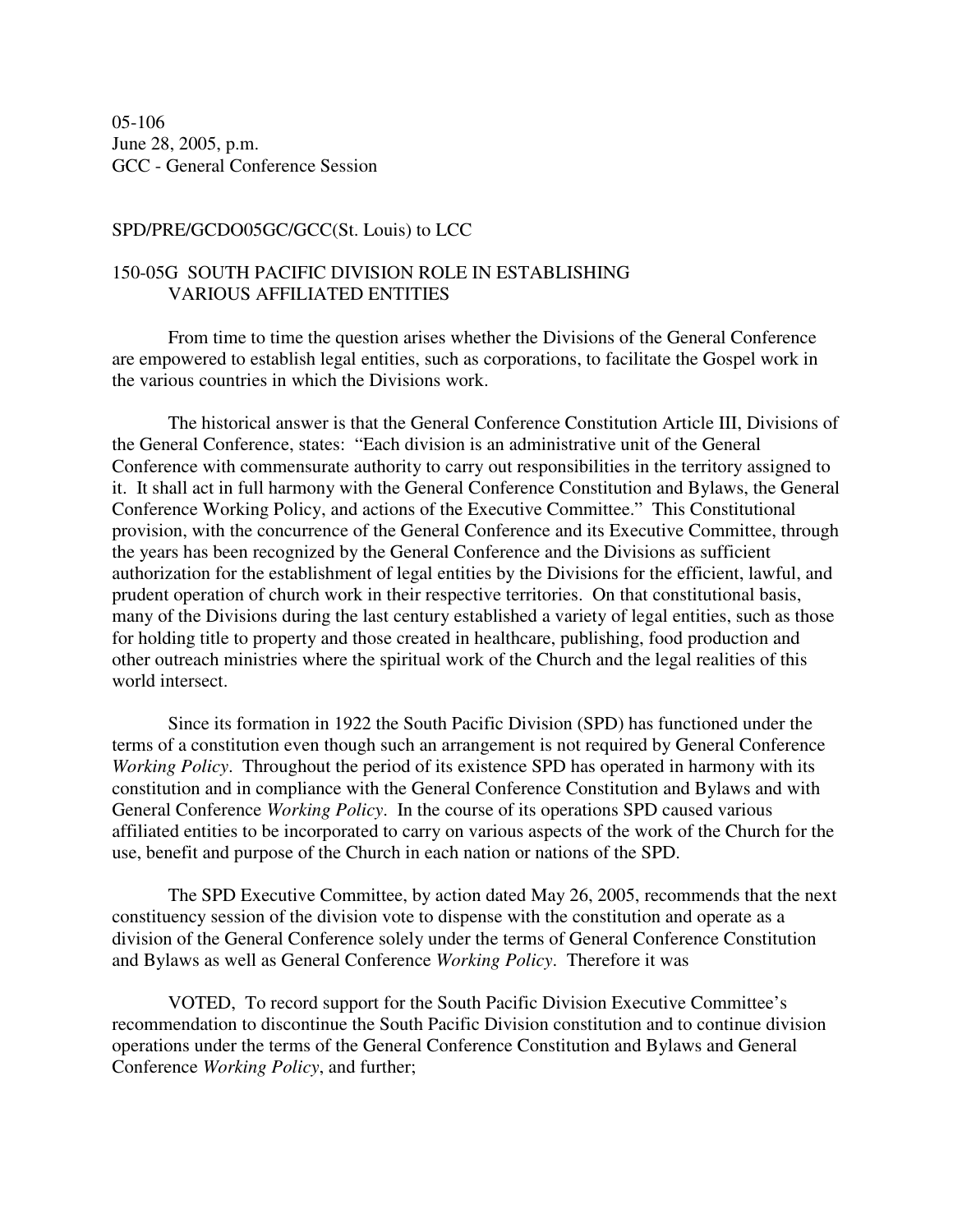To affirm that the SPD's constitutional authority to establish various affiliated entities, incorporated or otherwise, is consistent with the authority of a division under the terms of General Conference Constitution and Bylaws and General Conference *Working Policy*. The previous actions of the South Pacific Division in such matters are therefore valid.

Further, as the Church has grown and become engaged in operations over an increasing variety of political and legal systems, the question has been raised from time to time whether it would be wise, in order to preempt any argument to the contrary, to state specifically in the General Conference Bylaws that Divisions are authorized to create such legal entities. Consequently the General Conference Executive Committee has recommended, for consideration by the General Conference Session 2005, an amendment to the General Conference Bylaws that elaborates on the authority of a division to establish various legal structures within its territory.

## Con&By/ADCOM/GCDO05GCS/GCC(St. Louis) to LRE-05GCS

## 223-05GS DIVISION EXECUTIVE COMMITTEES - CONSTITUTION AND BYLAWS AMENDMENT

RECOMMENDED, To amend General Conference Constitution and Bylaws, Bylaws, Article XIV—Division Executive Committees, to read as follows:

## ARTICLE XIV—DIVISION EXECUTIVE COMMITTEES

Sec. 1. In each division, a division executive committee shall be constituted, as hereinafter provided, for the transaction of business pertaining to the division. The division executive committee functions on behalf of the General Conference Executive Committee in the division, and its authority shall be recognized by union and local organizations in matters of division administration and counsel. A division may establish for the use, benefit, and purpose of the church in countries of that division various legal entities and may entrust to these or to other entities previously established full responsibility for property, governance or other functions provided such responsibility is exercised in harmony with denominational policies and values.

Sec. 2. The ex-officio members of a division executive committee shall be the division president, the division secretary, the division treasurer, other division officers, the division vice presidents, and the division field secretaries; secretaries of the division; the heads of division institutions; the presidents of union conferences; the presidents of union missions; the presidents of unions of churches; the presidents of attached conferences/missions/fields; the directors of division departmental, association, and service directors/secretaries departments, associations and services; and any members of the General Conference Executive Committee present. Other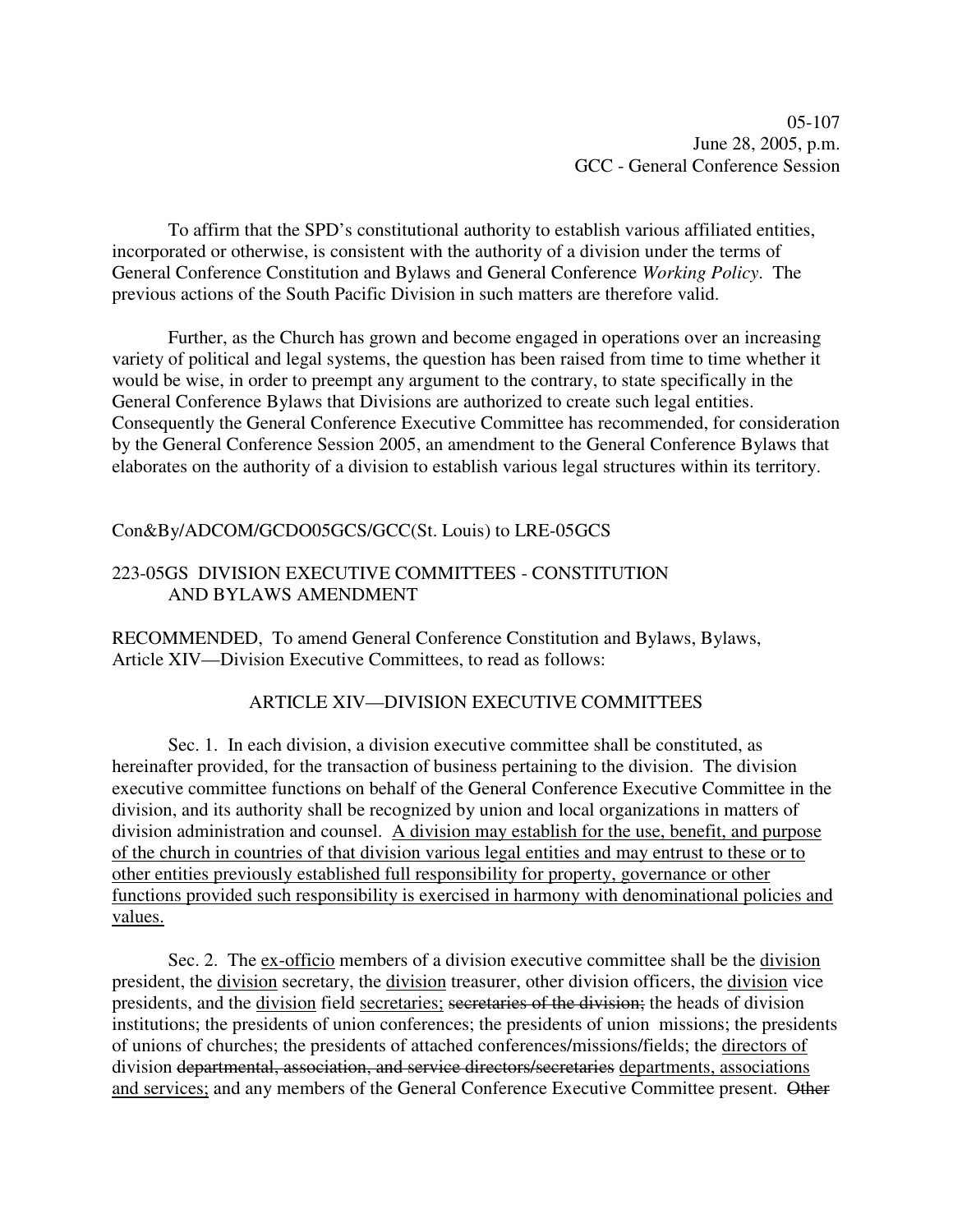05-108 June 28, 2005, p.m. GCC - General Conference Session

members shall include nonemployees of the church and additional representation from pastoral and educational personnel. Other division executive committee members shall be appointed according to the policies of the division. Appointed members shall include representation from denominational employees and from church members in regular standing who are not denominationally employed. Denominational employee representation shall include some pastors and institutional personnel.

Sec. 3. The actions taken - No change

Sec. 4. Five members of a division - No change

## Con&By/ADCOM/GCDO05GCS/GCC(St. Louis) to LRE-05GCS

## 224-05GSa DISSOLUTION - GENERAL CONFERENCE CONSTITUTION AND BYLAWS DELETION

RECOMMENDED, To delete the General Conference Constitution and Bylaws, Bylaws, Article XXII—Dissolution, which reads as follows:

## ARTICLE XXII—DISSOLUTION

In the event of the dissolution of the General Conference Corporation, any funds remaining after all claims have been satisfied shall be transferred to any tax-exempt religious organization recommended by not less than a two-thirds majority of the Executive Committee and approved by a resolution of not less than three-fourths of the members of the Board of Trustees of the General Conference Corporation of Seventh-day Adventists. The dissolution process shall be in harmony with the procedural requirements of all federal and state laws applicable to unincorporated religious associations or religious corporations.

Con&By/ADCOM/GCDO05GCS/GCC(St. Louis) to LRE-05GCS

## 224-05GSb DISSOLUTION - GENERAL CONFERENCE CONSTITUTION AND BYLAWS ADDITION

RECOMMENDED, To add a new Article to the Constitution and Bylaws, Constitution, Article XIII—Dissolution, to read as follows: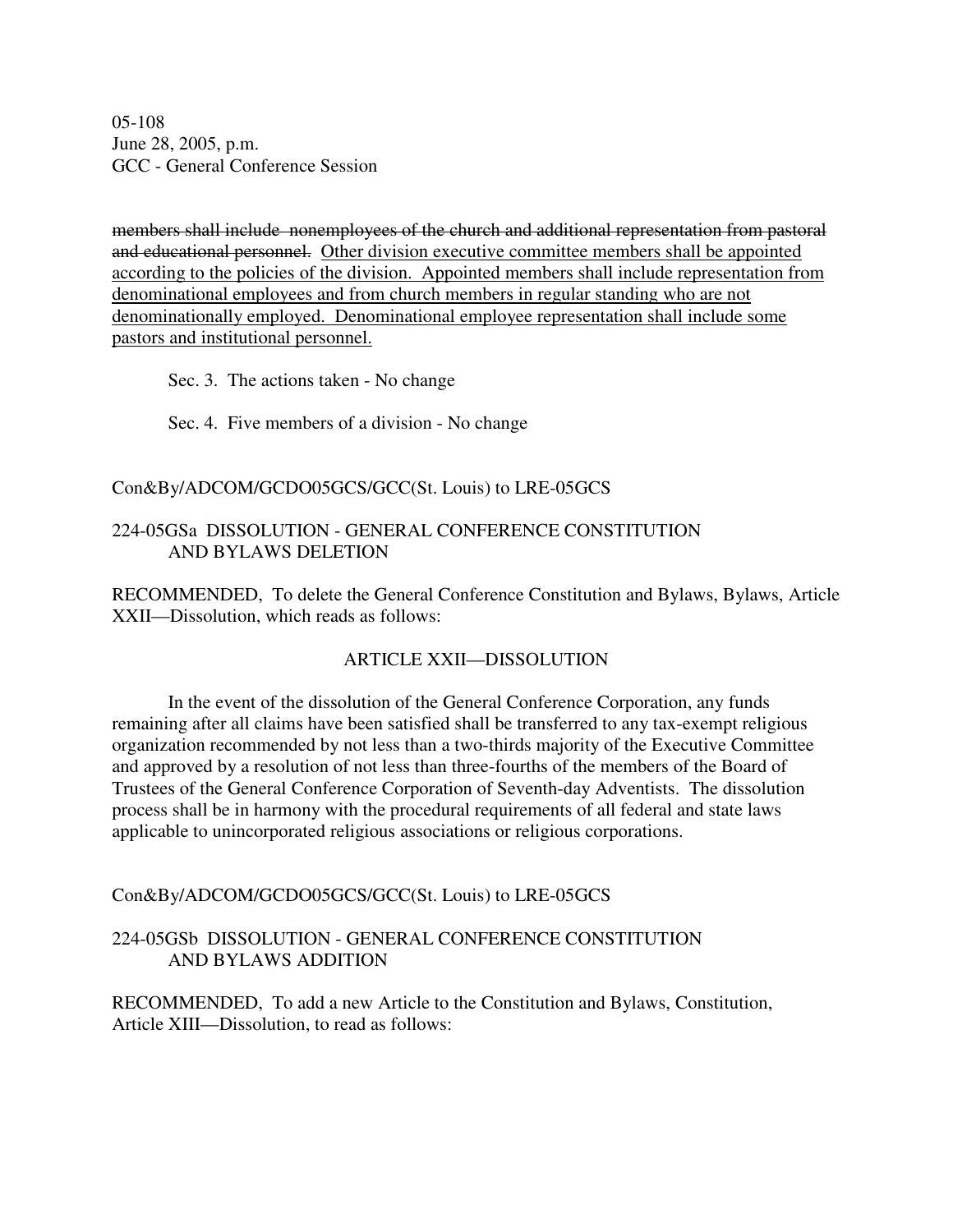05-109 June 28, 2005, p.m. GCC - General Conference Session

#### ARTICLE XIII—DISSOLUTION

In the event of the dissolution of the General Conference, any funds or assets remaining after all claims have been satisfied shall be transferred to a Seventh-day Adventist tax-exempt religious entity recommended by the General Conference Executive Committee. The dissolution process shall be in harmony with the requirements of all applicable federal and state laws.

#### Con&By/ADCOM/GCDO05GCS/GCC(St. Louis) to LRE-05GCS

## 224-05GSc AMENDMENTS - GENERAL CONFERENCE CONSTITUTION AND BYLAWS AMENDMENT

RECOMMENDED, To amend the General Conference Constitution and Bylaws, Constitution, Article XIII—Amendments, to read as follows:

## ARTICLE XIII—AMENDMENTS ARTICLE XIV—AMENDMENTS

This Constitution or its Bylaws may be amended by a two-thirds vote of the delegates present and voting at any session provided that, if it is proposed to amend the Constitution at a special session of the General Conference, notice of such purpose shall be given in the call for that special session.

00GCS/Con&By/ADCOM/GCDO05GC/GCC(St. Louis) to LRE-05GCS

## 225-05GS TERM OF OFFICE FOR PRESIDENT - GENERAL CONFERENCE CONSTITUTION AND BYLAWS AMENDMENT - REQUEST

At the 2000 General Conference Session a request was made for the Constitution and Bylaws Committee to consider an amendment to the General Conference Constitution and Bylaws, Constitution, Article X—Term of Office, limiting service by a General Conference President to two consecutive terms of service. After considering the issues involved, it was

RECOMMENDED, To approve the following rational:

1. What is done at the General Conference has a trickle-down effect through various organizations. With some entities having three-year, four-year, or five-year terms, a limit of two terms could have negative implications.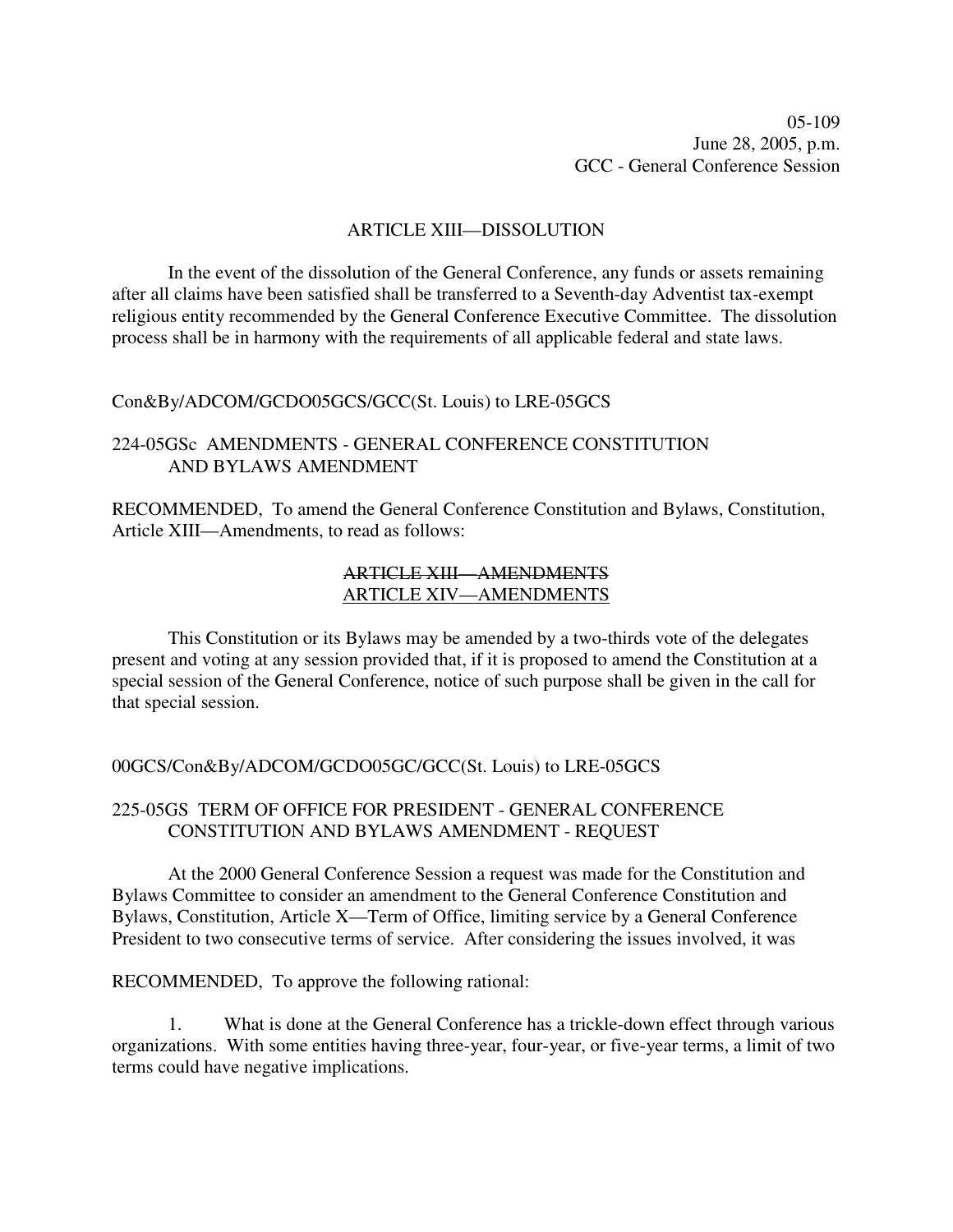05-110 June 28, 2005, p.m. GCC - General Conference Session

2. All elected officers, including the General Conference President, serve for only the length of one term unless re-elected by the delegates. Authority resides with the constituent delegates.

SEC/ADCOM/GCC(St.Louis) to TTJ

## GENERAL CONFERENCE, SOUTHERN ASIA DIVISION COMMITTEE (GENCOSUD) (GCC-S)—TERMS OF REFERENCE - AMENDMENT

VOTED, To amend the terms of reference for the General Conference, Southern Asia Division Committee (GCC-S), as follows:

Purpose—To provide oversight of the work, and administer the financial affairs of the Southern Asia Division in territories outside of India.

## SEC/ADCOM/GCC(St. Louis) to LRE

## INTERNATIONAL BOARD OF MINISTERIAL AND THEOLOGICAL EDUCATION (GCC-B)— MEMBERSHIP ADJUSTMENT

VOTED, To adjust the membership of the International Board of Ministerial and Theological Education (GCC-B), as follows:

Delete Stenbakken, Richard O

Add Feldbush, Martin, W

## SEC/ADCOM/GCC(St. Louis) to MAB

## GENERAL CONFERENCE SESSION - 2005—DELEGATES AT LARGE (ARTICLE V, SECTION 7. e.)

VOTED, To approve the list of delegates at large for the 2005 General Conference Session, under the provision of Article V, Section 7. e., which reads as follows: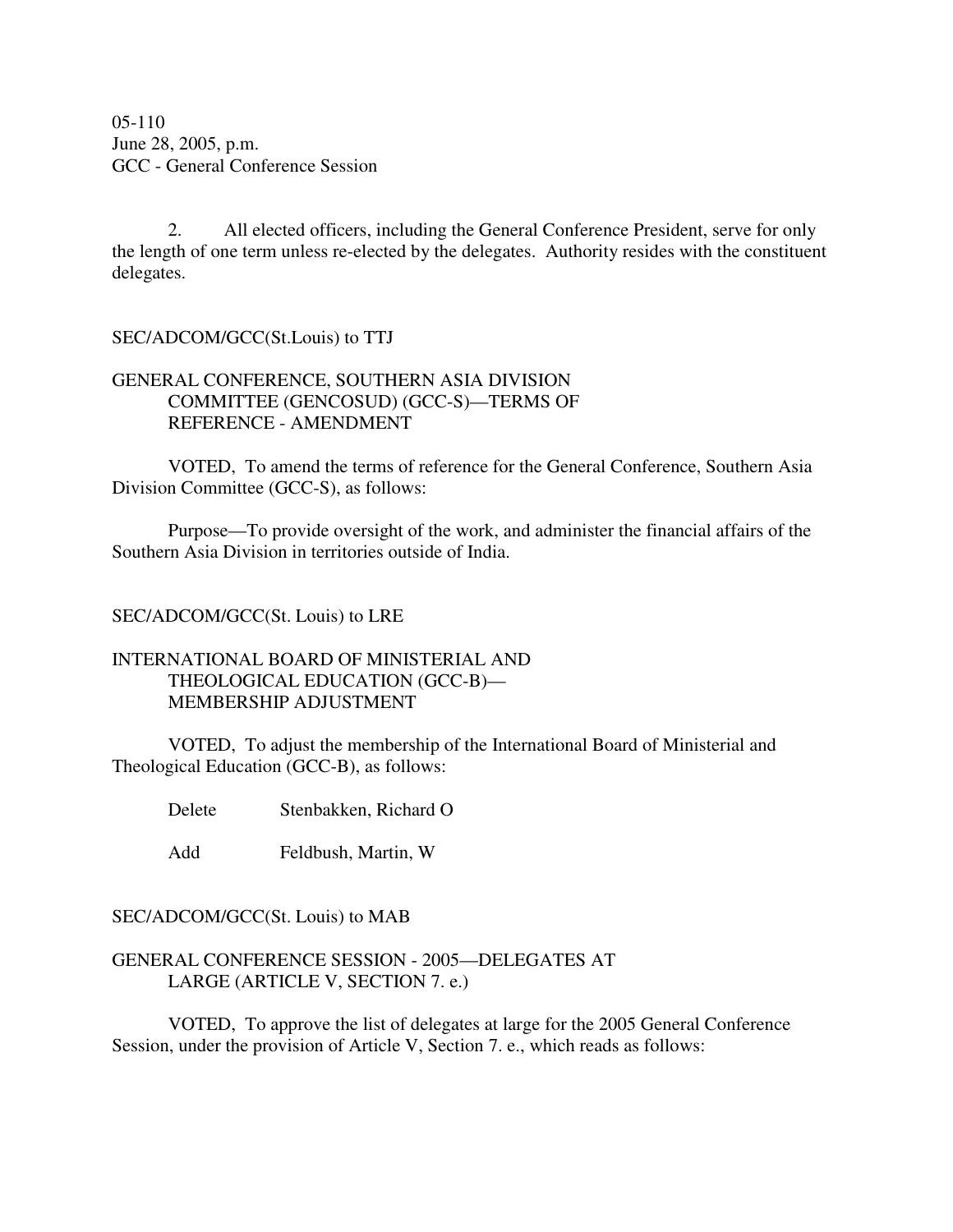05-111 June 28, 2005, p.m. GCC - General Conference Session

| <b>Adventist Development and Relief Agency</b><br>Central Office (3) | Byrne, Tereza A<br>Flemmer, Kenneth D<br>Ochoa, Mario H                                                                                       |
|----------------------------------------------------------------------|-----------------------------------------------------------------------------------------------------------------------------------------------|
| Adventist International Institute of<br>Advanced Studies (2)         | Webb, Fred Lee<br>Higgins, Dave                                                                                                               |
| Adventist Risk Management (2)                                        | Doukmetzian, Karnik<br>Platt, Donald L                                                                                                        |
| Adventist World Radio (2)                                            | Pergerson, Dyane<br>Wylie, Ronald                                                                                                             |
| Andrews University (4)                                               | Mattingly, Keith E<br>McVay, John K<br>Mutch, Patricia B<br>Skeete, Renee A                                                                   |
| <b>Adventist Television Network (1)</b>                              | Thorp, Bradley                                                                                                                                |
| Christian Record Services (1)                                        | Bullock, Dwayne                                                                                                                               |
| Ellen G White Estate (1)                                             | Poirier, Timothy                                                                                                                              |
| General Conference Auditing Service (2)                              | Korff, Eric A<br>Mliswa, Joy K                                                                                                                |
| Geoscience Research Institute (1)                                    | Clausen, Benjamin L                                                                                                                           |
| Griggs University/Home Study International (1)                       | Thorpe, Alayne D                                                                                                                              |
| Loma Linda University (7)                                            | Beardsley, Lisa M<br>Hadley, Roger H<br>Huenergardt, Douglas<br>Jackson, Craig R<br>Pollard, Leslie N<br>Testerman, John K<br>Winslow, Gerald |
|                                                                      |                                                                                                                                               |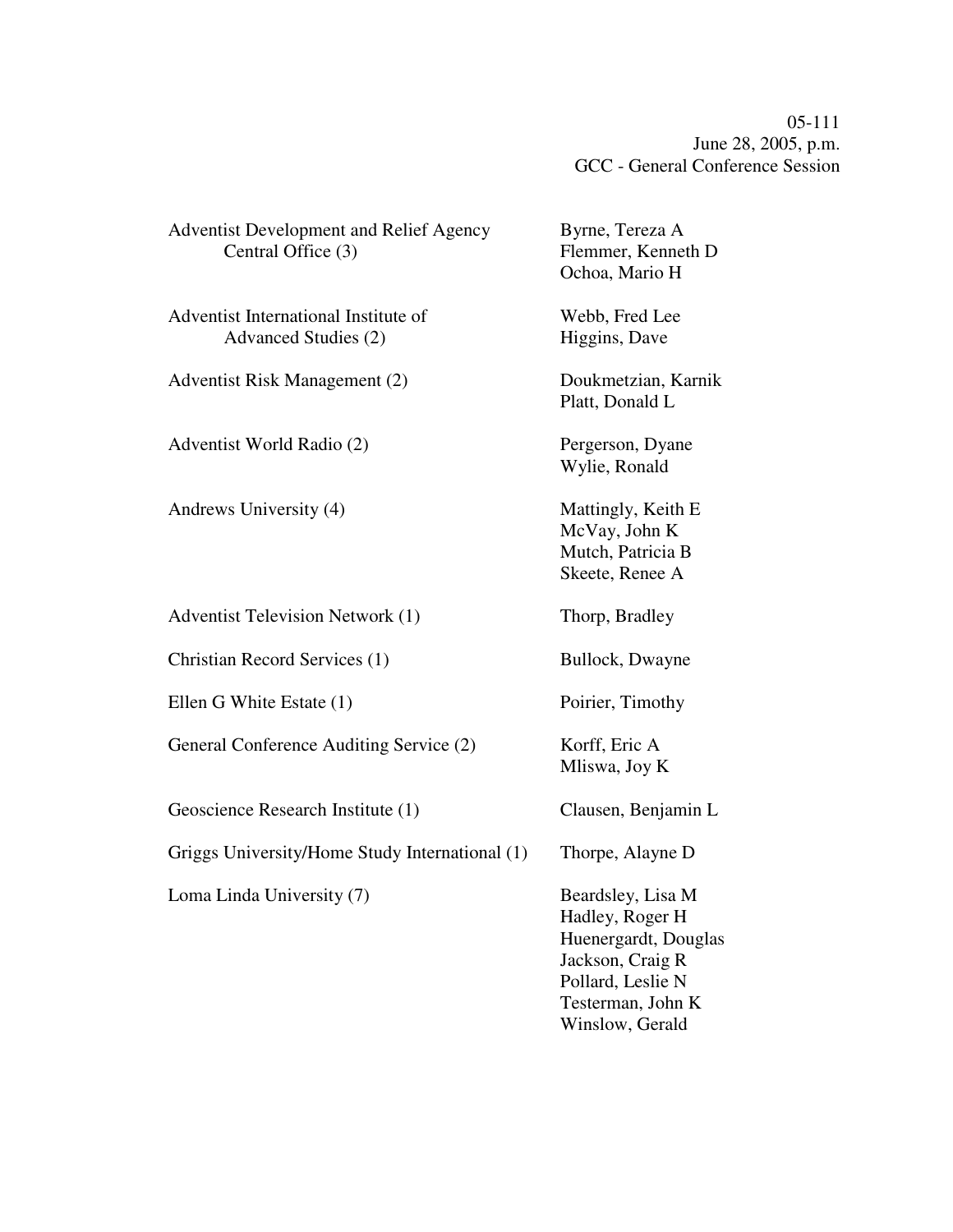05-112 June 28, 2005, p.m. GCC - General Conference Session

| Oakwood College (4)                          | Anderson, John<br>Blue, Dedrick<br>Cotton, Sabrina<br>Warren, Mervyn |
|----------------------------------------------|----------------------------------------------------------------------|
| Pacific Press Publishing Association (2)     | Holt, B Russell<br>Ytreberg, Martin                                  |
| Review and Herald Publishing Association (2) | Singh, Hepsiba S<br>Thomas, Mark B                                   |
| Adventist University of Africa (1)           | Vyhmeister, Werner                                                   |

## SEC/ADCOM/GCDO05GCS/GCC(St. Louis) to MAB

## GENERAL CONFERENCE SESSION - 2005—DELEGATES AT LARGE (ARTICLE V, SECTION 7.e.) - ADJUSTMENT

VOTED, To adjust the delegates at large for the 2005 General Conference Session, under the provision of Article V, Section 7. e. (quota 27) (revised from GCC 05-64), as follows:

- Delete Chan, Tom Fordham, Sari Jacobsen, Donald G Patterson, Andrew
- Add Brazier, Jessica M Gustin, Patricia Howard, Mark Stenbakken, Ardis

## PRE/GCC(St. Louis) to TNCW

## FUNDING OF ELLEN G WHITE BOOK PROJECT

VOTED, to clarify that in addition to financial support from church entities for the "Connecting with Jesus" Ellen G White book distribution project, church members can be approached as well for financial support.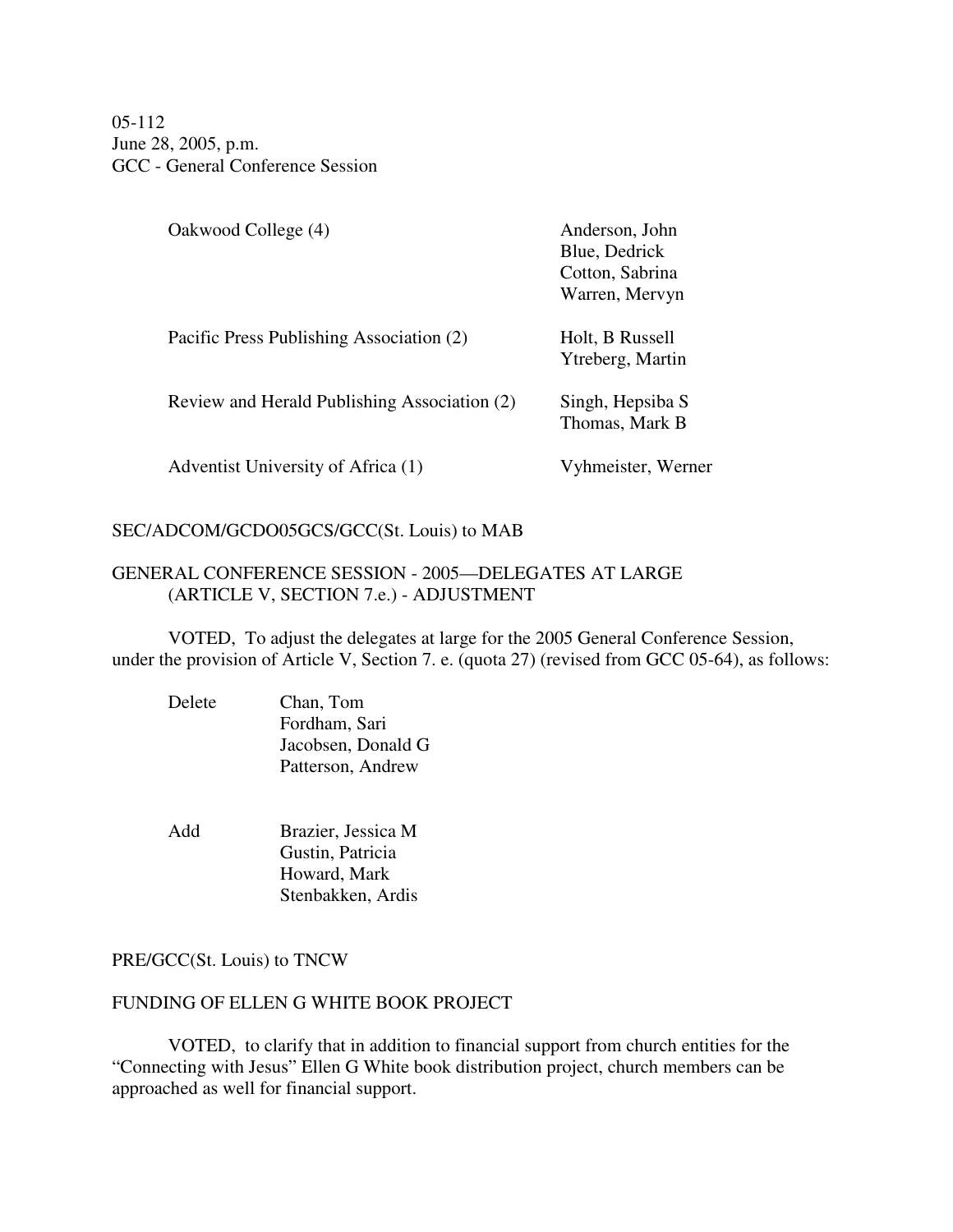### TRE/TreC/GCDO05GCS/GCC(St. Louis) to SGR

#### 142-05Gb GENERAL CONFERENCE MORTGAGE PROGRAM

This is voted as a concept with the understanding that the General Conference Administrative Committee is authorized to further refine the terms of the program in line with the overall concept.

VOTED, To approve in concept the following General Conference Mortgage Program with the understanding that the General Conference Administrative Committee is authorized to further refine the terms of the program:

## General Conference Mortgage Program Effective July 1, 2005

1. Primary Residence Mortgage:

The minimum down payment required for mortgage loans available for employees located at the General Conference Headquarters Office is based on 10% of the purchase price (or appraised value, whichever is less) of the residence up to \$250,000. The maximum mortgage available prior to July 1, 2005 was \$225,000 based on 90% of the purchase price of the home (excluding closing costs) for residence of \$250,000 with at least \$25,000 down. The minimum down payments for mortgages above \$225,000 effective July 1, 2005 is \$25,000.

New employees may apply for mortgages as follows, subject to eligibility requirements as noted in paragraph 3.a. to 3.c.

a. First Mortgage: For employees in positions in wage categories with a maximum of between 97% - 103%, and who qualify under paragraph 3.b., up to \$325,000 or for those in wage categories of 104% and above, up to \$425,000. In both cases, a minimum down payment by the employee is required of \$25,000.

b. Special Second Mortgage: For employees in positions in wage categories with a maximum of  $104\%$  and above, up to \$200,000 may be loaned as a special second mortgage but with the combined total including the first mortgage not to exceed \$425,000. The first mortgage must have been obtained through the General Conference and the corresponding minimum down payment made on the first mortgage. Special second mortgages are exempt from paragraph 3.b. due to no principal payments for the second mortgage amount until time of full payment under the provisions of the second mortgage program or when income and appreciation reach levels indicated under paragraph 5.n.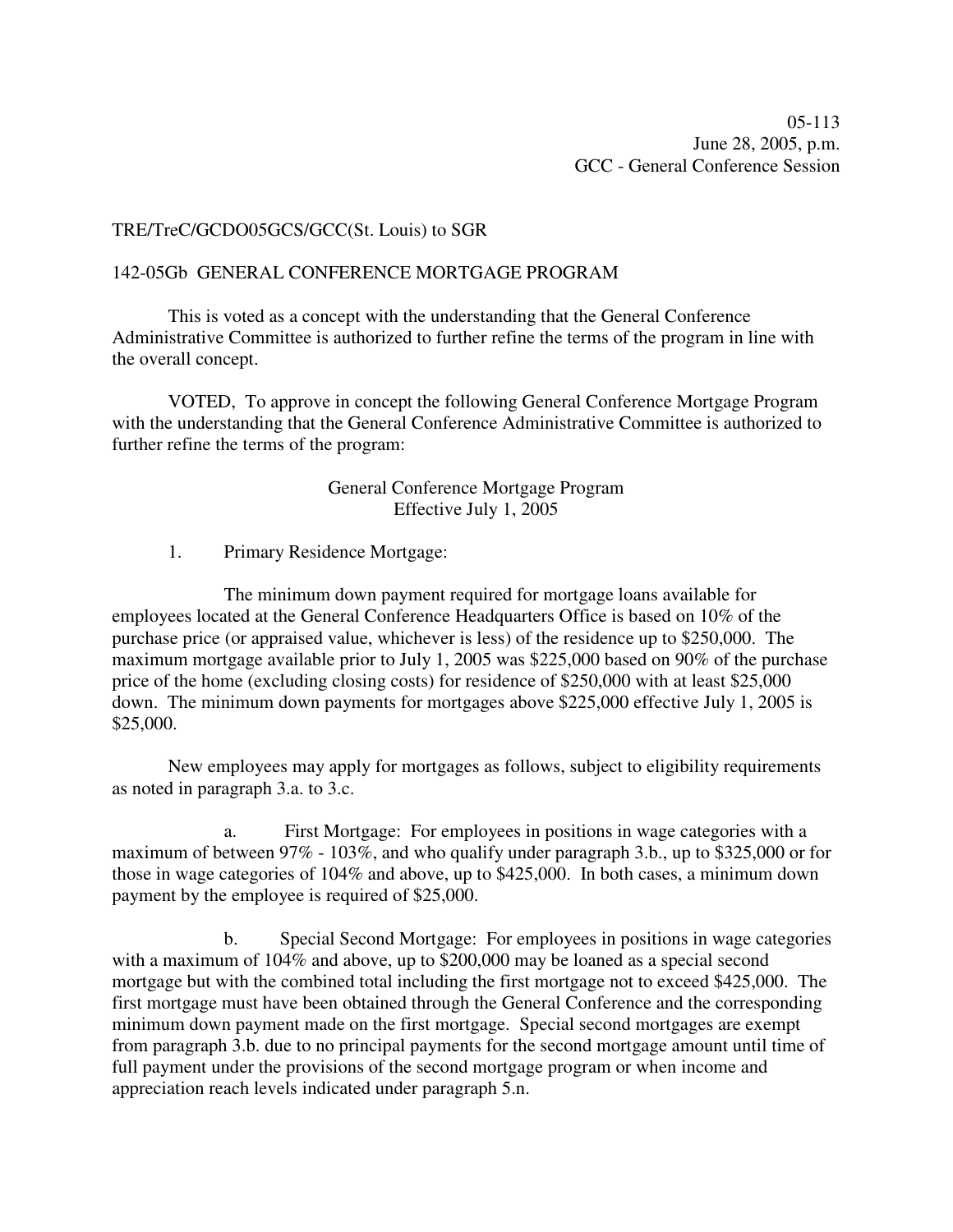05-114 June 28, 2005, p.m. GCC - General Conference Session

For General Conference employees located outside of the General Conference Headquarters Office, a pro-rata amount of the maximum loan as per above will be determined based on the housing portion shown in the Economic Research Institute (ERI) calculation for the area where the employee is employed as compared to the housing portion shown in the ERI calculation for the ERI used in the General Conference Headquarters Office. The ERI housing portion will be used in this calculation regardless of whether the location is following the ERI plan or not.

2. First Mortgage Program:

a. The amount of the home loan provided will be based on a schedule of household income and interest rate to arrive at the maximum mortgage to be approved.

b. The loan, and any required escrow funds, shall be for a period not to exceed 30 years and regular payments will be made through biweekly employee payroll deductions.

c. The General Conference Treasurers Committee shall approve all loans and set interest rates that are fixed, not variable; the rate is determined as of the time the application is approved or the interest rate in effect at the time of closing, whichever is less. For any loan not closed within 60 days from date of application approval, the interest rate in effect at the settlement date shall prevail.

d. The loan shall be secured by a first deed of trust or its equivalent. Title insurance to protect the interest of the General Conference Corporation on the amount of the loan shall be required.

e. The employee may make partial principal payments in advance or full repayment at any time without penalty.

f. The loan is not assumable and is fully payable within six months from the employee's date of employment separation or retirement as an employee participating in this program.

g. Property taxes and homeowners insurance shall be paid into an escrow account held by the General Conference through a biweekly payroll deduction basis.

h. All costs, including closing costs connected with the loan, are the responsibility of the employee.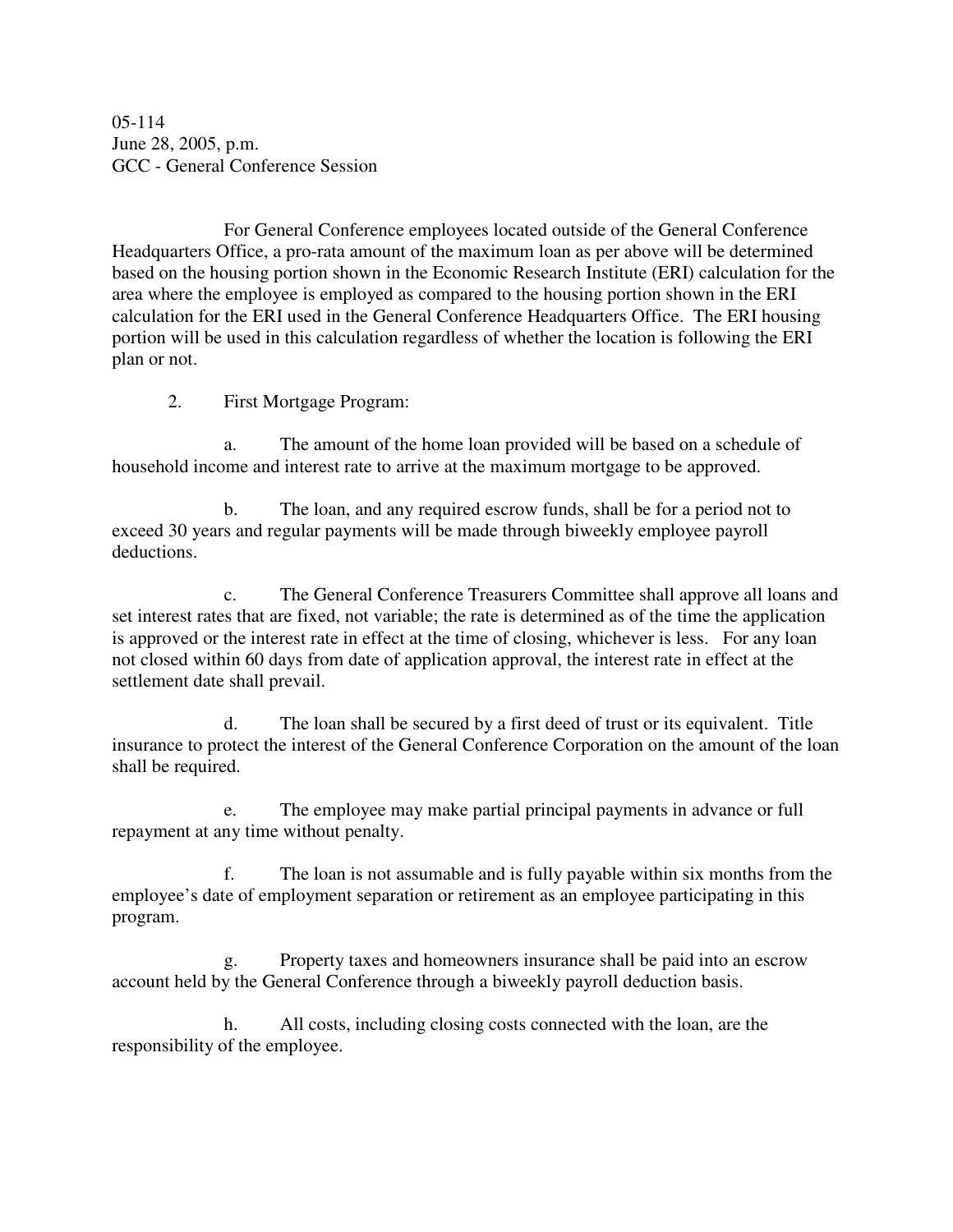i. Participating General Conference Headquarters organizations, e.g. Adventist Development and Relief Agency, Adventist World Radio, Home Study Institute/ Griggs University**,** North American Division Office, and Ellen G White Estate are required to guarantee the mortgage loans for their employees before loans will be approved by the General Conference Treasurers Committee. It is the responsibility of the applicant (borrower) to request from his/her employing organization a letter of guarantee prior to applying for mortgage assistance from the General Conference.

j. The lesser of purchase price or appraised value of the house shall be used in calculating the amount of the mortgage loan. This program excludes construction loans.

3. Eligibility Requirements:

a. The employee must be serving in a position with a wage category maximum of at least 97%.

b. The total monthly minimum payments on debt servicing of the employee shall not exceed 45% of the family gross monthly income.

c. An employee must successfully complete any probationary work period and be classified in regular employment status before a mortgage loan application will be considered.

## 4. Refinancing:

a. Refinancing is available for employees who currently have a first mortgage financed through the General Conference.

- b. The purpose for refinancing may be to:
	- 1) Lower monthly payments over the original amortization period, or
	- 2) Retain current monthly payment but reduce the amortization

period, or

- 3) To acquire funds based upon the current equity of the property.
- c. To refinance, the employee must provide:

1) A fully completed new application obtained from General Conference Human Resources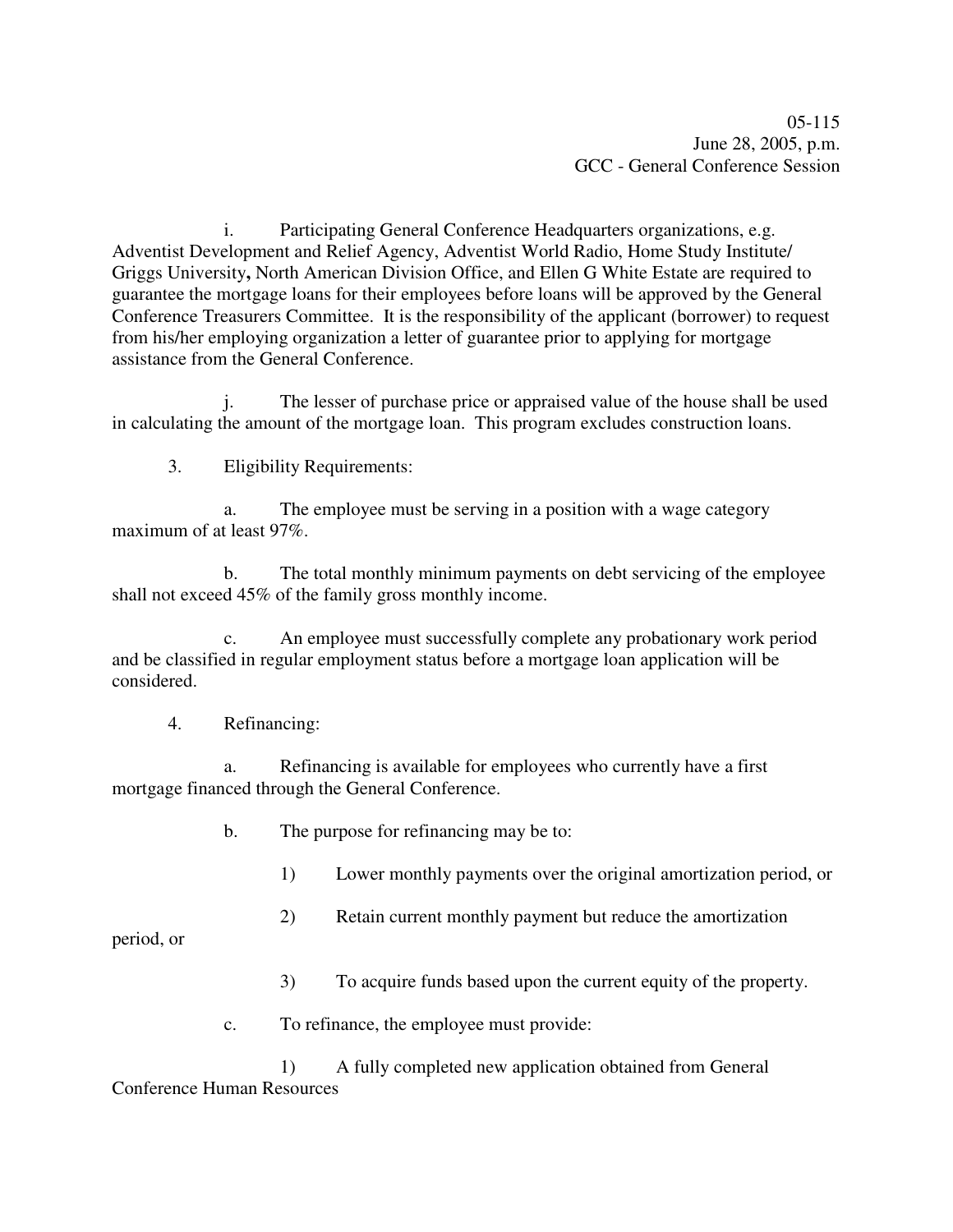05-116 June 28, 2005, p.m. GCC - General Conference Session

accepted)

2) A current independent appraisal (real estate appraisals not

3) A new letter of guarantee from employer, if not employed by the General Conference

d. Loan specifications and costs. All costs associated with the refinance are the responsibility of the borrower. A charge of ½% of the total amount of the new loan will be made by the General Conference to the borrower. Maximum loan value shall not be greater than 90% of appraised value up to a maximum loan cap of first mortgage of \$225,000 or enhanced \$425,000 or \$325,000, depending on position held as per paragraph 1.a. Maximum equity taken out may not exceed 25% of the maximum first mortgage loan cap.

5. Special Second Mortgage Program:

Because of the high cost of housing in the Silver Spring area, it is extremely difficult for employees being called to relocate to serve at the General Conference Headquarters within the current remuneration and housing assistance plans in place. This program is not intended as a permanent solution to the high cost of housing issue. It is anticipated that the North American Division will be giving further study to the issue and this policy will be reviewed in light of any changes the North American Division may make in its remuneration plan, and a transition option offered to individuals on this plan if needed. The conditions of this plan assume the current ERI and wage factor in place in the North American Division as of July 1, 2005.

New employees in wage categories with a maximum of 104% and above who need a special second mortgage in order to purchase a primary residence, will be eligible for up to \$200,000 on the following basis:

a. The special second mortgage is designed to provide the funding needed without affecting the employee's current cash flow and is to be settled at the time of sale of the residence or within six months of retirement or discontinuation of employment with the General Conference or participating employer.

b. The special second mortgage is available only to new employees who take a first mortgage with the General Conference.

c. The maximum finished livable space of the residence for calculation of the special second mortgage provision will be 2,400 square feet.

d. For employees transitioning from within the United States of America where there are no foreign tax issues or currency fluctuation risks, a minimum of 75% of the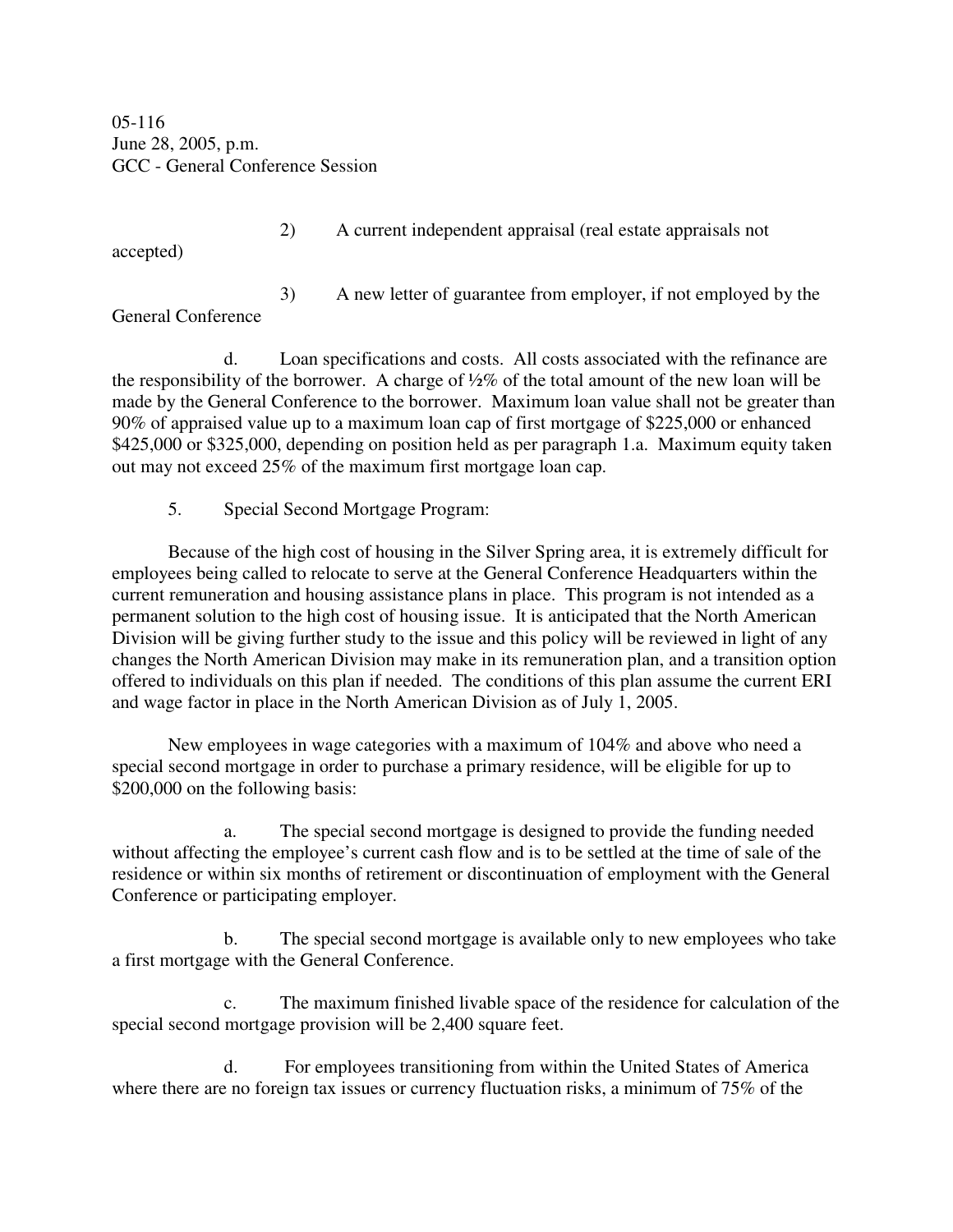proceeds from the sale of any previous residence must be reinvested in the new home. If less than 75% is invested in the new residence, the formula calculations for the special second mortgage will be calculated assuming 75% of the proceeds were invested in the new housing.

e. The rate for the special second mortgage shall be  $\frac{1}{2}\%$  above that of the first mortgage. Each month the interest will be charged to the employee and an increase in the special second mortgage will be provided to cover the cash flow needed to care for this payment.

f. The General Conference will annually record either as an operating expense with a corresponding liability account or as a transfer to an allocated function, an amount equivalent to the interest on the special second mortgages granted. In addition it will annually adjust that provision to reflect the maximum actual exposure, using appraisals if needed, should the applicable real estate values decline.

g. Interest on the special second mortgage will be reported to the employee at the end of each year for tax purposes together with the interest paid on the first mortgage if provided by the General Conference.

h. The special second mortgage will be secured by a deed of trust together with the first mortgage provided by the General Conference.

This is not a shared ownership arrangement. The housing is totally owned by the employee and the employee is fully responsible for property taxes, homeowners insurance, association fees, upkeep and maintenance, etc.

j. Prior to granting approval for a special second mortgage, the General Conference Treasurers Committee will conduct a review of the selected housing to assess future potential for appreciation and marketability and to determine if it qualifies for the special second mortgage program.

k. At the time of purchase of the residence, the percentage relationship between the second mortgage and the total cost of the residence must be established in writing and agreed to by both parties. Any subsequent major renovations that are expected to change that percentage relationship must be agreed to in advance and the new percentage relationship agreed to in writing by both parties. Any change in the percentage relationship will only take into account actual cash outlays for such upgrades or additions.

l. While involved in the special second mortgage program, the employee may not use the equity in the residence as security for any additional loans except as may be approved by the General Conference Treasurers Committee in relation with major repairs required to protect the value of the residence.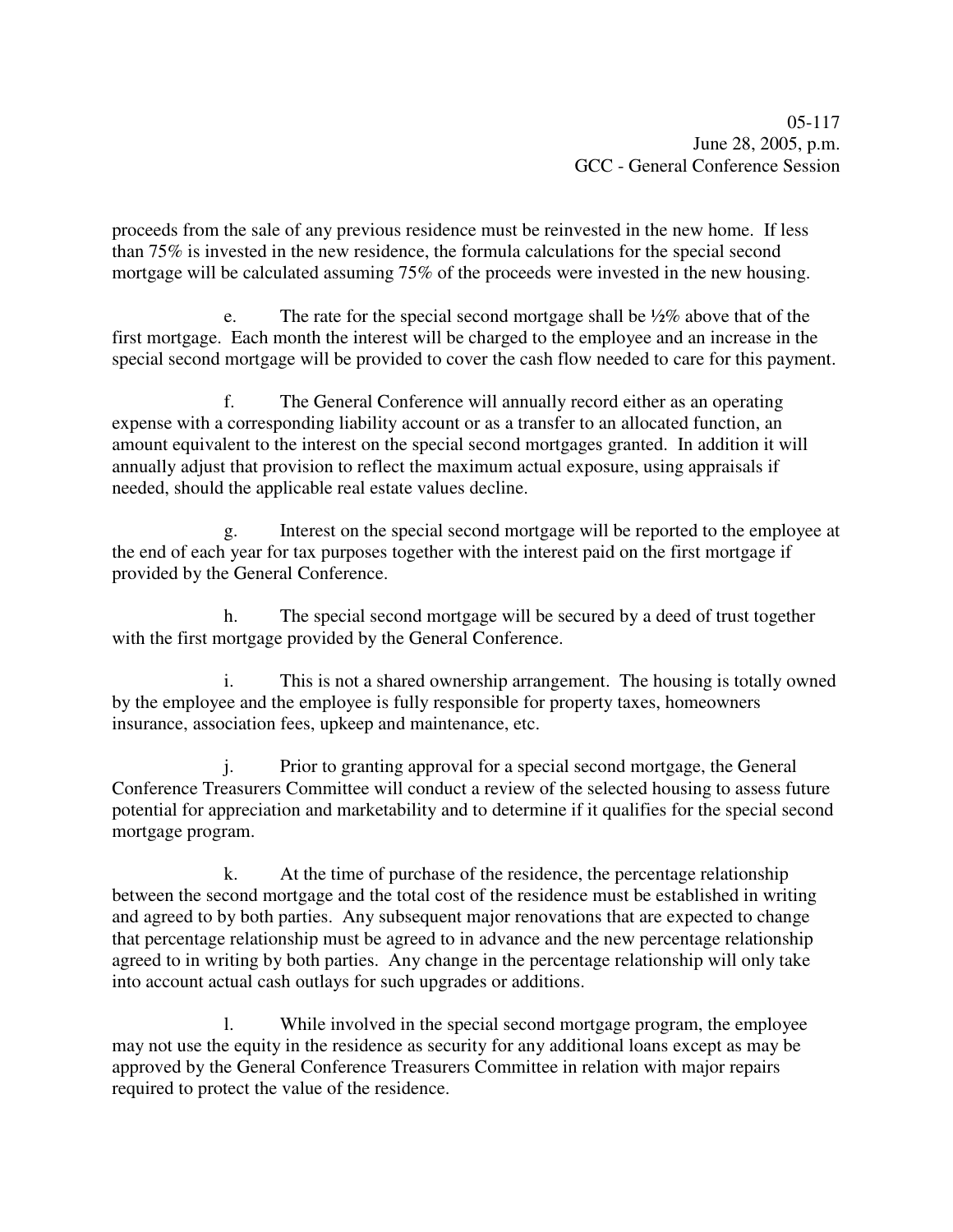05-118 June 28, 2005, p.m. GCC - General Conference Session

m. At the time of selling the residence, the percentage agreed to in paragraph 5.k. relating to the special second mortgage will be applied to the sale price (net of commissions) and will constitute the amount available to settle the special second mortgage. If this amount exceeds the second special mortgage, then the individual pays the special second mortgage and retains the balance of appreciation on the residence.

If the amount is less than the special second mortgage, the available portion is applied to the special second mortgage and the remaining balance is covered by the allocated function outlined in paragraph 5.f. Any portion covered by the General Conference will be reported as taxable income to the individual.

If the residence is not sold, the calculations shall be based on the appraised value using a professional appraisal. The special second mortgage is not assumable and is fully payable within six months from the employee's date of employment separation or retirement as an employee participating in this program.

n. General Conference Treasurers Committee shall annually review with each employee involved in the special second mortgage program, the current market value of the residence and any potential tax implications that may be accruing.

The special second mortgage is intended to assist an employee when it would otherwise be impossible to qualify for a mortgage sufficient to purchase housing in an extremely high cost of living area. As the wage factor and ERI increase, the employee is expected to begin to make payments on the special second mortgage. It is in the employee's interest to convert the special second mortgage to a regular first mortgage to save on interest expense. The employee may at any time convert any or all of the special second mortgage to a first mortgage and receive the benefits of a reduced interest rate. The special second mortgage will automatically be converted to a regular first mortgage at any point when the following two conditions exist:

1) The mortgage payments (calculated at the rate of interest in effect for the first mortgage) on the total amount of the combined mortgages plus taxes and interest are less than 30% of the employee's basic wages and 70% of the ERI for the location involved.

2) The property has appreciated to where the appraised value exceeds the total of the combined mortgages by at least 10%.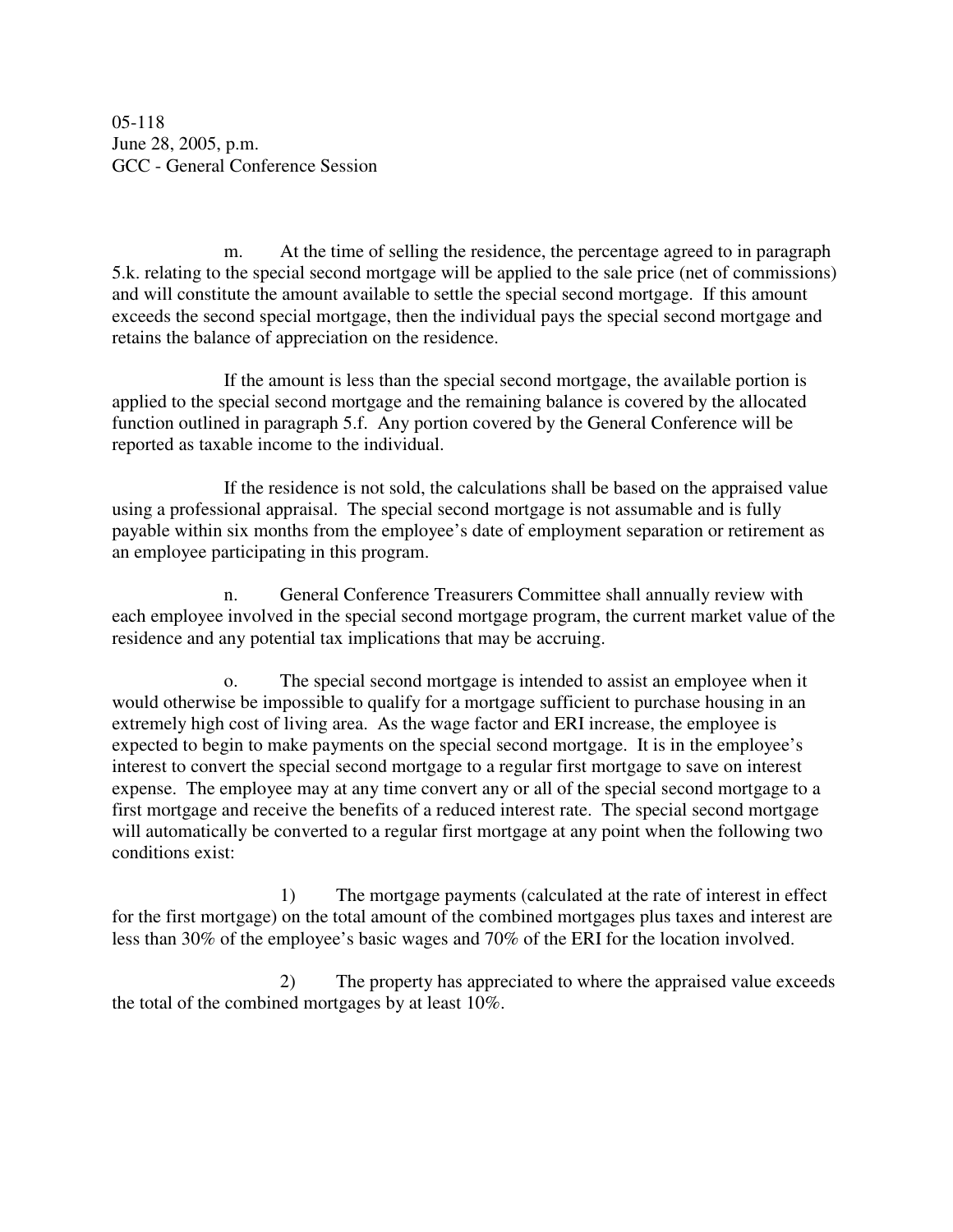## TRE/TreC/GCDO05GCS/GCC(St. Louis) to SGR

## 142-05Gc GENERAL CONFERENCE DUPLICATE HOUSING ASSISTANCE PROGRAM

VOTED, To approve the General Conference Duplicate Housing Assistance Program, which reads as follows:

## General Conference Duplicate Housing Assistance Program

Sometimes the General Conference finds it necessary to ask employees to relocate to the World Headquarters office in order that the best interests of the denomination might be served. These transfers may present a financial hardship on the called employee(s). The organization has therefore developed the following housing program in response to these financial challenges.

- 1. General Eligibility Requirements
	- a. The employee must be serving in an exempt position.
	- b. The employee's remuneration rate maximum must be at least 97 percent.

c. The assistance is limited to one per family unit. If both spouses are denominationally employed but by different organizations, the housing assistance will be provided by the employer of the employee who is receiving the higher remuneration.

d. The employee must purchase a home within five years of transferring to the General Conference.

e. The employee cannot have previously received duplicate housing assistance under any other policy in relation to the move involved. Employees who previously served at the General Conference and who have moved out of the area and sold their house and are called again to serve at the General Conference may be eligible for the allowance at the time of the subsequent move if they meet all the other criteria.

f. Employees called to the General Conference with less than fifteen years of denominational service shall comply with and sign an amortization agreement should he/she leave employment before completing four years of employment:

| Less than two years of employment       | 100% reimbursement |
|-----------------------------------------|--------------------|
| More than two years but less than three |                    |
| years of employment                     | 50% reimbursement  |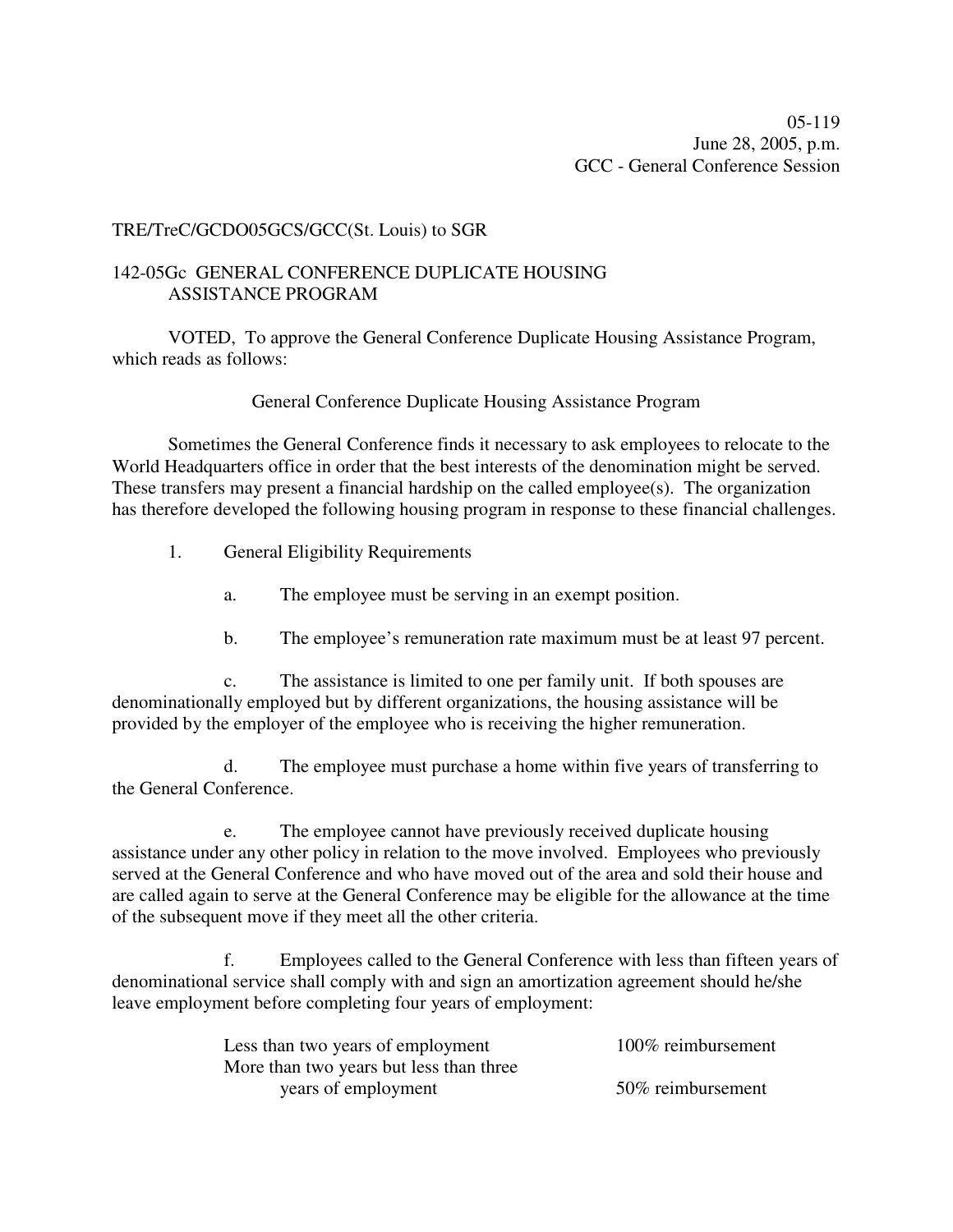05-120 June 28, 2005, p.m. GCC - General Conference Session

> More than three years but less than four years of employment 25% reimbursement More than four years of employment 0% reimbursement

2. Tax Consequences

The General Conference will report the assistance granted on the employee's W-2 form, and the employee will be responsible for any tax due.

3. Basic Provisions of the Housing Assistance Policy – residing within the United States of America

a. Employees Having to Sell or Rent Their Residences

1) An employee who owns his/her home, and in order to purchase a home at the new location, will need to sell or rent their previous residence may choose to receive the provisions of the North American Division *Working Policy* X 20 06, Additional Housing Assistance, paragraphs 1. to 4.

2) The amount of the lump sum settlement will be based on the Economic Research Institute (ERI) adjustment of the area from which the employee is transferring.

a. Lump Sum settlement amount:

| No ERI Adjustment              | \$9,000  |
|--------------------------------|----------|
| Annual ERI $<$ 3,000           | \$10,000 |
| Annual ERI > 3,000 $< 5,000$   | \$12,000 |
| Annual ERI > 5,000 $< 8,000$   | \$13,000 |
| Annual ERI > $8,000 \& 10,000$ | \$14,000 |
| Annual ERI > 10,000            | \$15,000 |

b. Employees Transferring From Rental Housing

1) Employees who have been in rental housing and transfer to the General Conference do not normally incur duplicate housing costs as a result of the move. The higher cost of rent, if moving from a lower to a higher cost area, is provided for in the wage category of the new area. If, though, there is a period of duplicate housing payments as a result of breaking a lease, assistance may be given for the duplicate costs incurred by breaking the lease.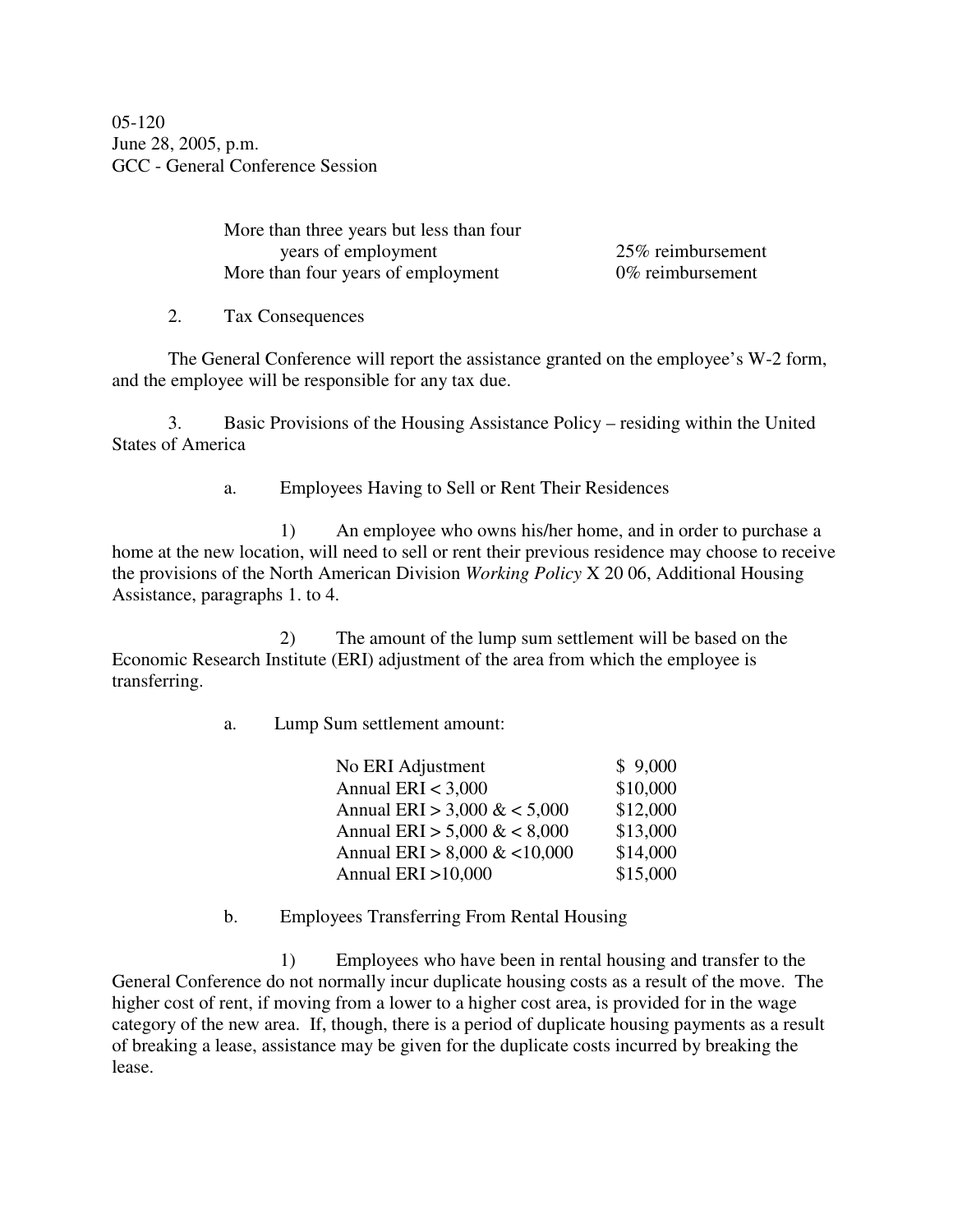2) The lump sum option in paragraph 3. a. 2) above does not apply in the event employee(s) subsequently purchase(s) a house at the new location.

4. Non-US Housing Assistance - USA Based IDE Returning on Permanent Return

a. Non-US citizens being called as interdivision employees to serve at the General Conference and who meet the criteria in paragraph 3. a. above may receive a lump sum cash settlement of US\$15,000 if he/she purchases a house even though he/she may not have owned a house at the previous location.

This is provided on the basis that the US-based individuals may receive the benefit North American Division *Working Policy* X 20 06, Additional Housing Assistance, paragraph 1. to 4., when they are called to another location within the North American Division, whereas interdivision employees called to the General Conference will not benefit at the time of their permanent return to their respective divisions.

b. US-Based interdivision employees who return to the United States of America on permanent return and are called to serve at the General Conference are not eligible for a lump sum cash settlement as outlined in paragraph 2. above. However, if the interdivision employee owns a house at the time of his/her return and will need to sell or rent it as a result of purchasing a residence in connection with the call to the General Conference, the provisions of the North American Division *Working Policy* X 20 06, Additional Housing Assistance, (paragraph 1. to 4.) or a lump sum settlement under the said provisions will apply.

## TRE/TreC/GCDO05GCS/GCC(St. Louis) to SGR

## 142-05Gd GENERAL CONFERENCE RENT ASSISTANCE

VOTED, To approve the General Conference Rent Assistance, which reads as follows:

## General Conference Rent Assistance

1. Eligibility - Employees in wage categories with a maximum of 97% who transfer to a high cost area and who rent a home may be granted special rental assistance according to the following provisions:

a. The employee's monthly housing rental payment must exceed 30% of the employee's base remuneration plus 70% of the ERI (cost of living allowance)\*.

b. Rental assistance shall only be granted on a primary residence.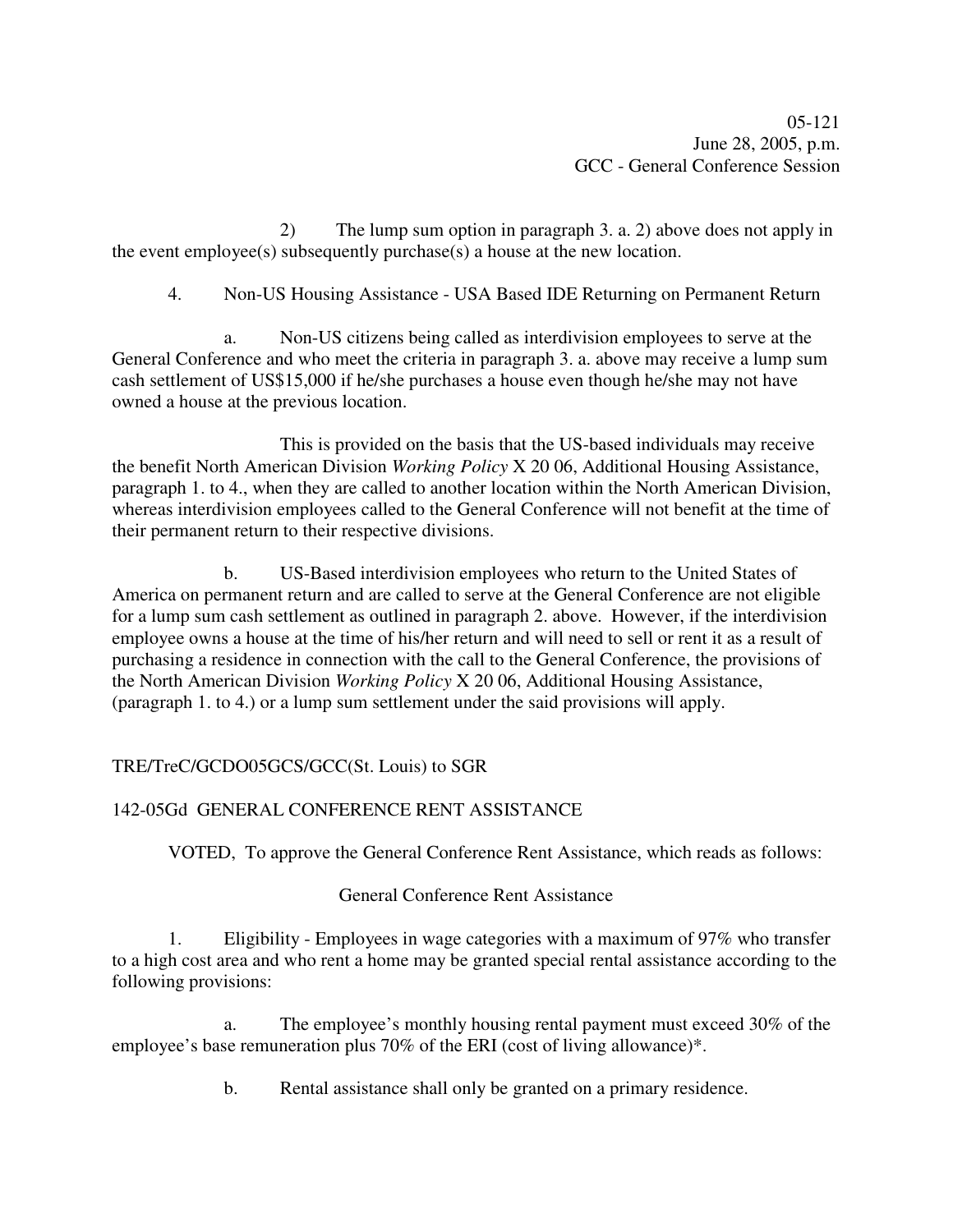05-122 June 28, 2005, p.m. GCC - General Conference Session

2. Assistance - a. Maximum finished living space square footage of the rental unit must not exceed 2,400 square feet. The monthly rental expense will be prorated on residences with more than 2,400 square feet.

b. The rent ceiling for employees in wage categories with a maximum of 104% and above is \$2,980 per month. The rent ceiling for employees in wage categories with a maximum between 97% and 103% is \$2,400.

For those General Conference employees employed outside of the General Conference Headquarters Office, a pro-rata amount of the maximum rent ceiling in 2 b. will be determined based on the housing portion shown in the ERI calculation for the area where the employee is employed as compared to the housing portion shown in the ERI calculation for the ERI used in the General Conference Headquarters Office. The ERI housing portion will be used in this calculation regardless of whether the location is following the ERI plan or not.

c. Calculation is as follows:

The monthly assistance shall be based on the lower of the actual monthly rent or the rent ceiling (paragraph 2.b.) less the amount the employee is responsible for as outlined in paragraph 1.a.

d. Monthly assistance shall be phased out over a period of time by recalculating the assistance each time there is an increase in the base factor and/or ERI and taking into account any change in the rental cost.

e. Assistance shall be terminated when the residence ceases to be the principal residence or the employee transfers, terminates, or retires from denominational service.

f. Request for assistance shall be accompanied by the rental contract documentation.

g. Employees may be granted assistance under this plan in addition to the Duplicate Housing Assistance program in effect at the time of hire.

h. This is a taxable benefit and all tax liabilities are the responsibility of the employee.

\* The employee has the option of selecting 25% of family income exclusive of ERI plus 70% of ERI.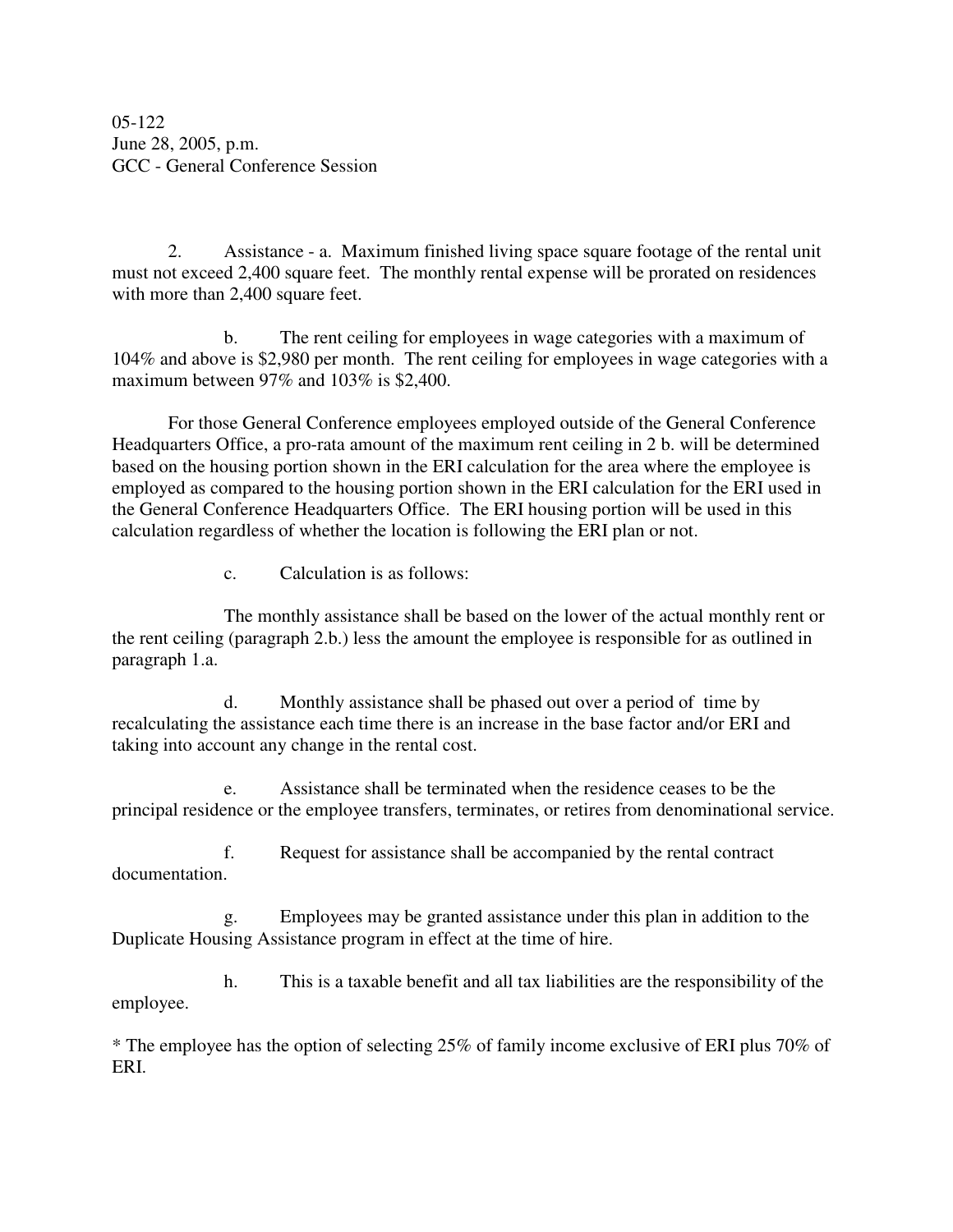### GCC(St. Louis) to JP-05AC

### MERGER OF GLOBAL MISSION AND OFFICE OF MISSION AWARENESS

In order to have one voice and message regarding the mission of the Church while saving the costs of duplicate budgets, it is

VOTED, To merge Global Mission and the Office of Mission Awareness into one office, the name of which to be determined by the 2005 Annual Council.

## GCC(St. Louis) to JP

### KRAUSE, GARY DAVID—DIRECTOR, GLOBAL MISSION AND OFFICE OF MISSION AWARENESS - APPOINTMENT

VOTED, To appoint Gary David Krause as the director of the newly merged Global Mission and Office of Mission Awareness, General Conference, Silver Spring, Maryland.

## GCC(St. Louis) to JP-05GCS

## 152G-05GCS PROTOCOL STATEMENT ON ADDITIONS OR REVISIONS TO THE STATEMENT OF FUNDAMENTAL BELIEFS

RECOMMENDED, To approve a Protocol Statement on Additions or Revisions to the Statement of Fundamental Beliefs, which reads as follows:

In adding to and/or revising the Statement of Fundamental Beliefs it is imperative to involve the world Church as much as possible in the process. Any suggestion should be based on a serious concern for the well-being of the world Church and its message and mission, be biblically based, and informed by the writings of Ellen G White. Considering the importance and necessity of involving the world Church in the process of additions and/or revisions to the Statement of Fundamental Beliefs, any suggestion for possible changes should reach the office of the President of the General Conference not later than two (2) years before a General Conference Session.

If the perceived need for additions and/or revisions to the Statement of Fundamental Beliefs is initiated by the world field, the matter should be carefully discussed at each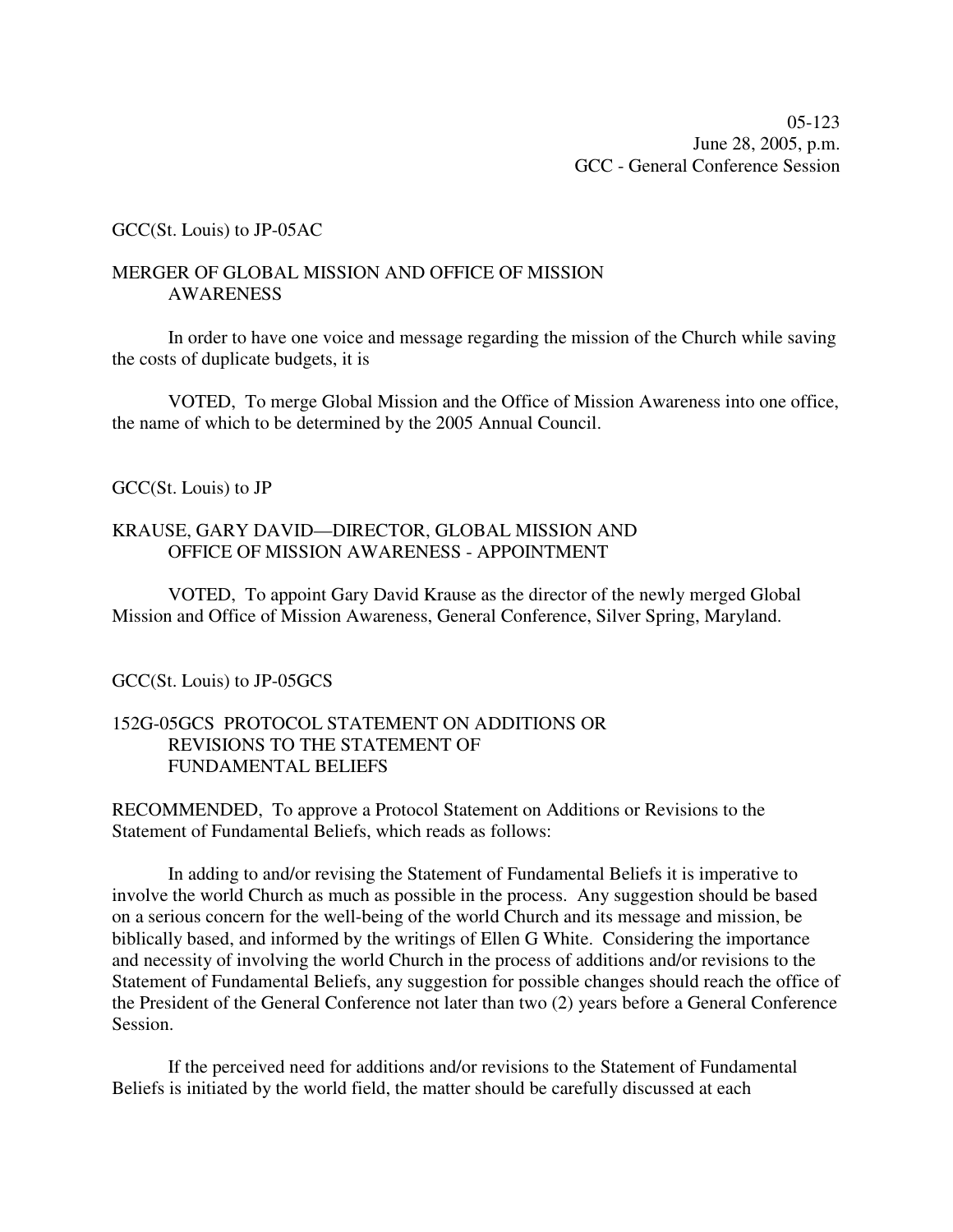05-124 June 28, 2005, p.m. GCC - General Conference Session

administrative level. In the evaluation of the suggested change the governing body at each level shall establish an appropriate process for evaluation, seeking wide input. The process at each level shall result in the governing body either recommending the proposed change to the next level of administration, or abandoning any further consideration of it. In this way the recommendation for changes in the Statement of Fundamental Beliefs arrive at the General Conference. Once the suggestions reach the General Conference, or if the suggestions originated at the General Conference, it shall appoint an ad hoc committee to coordinate the process and facilitate the dialogue.

The following procedure shall be used by the General Conference in seeking the consensus of the world Church in favor of or against the proposed change:

1. The General Conference will coordinate and facilitate the process of discussion through Presidential and the members of the ad hoc committee.

2. A preliminary draft approved by the Spring Meeting or Annual Council will be sent to the Divisions for reactions and comments. It should be discussed at the Union and Conference/Mission levels and printed in the local church papers.

3. Involve Theology/Religion Departments and Seminaries.

4. Discuss it at the Biblical Research Institute Committee and other pertinent committees.

5. Publish a draft in the *Adventist Review*, the *Ministry*, and place it on the Internet for comments and reactions from church members.

6. The General Conference ad hoc committee will receive all the suggestions from the world field and prepare the final draft to be submitted to the Annual Council for further discussion before it is placed on the agenda of the General Conference Session.

7. Only the General Conference in session can approve additions or revisions to the Fundamental Beliefs of the Seventh-day Adventist Church.

## CLOSING PRAYER

Patrick L Allen, President of the West Indies Union, had closing prayer.

Adjourned.